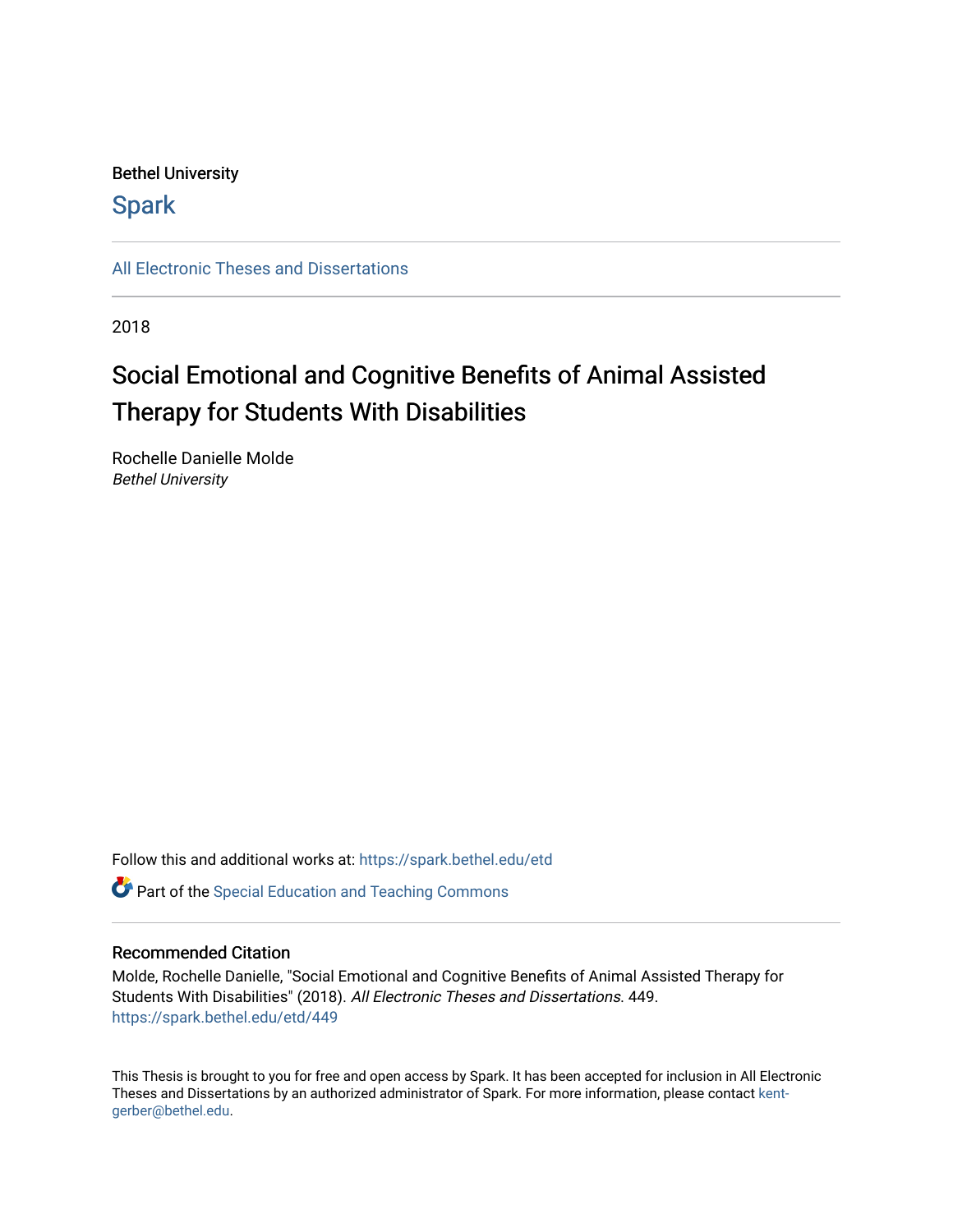# SOCIAL, EMOTIONAL, AND COGNITIVE BENEFITS OF ANIMAL-ASSISTED THERAPY FOR STUDENTS WITH DISABILITIES

A MASTER'S THESIS SUBMITTED TO THE FACULTY OF BETHEL UNIVERSITY

BY

ROCHELLE D. MOLDE

IN PARTIAL FULFILLMENT OF THE REQUIREMENTS

FOR THE DEGREE OF

MASTER OF ARTS

1

MAY 2018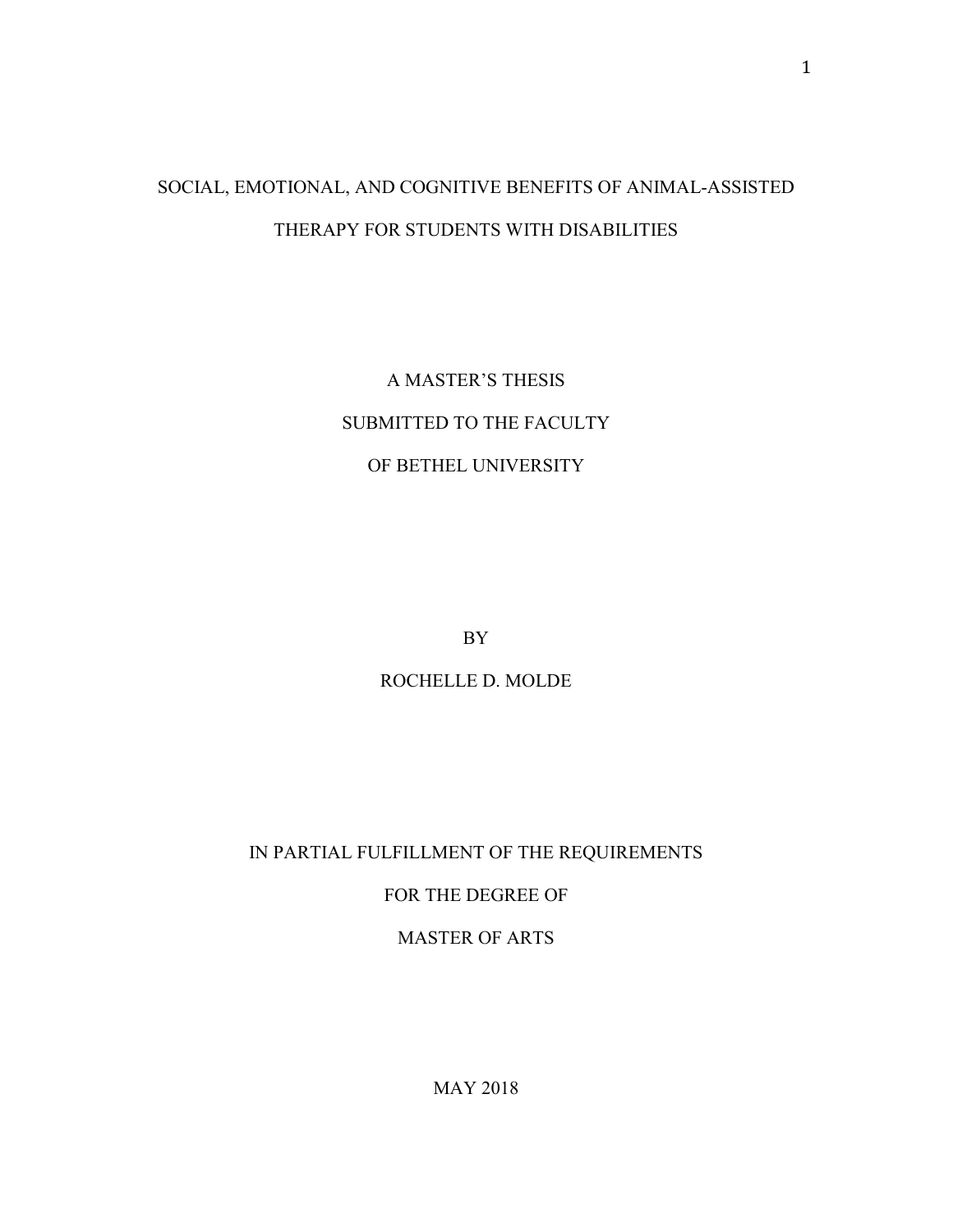BETHEL UNIVERSITY

# SOCIAL, EMOTIONAL, AND COGNITIVE BENEFITS OF ANIMAL-ASSISTED THERAPY FOR STUDENTS WITH DISABILITIES

ROCHELLE D. MOLDE

MAY 2018

# APPROVED

Advisor: Patti Meras, M.A.

Program Director: Katie Bonawitz, Ed.D.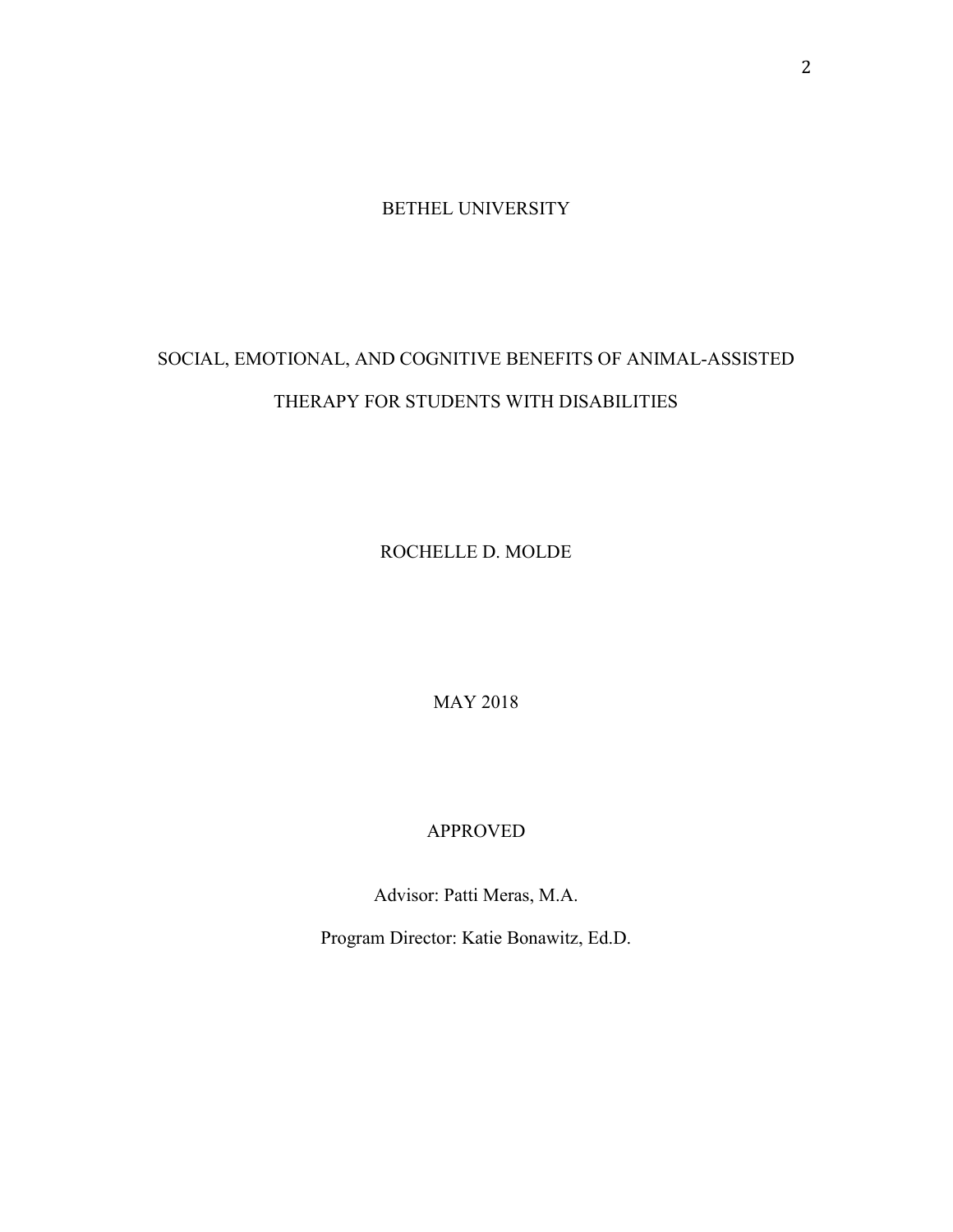### Acknowledgements

To my mom, Gail, who has sadly passed from the realms of this world, but now rejoices in the presence of God's heavenly kingdom. She has guided me with love, patience, and prayer, and taught me that it is ok to fall, for it is only in doing so that I can learn how to fly.

To my husband, Jon, who vacuumed, did the dishes, and folded the laundry so that I would have time to write this; oh yea, and cooked dinner that one night.

To my supportive children, Alyssa & Mason, who have understood the sacrifice of time I have made in pursuing my goals, who encouraged me to do my best, and who didn't complain when I had to write this; well, maybe a little bit.

To my dog, Lily, my nonjudgmental companion who is always right by my side offering a paw to hold.

Love you all!!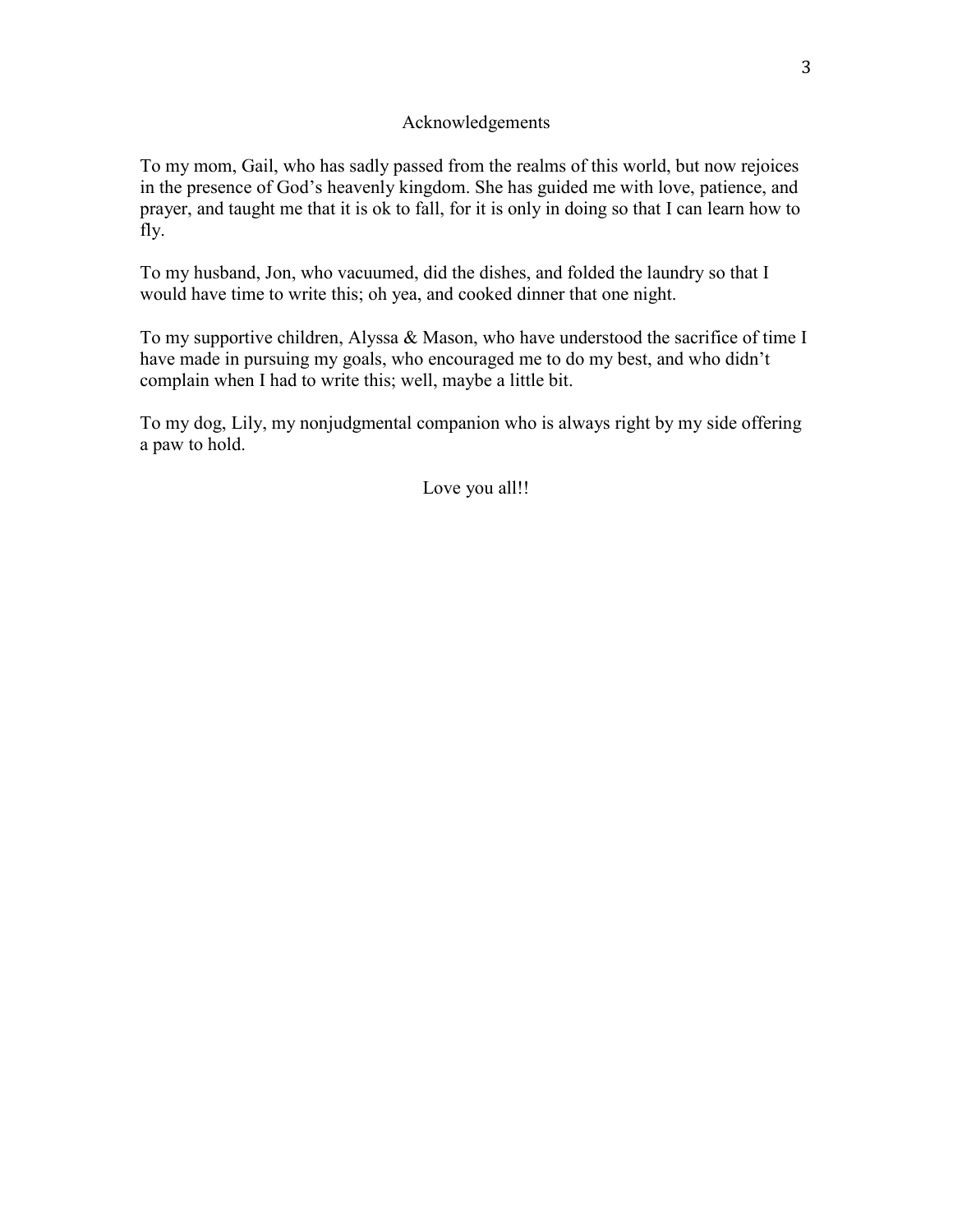### **Abstract**

Research has shown that incorporating the use of a therapy dog in a school setting can reduce stress and anxiety, lower blood pressure, promote positive social interactions among peers, boost confidence, and increase motivation for learning in certain academic areas such as reading. The presence of a therapy dog generates an overall calming atmosphere in the classroom, resulting in students who are more willing to participate, engage in empathy, and display responsibility. The author of this thesis researched the social, emotional, and cognitive benefits of utilizing a therapy dog in the school setting with students with disabilities. A literature review was conducted to determine patterns of beneficial components of using a therapy dog in the classroom, recognize risks of using a therapy dog in the classroom, and to glean ideas for using therapy dogs effectively in schools for students with disabilities.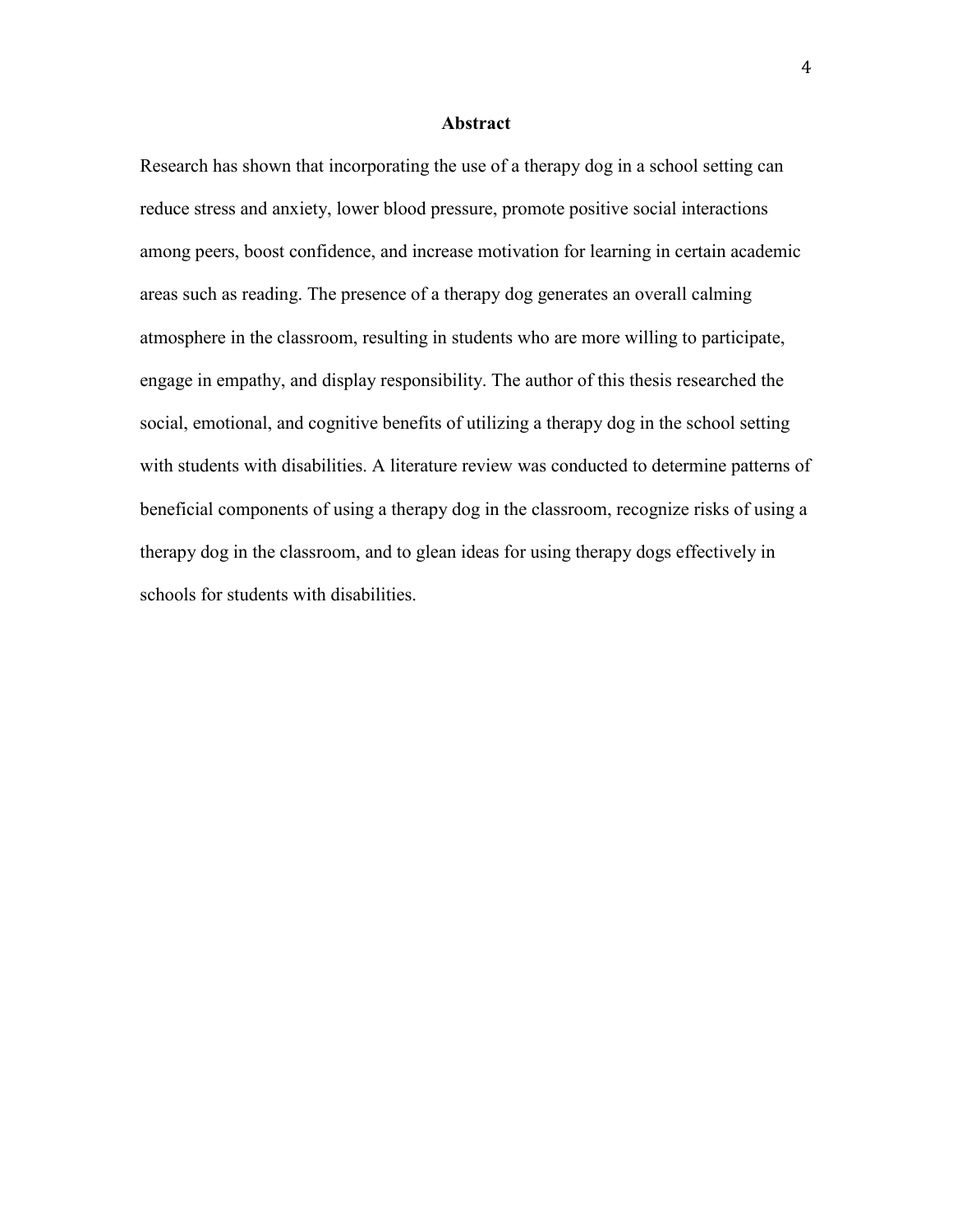| Foundations and Trends of Animal-Assisted Therapy in Special Education12 |
|--------------------------------------------------------------------------|
|                                                                          |
|                                                                          |
|                                                                          |
|                                                                          |
|                                                                          |
|                                                                          |
|                                                                          |
|                                                                          |
|                                                                          |
|                                                                          |
|                                                                          |
|                                                                          |
|                                                                          |
|                                                                          |

# **Table of Contents**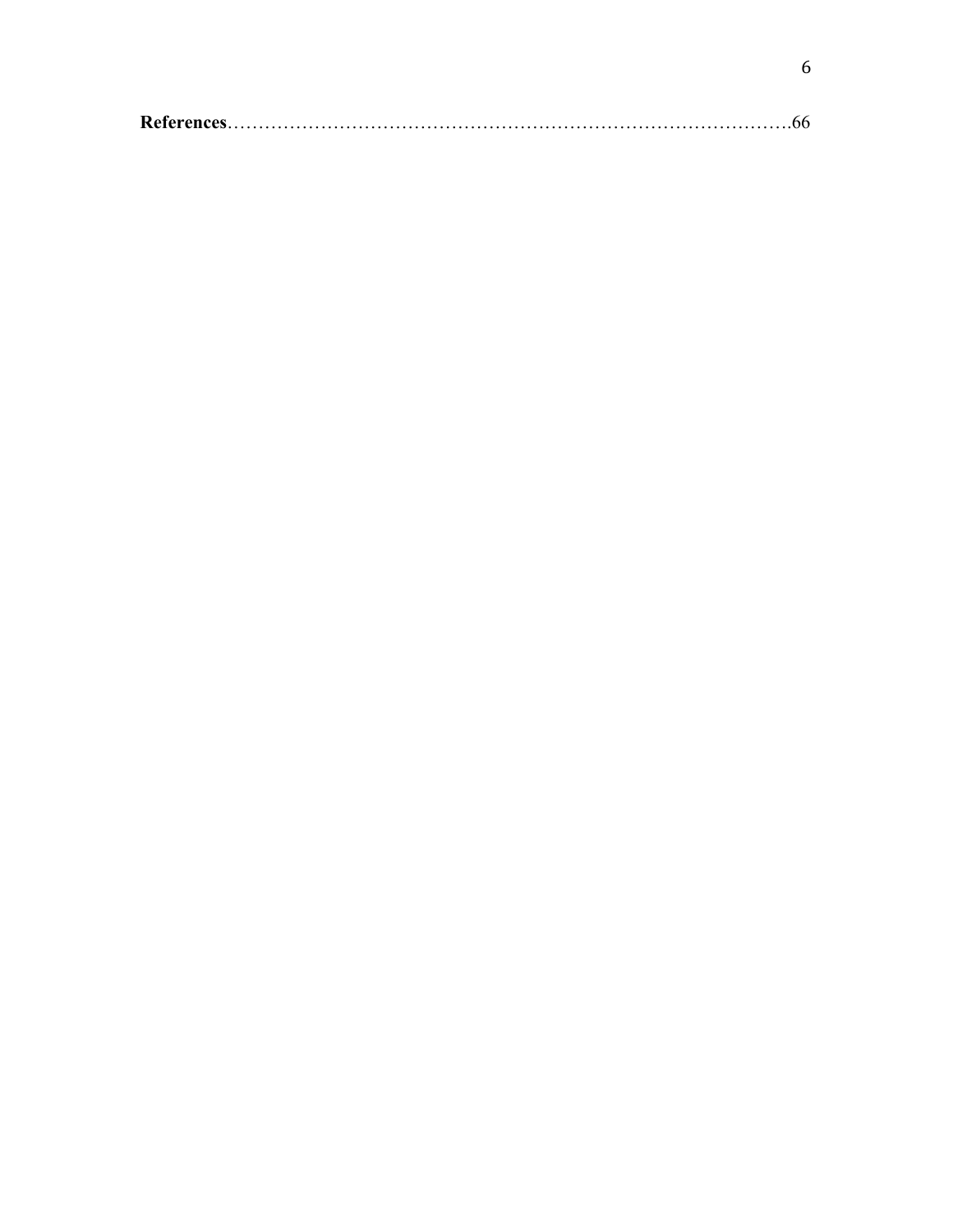#### **CHAPTER I: INTRODUCTION**

#### **History of Animal-Assisted Therapy**

For centuries people have noted that animals have a positive effect on human functioning and have been attributed to promoting a person's overall well-being (Nimer & Lundahl, 2007). In ancient Greece, people kept dogs in their temples to lick their wounds to aid in the healing process (Thurston, 1996). In Belgium during the  $9<sup>th</sup>$  Century, disabled members of the community cared for the town animals. In  $18<sup>th</sup>$  century England, mentally ill patients strolled through lovely gardens with small animals as companions. History has documented that animals have been used in hospitals to promote healing and mood, as well as offer friendly companionship. Florence Nightingale even used pets to provide comfort for her patients after discovering the power of healing animals can have on people (Boe, 2008).

Animals help the blind see, search for and rescue people, herd cattle, and entertain us at the circus. A chosen few have even had the honor of wearing a badge and assisting police officers in keeping communities safe around the world. While all of these duties are important and vital to our society, one the most important jobs an animal can have is motivating students with disabilities in learning environments while offering nonjudgmental support, reducing their stress levels, and improving their overall emotional stability.

The first documented case of animal-assisted therapy is credited to Dr. Boris Levinson. In 1962, Levinson discovered that a child under his care made significant progress when he brought his dog, Jingles, with him to the sessions. This circumstantial meeting of Jingles and the child was credited to the overall emotional rehabilitation of the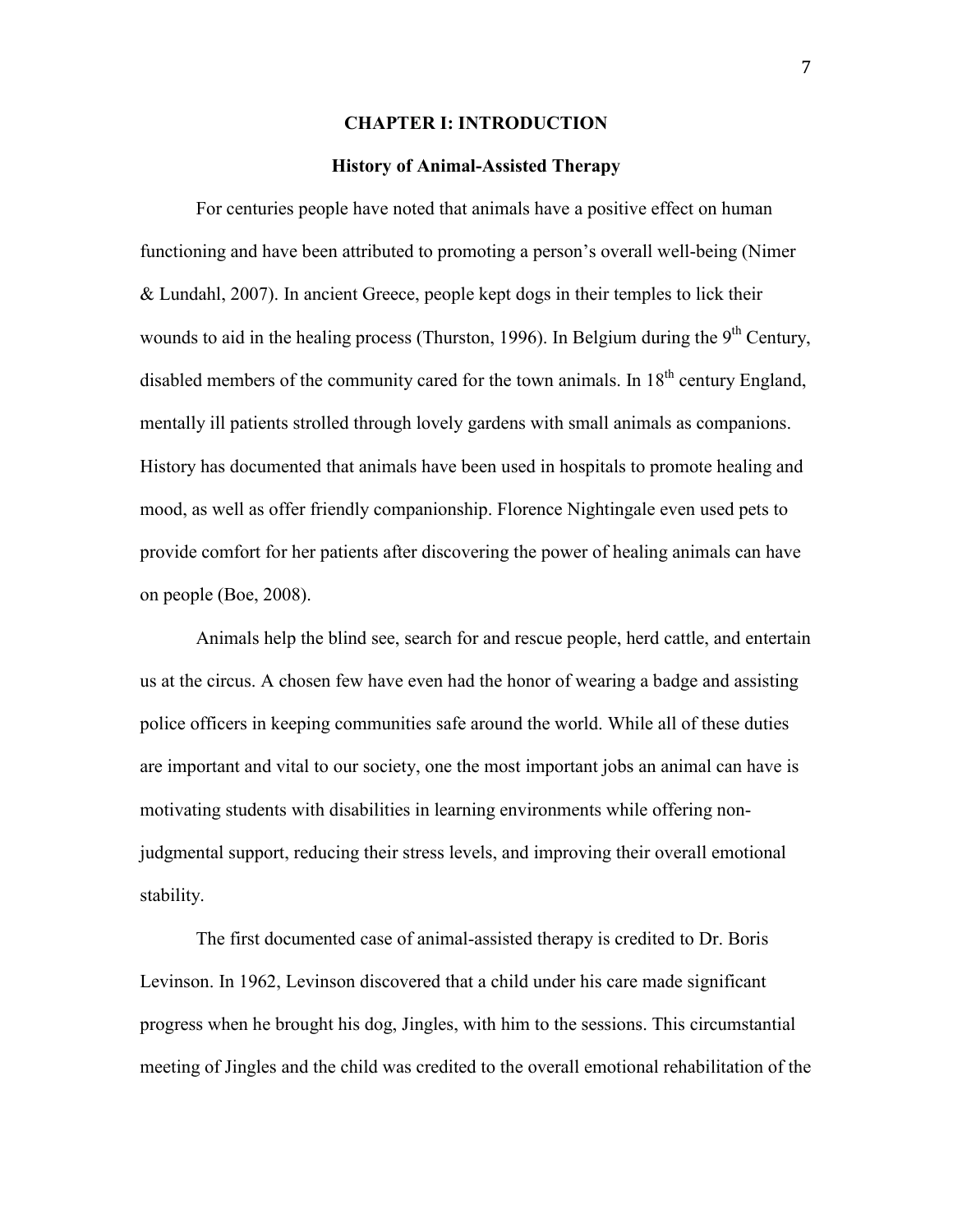child. As a result, Levinson became an advocate for encouraging other professionals to use animals for therapeutic purposes (Levinson, 1969).

 Levinson paved the way for further research into the effects of animal assisted therapy (AAT). He is often referred to in literature as the pioneer of AAT with children. Levinson found that the dog acted as a "social lubricant" between the therapist and the child (Friesen, 2009). His discoveries and further investigation into the impact of using a dog as a way to help children feel more relaxed, less anxious, and better able to communicate about stressful or uncomfortable topics, led to an increase in the use of therapy dogs in schools. Since then, research has suggested numerous benefits in using therapy dogs to help children socially, emotionally, and academically. Countless research investigations have been conducted examining the benefits of AAT, but many of these lacked empirical value. Empirically based, peer-reviewed research on the effects of AAT has only recently become more prevalent.

#### **What Is Animal-Assisted Therapy?**

 Many children struggle in school, especially those with disabilities. Repeated failures result in easily feeling defeated and overwhelmed. Students with IEPs generally have several interventions in place to help them with attention issues, deficits in academic skills, behavior struggles, or social challenges. AAT is a creative intervention to help students with disabilities build social skills, learn empathy and responsibility, and increase confidence in academic situations such as reading.

 In a quantitative study conducted by Nimer and Lundahl in 2007, AAT is defined as "the deliberate inclusion of an animal in a treatment plan which is designed to accomplish predefined outcomes best addressed through the exposure of the animal" (p.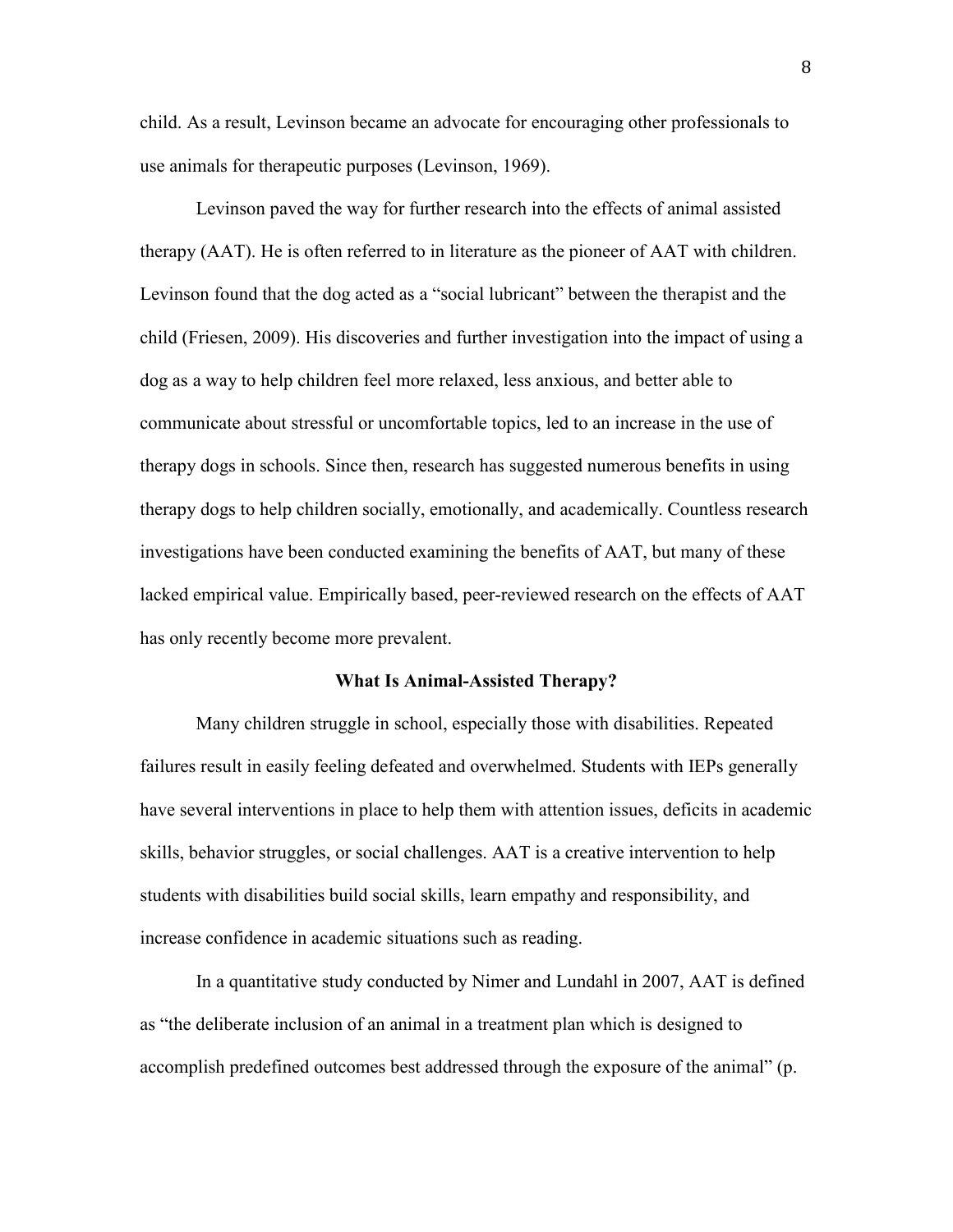225). In AAT, the dog's owner/handler is generally a volunteer who works collaboratively with teachers or therapists to help children meet their goals. Animals used in AAT are required to go through training and registration with their handler/owner. Animal-Assisted Activities (AAA), on the other hand, provide opportunities for motivational or educational benefits which can occur in many different settings and are led by specially trained professionals or volunteers as well as the animal involved (Friesen, 2009). The activities that people participate in are aimed to enhance their quality of life (American Veterinary Medical Association, 2014). The biggest differences between AAT and AAA are that AAA do not include specific goals or a treatment plan and is often more spontaneous and less regimented than AAT. During AAA, an animal may simply visit and is not obligated to follow a specific lesson or therapeutic plan.

It is important to note that service animals are not the same as therapy animals. The Americans with Disabilities Act (ADA) defines service dogs as "animals that are individually trained to do work or perform tasks for people with disabilities." (ADA.gov, 2010). Service animals are specifically trained to help directly with the unique disability of a person such as helping the blind and deaf, or alerting a person of an upcoming seizure (Pet Partners, 2012). They work in conjunction with their disabled owner and generally only interact with their handler/owner. Owners generally discourage people from petting their animal since it may interfere with their duties. Dogs are the most common type of service animal.

In contrast, "therapy animals go with their owners to volunteer in settings such as schools, hospitals, and nursing homes. Therapy animals and their owners work as a team to improve the lives of people" (American Kennel Club, 2018). Similar to service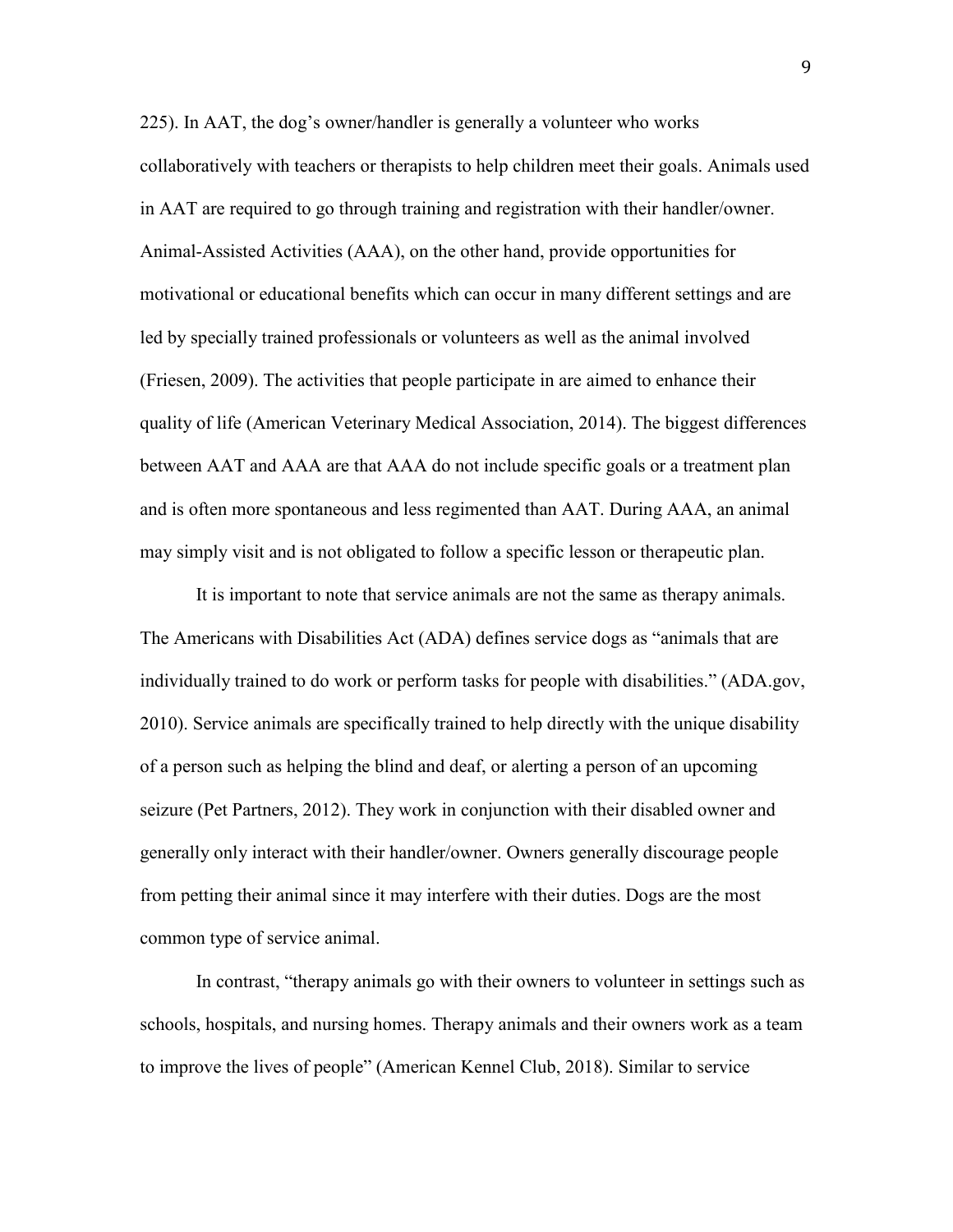animals, therapy dogs and their owner/handler must go through training and also become registered. Therapy dogs should be well socialized, non-aggressive, and be able to handle lots of activity and loud or startling noises (Thompson, 2009). Therapy dogs and their owners must be insured, to protect them if someone were to be injured by the dog. Parental permission should always be given before children partake in AAT at school. The biggest difference between service animals and therapy animals is that the general public is encouraged to interact with the therapy dog as part of the therapeutic process, and the public is discouraged to interact with service dogs because it may distract them from performing their job.

#### **Human-Animal Connection**

 Human connection with animals continues to exist today and possibly in more abundant venues. Animals have crept their way from hospitals, clinics, temples, and homes into schools and campuses across the world. The strong emotional, social, and cognitive benefits of animals have been witnessed for many years. The time has come for a new era of animal power to be practiced, studied, and researched with the most precious of our population: students with disabilities. While Greeks used animals to lick their wounds to promote physical healing, research studies have also shown that animals can "lick" invisible wounds caused by emotional, social, or academic struggles. Research on AAT is rapidly increasing, due to the many positive benefits documented since the Levinson case in 1962. More recent studies on the positive benefits of AAT have been completed by researchers such as Sams, Fortney, and Willenbring (2006), Friesen (2009), Beetz, Uvnas-Moberg, Julius, and Kotrschal (2012), Berry, Borgi, Francia, Alleva, and Cirulli (2013), and Jalongo (2015). AAT is not just partial to dogs. Dolphins, cats, pigs,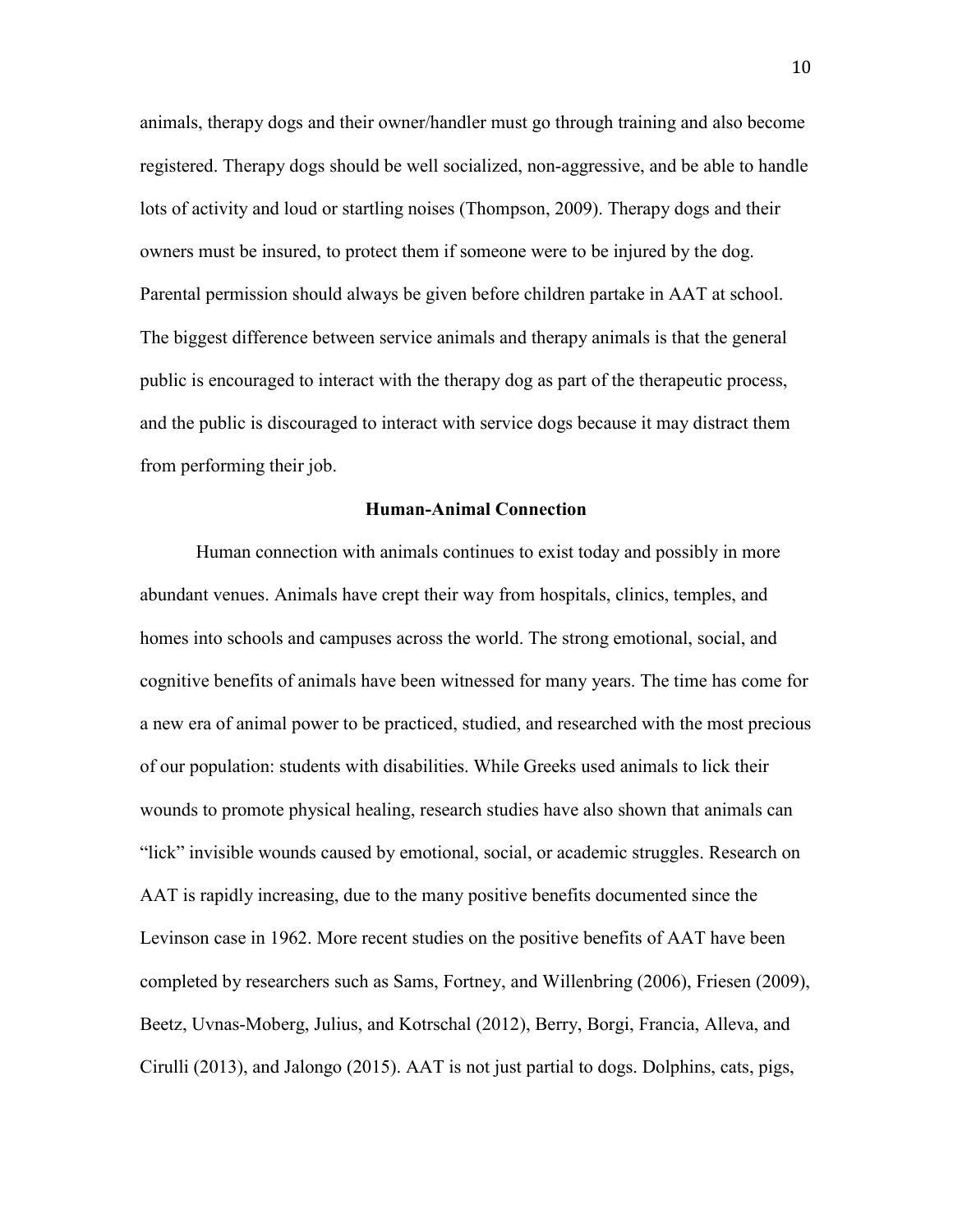birds, elephants, and many small pets have been credited in providing assistance or companionship to people all over the world including children with disabilities. This review focuses on the benefits of canine-assisted therapy in schools for students with disabilities.

#### **Attachment Theory**

 Animals and humans exhibit a reciprocal bond with each other that offers many benefits to people young and old. The attachment that a child may have with a pet can be explained using the attachment theory perspective (Jalongo, 2015). Research into child/animal attachment has been applied to many disciplines including sociology, psychology, and child development studies. Attachment theory is based on four themes which include the treatment of animals, influences on the child/animal bond, uniqueness of the child's attachment to the animal, and the behaviors of the animal (Jalongo, 2015). When a child forms an attachment with an animal such as a dog, certain behaviors emerge. These behaviors include wanting to be in close proximity with the animal, expecting protection and companionship from the animal, and an overall sense of security for both the child and the animal.

According to attachment theory, children are naturally drawn to seeking out physical contact and form emotional connections to figures with which they are familiar. They then rely on these figures for protection (Jalongo, 2015). In a positive relationship between a child and an animal, they both benefit. When children form a bond with a dog in the school setting through the use of AAT, it can help them feel more secure, confident, and motivated to perform required tasks, such as reading aloud. Researchers have found that the presence of a dog with whom a child has an attachment can release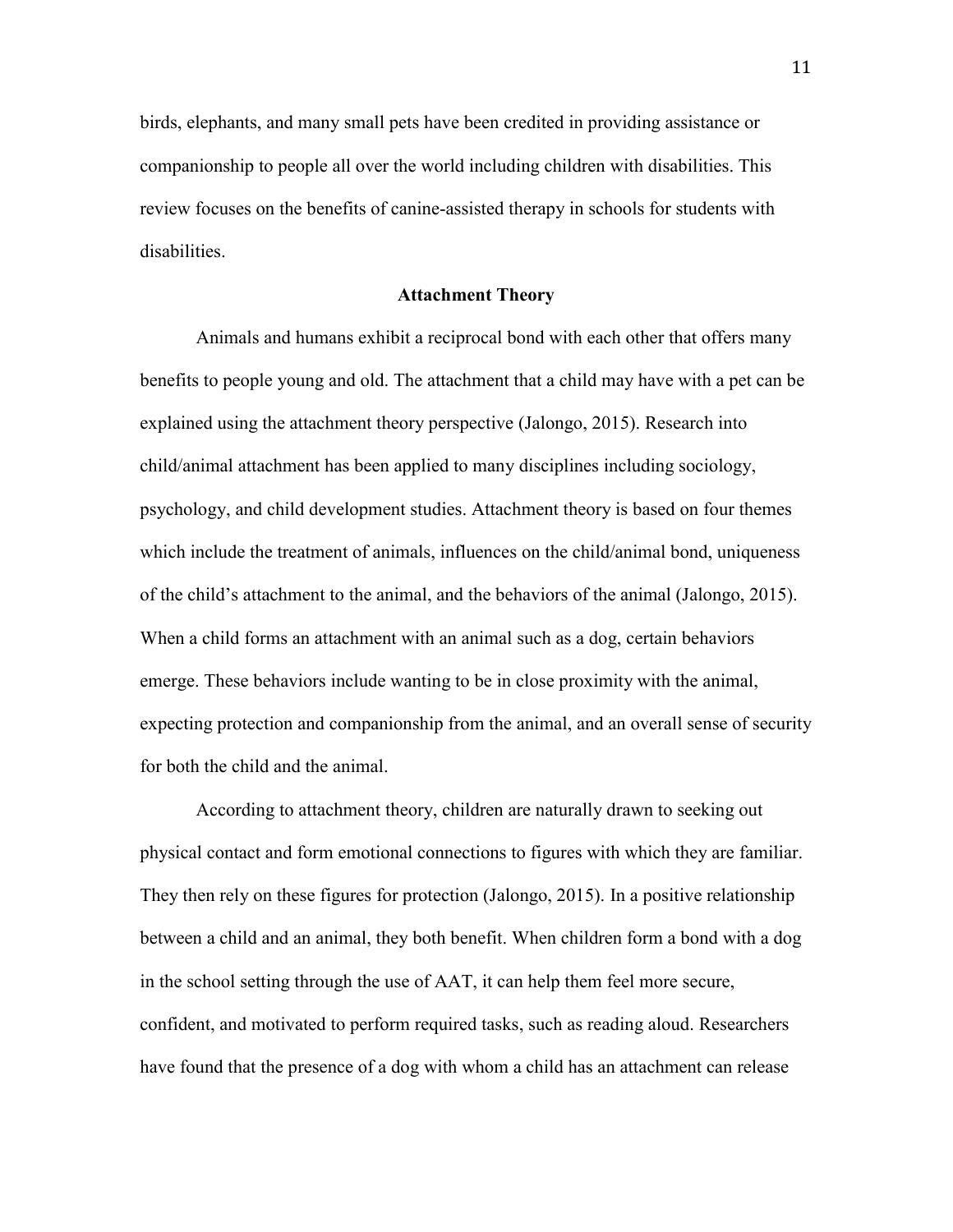oxytocin in the child, which in turn decreases the child's stress level (Jalongo, 2015). The underlying component for the positive effects of the child-animal connection is the activation of the oxytocinergic system, which regulates stress and makes the child feel secure (Beetz, Moberg, Julius & Kotrschal, 2012). When a child feels comfortable and secure, they are more apt to partake in activities that may otherwise be stressful for them, or in which they lack confidence.

 Additionally, the child-animal bond can help children learn appropriate social skills, communication skills, responsibility, empathy and interpret non-verbal cues that the dog displays. This is especially helpful for children who have social deficits, which is a common characteristic of children with Autism Spectrum Disorder (ASD). As a result, the animal-child bond can be used to model qualities of healthy relationships in which the child and animal support each other. In a Pew Research Center (PRC) survey of pet owners, 85% of children with pets viewed their dogs as family members (Jalongo, 2015). Generalizing the extreme connection and attachment that children may have with their pets can be used as a catalyst in motivating children with disabilities at school. Some educators in Italy who have been implementing AAT into their classrooms with successful outcomes view the dog as the "fourth educator" (Jalongo, 2015). This demonstrates the effectiveness and the power of the child-animal connection that can assist teachers in implementing creative and meaningful interventions in social, academic, and emotional content for children with disabilities through the use of AAT.

## **Foundations and Current Trends of Animal-Assisted Therapy in Special Education**

Millions of children in The United States struggle with reading (National Center for Education Statistics, 2009). There has been a steady increase in animal-assisted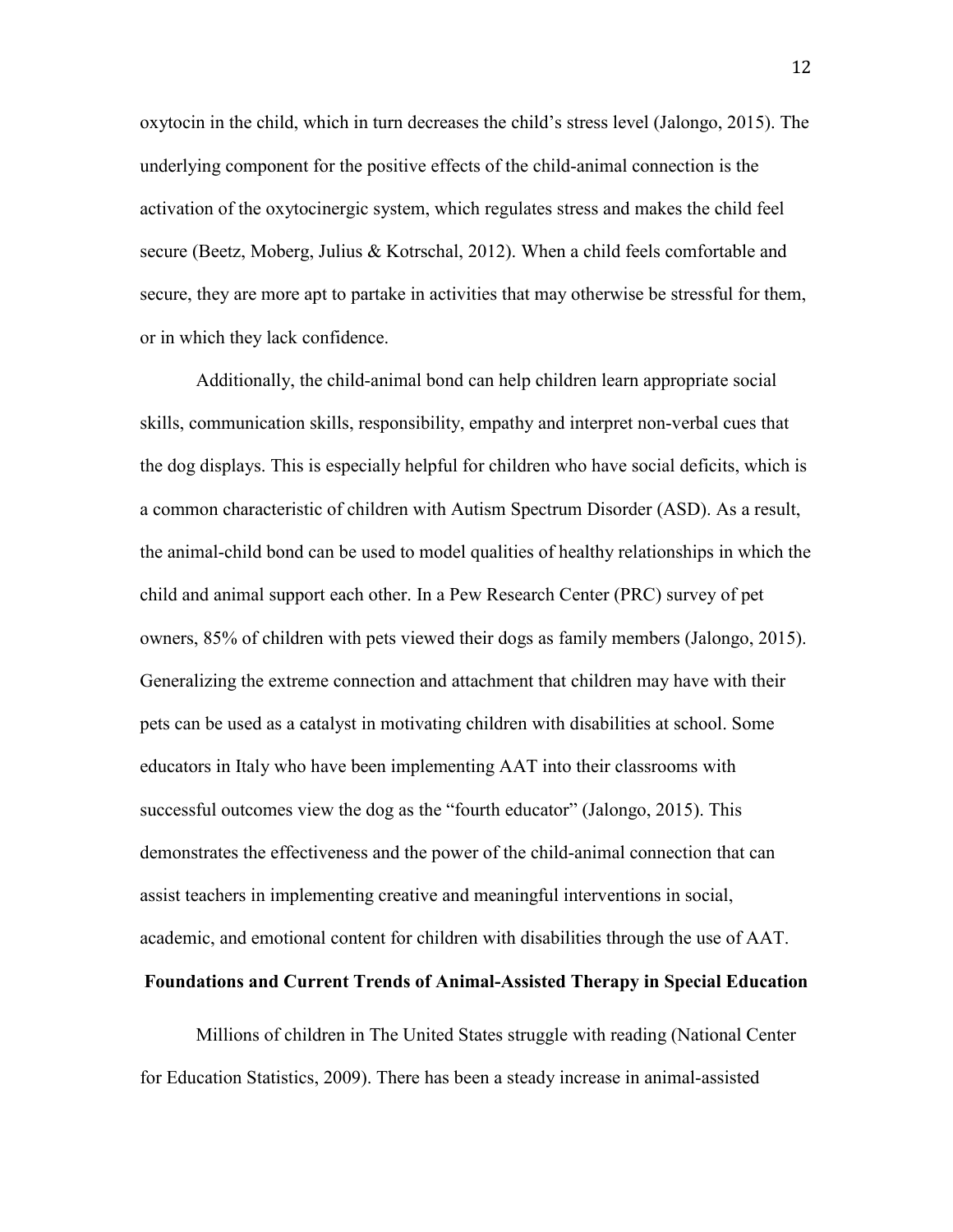literacy programs for students who struggle with reading over the past 30 years. Some of these struggling readers are students who receive special education services due to a disability. Students with disabilities, especially those with attention difficulties, tend to fall behind their peers in reading. The use of Animal-Assisted Therapy (AAT) involving dogs has become increasingly popular because it is a creative and meaningful intervention to help motivate students who struggle with reading. Reading to a dog can help reduce the stress involved in reading aloud. Studies show that students who struggle with reading skills prefer reading to a dog rather than an adult or peer because the dogs do not judge or correct them. Students are willing to take a risk, and in turn, that risktaking allows the child to grow academically and expand their literacy skills (Friesen  $\&$ Delisle, 2012).

 Researchers have found that people with pets have lower blood pressure and heart rate than those without pets. Animal-assisted therapy can improve physical and mental health in children and can affect a child's hormones in a positive manner resulting in lowered blood pressure and heart rate (Beetz et al., 2012). Studies suggest that there are several benefits of AAT including relaxation, social, motivational, and cognitive effects (Busch, Tucha, Talarovicova, Fuermaier, Evans, & Tucha 2016).

 The use of therapy dogs can help students with disabilities that may otherwise feel defeated in their ability to read, to practice their literacy skills, and increase positive attitudes toward reading (Anderson & Olson, 2006). Studies suggest the use of a therapy dog during literacy instruction can help a student focus better and creates a safe and playful learning environment for struggling readers through meaningful literacy experiences (Friesen & Delisle, 2012). Teachers and students alike have noted the overall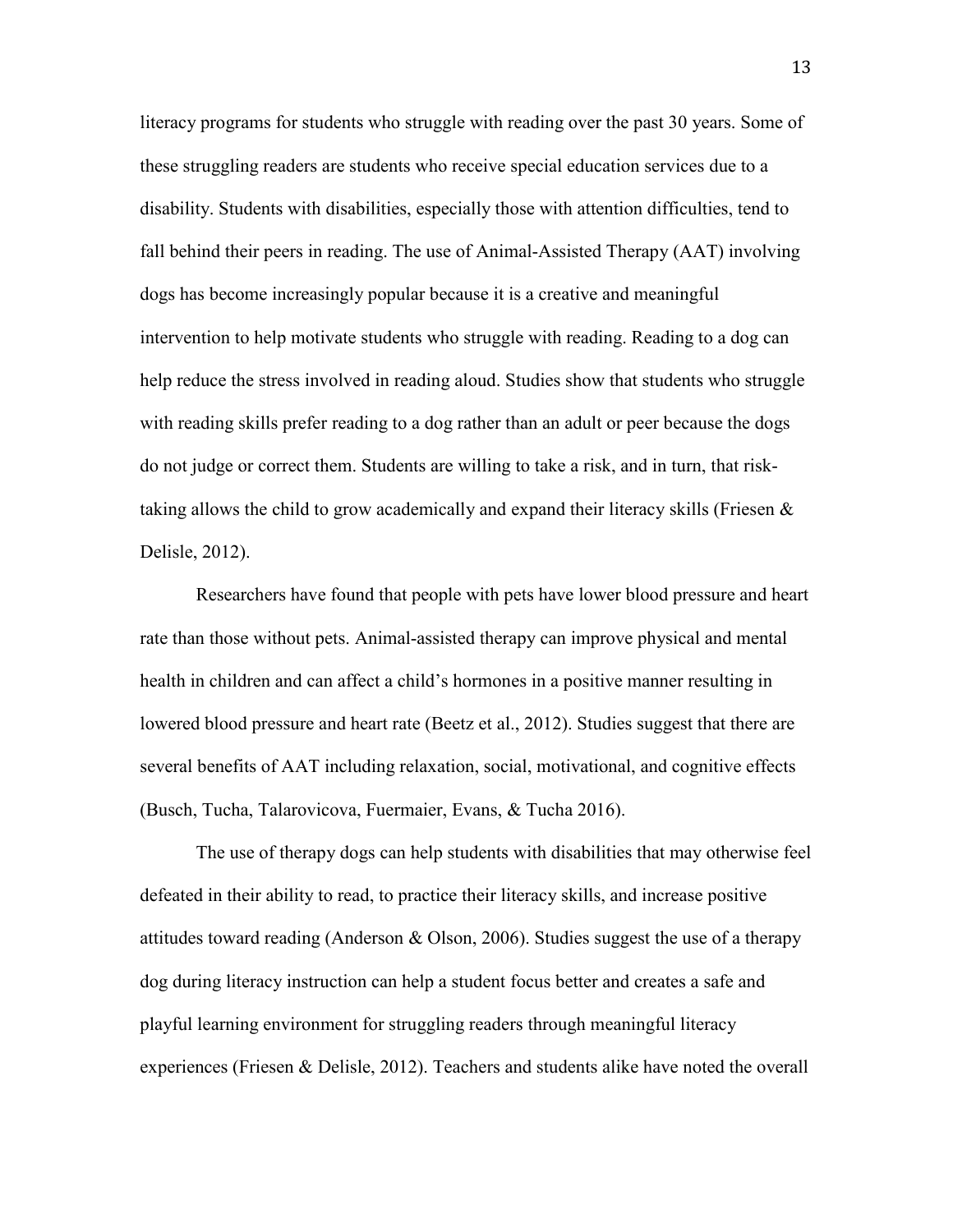positive effects of the presence of a therapy dog during reading instruction, which includes a more safe and calm overall atmosphere for learning. Sociocultural theorists suggest that the environment in which a child learns in greatly impacts their learning (Vygotsky, 1986). Altering the atmosphere to be more appealing and nurturing for students who struggle can have a significant impact on their ability to read and learn.

AAT not only improves the learning environment, but it can also offer social and emotional benefits to students with disabilities. According to a 2017 research from The University of Cambridge, children get more satisfaction from relationships with an animal than their siblings or friends. Children with special needs can improve their ability to interact and communicate with people by practicing their social skills while interacting with therapy dogs. For example, children with Autism Spectrum Disorder (ASD) often have deficits in social and communication skills. Through their interaction with a therapy dog, these children are able to practice communicating, interpreting, and responding to the behavioral cues of the dog, which can facilitate a better understanding of human nonverbal cues (Berry et al., 2013). Therapy dogs may also help children with ASD, or other disabilities that have characteristic social deficits, in learning how to acquire a bond with a dog, and in turn generalize that bonding experience with the dog and apply it to a human-human bond.

 Children with Autism Spectrum Disorder (ASD) exhibit greater sensory seeking, social motivation, less inattention, distractibility, and sedentary behavior during AAT sessions (Busch et al., 2016). As a result, schools are increasingly implementing animal therapy programs to help support students emotionally, behaviorally, and cognitively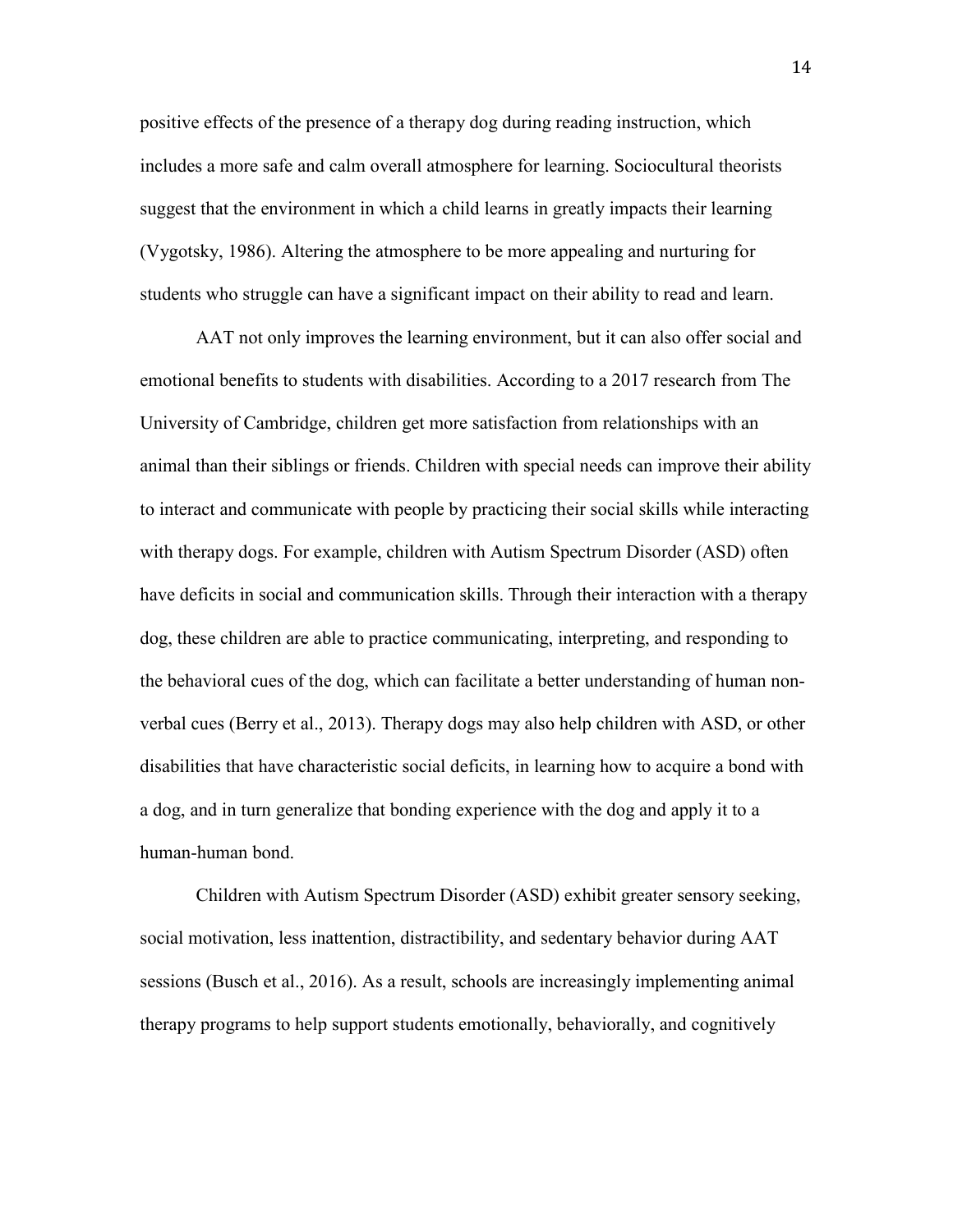while also improving the overall motivation and engagement of students in the learning environment.

Students with emotional and behavioral struggles such as those who have emotional-behavioral disorders (EBD) can also benefit from interacting with a therapy dog in the school setting. Learning to care for the dog can help build empathy, which is often lacking within these students. Moreover, it can help them learn responsibility for meeting the unique needs of the animal. In an eight-week qualitative study conducted by Anderson and Olson in 2006, data showed evidence that students with EBD increased their emotional stability, had improved attitudes toward school, were more responsible, respectful, and empathetic through their daily interactions with a therapy dog (Anderson & Olson, 2006).

 Students with EBD, mood disorders, Oppositional Defiant Disorder (ODD), Attention-Deficit Hyperactivity Disorder (ADHD), and Bi-Polar Disorders who had been unsuccessful in the general education setting used their interaction with a therapy dog as a calming tool to de-escalate behaviors & avoid emotional crisis (Anderson & Olson, 2006). Research suggests that many students who struggle emotionally or behaviorally can benefit through direct instruction of how to care for the animal, improve coping skills, and improve their overall emotional stability through the presence of a therapy dog in their learning environment. With the many difficulties students with disabilities face on a daily basis, the use of a therapy dog has been recognized as a valid intervention to improve social, emotional, and cognitive aspects of these children's lives.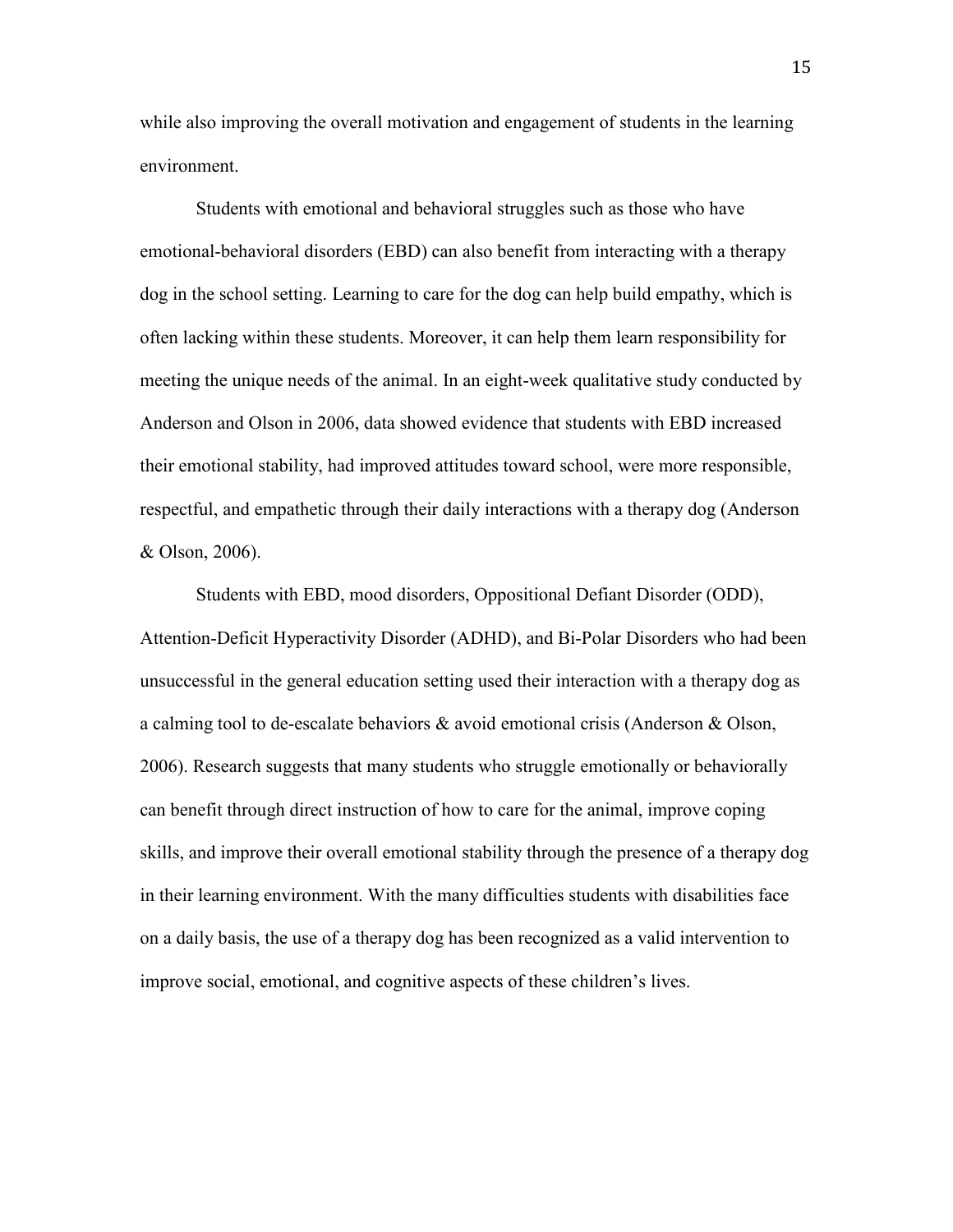#### **Personal Connection to Animal-Assisted Therapy**

My experience as a general education teacher for eighteen years, a special education teacher for two years, and my love of animals, has inspired my interest in learning more about how animal-assisted therapy can help students emotionally, socially, and cognitively. I am interested in learning more about the benefits of AAT in schools and what impact it has on the overall learning environment and emotional states of students. I am especially eager to understand the benefits of AAT for students with social problems, which is a common characteristic in students with ASD.

I had the privilege of helping pilot an animal-assisted therapy program for students with disabilities at my school, and I was amazed to see the transformation in students while in the presence of the dogs that would visit. Students who were typically uninterested in engaging with peers were suddenly laughing and enjoying themselves with the dog and their peers. Students who had severe behavioral problems were displaying empathy for the dogs and caring for them. I am curious to discover what research says about AAT in schools on a larger level, other than my own personal experiences. Based on current research, this study will explore the question: What are the social, emotional, and cognitive benefits of incorporating animal-assisted therapy in learning environments for students with disabilities? As I write this, my golden retriever, Lily, is lying next to me. She is reducing my stress, providing companionship, and encouraging me with her presence. Aside from the wet nose and the snoring, my overall mood has improved, and I hope this is similar to what children may experience in the presence of a non-judgmental furry friend at school. Through reviewing multiple studies, I aim to disclose the positive benefits of AAT for students with disabilities at school.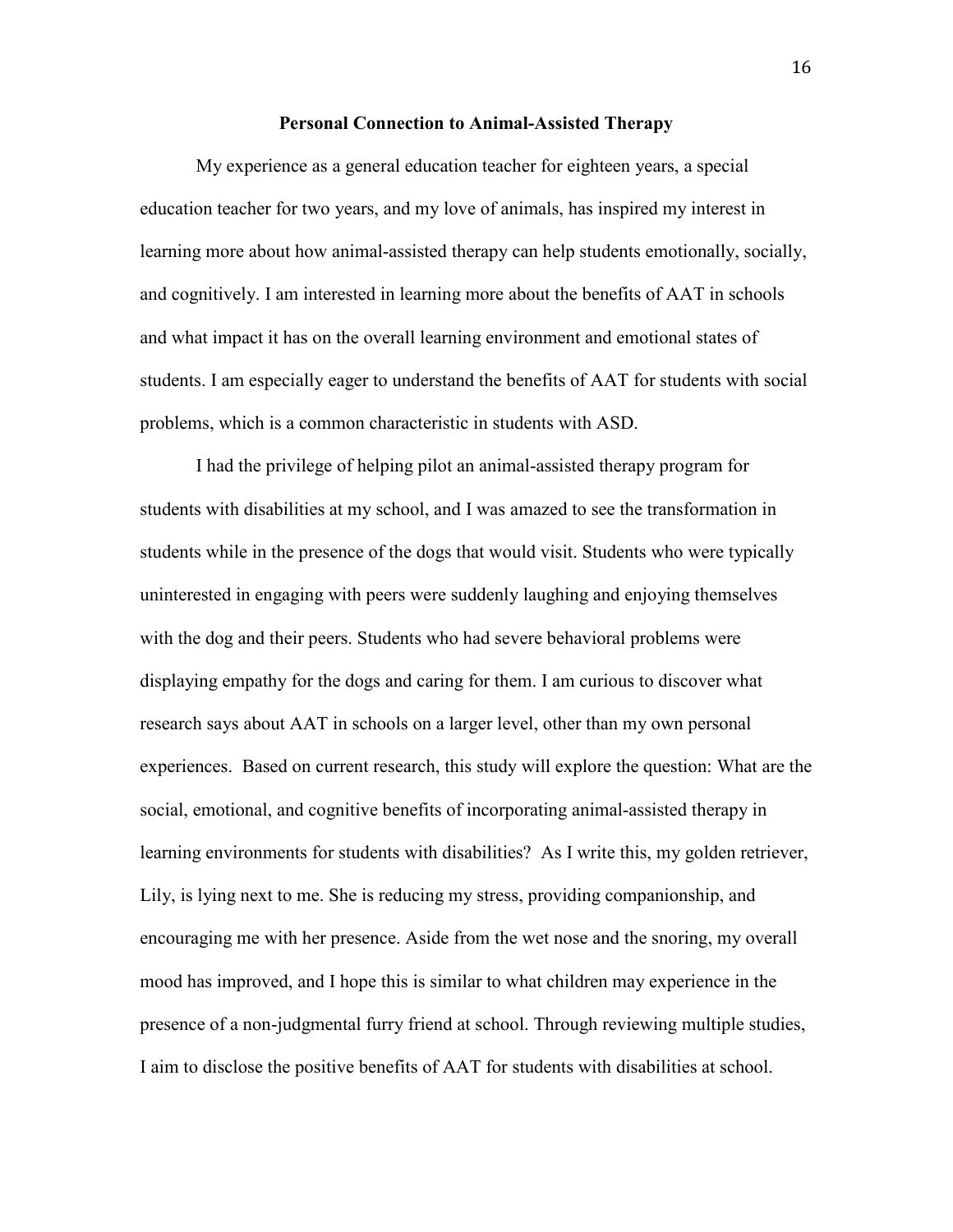#### **CHAPTER II: LITERATURE REVIEW**

#### **Overview of the Research Process**

 The research for this study was conducted using academic peer-reviewed articles. The articles were retrieved from databases such as ERIC, Academic Search Premier, and Research Gate. Statistical information and the history of using animal-assisted therapy with children was collected from informational reports. Research was also gathered from previously published theses related to this topic. Key words included in the search were animal-assisted therapy, animal-assisted therapy in schools, animal-assisted therapy for children with disabilities, human-animal bond, and benefits of animal-assisted therapy. Upon researching peer-reviewed empirical studies on this topic, studies were also examined on the emotional, social, and cognitive benefits of using animal-assisted therapy for students with disabilities, as well as the physical and physiological components of the human-animal bond. Information was compared to develop connections between studies, and patterns emerged among several of the research studies. Recurrent themes of the social, emotional, and academic benefits of using animal-assisted therapy with students with disabilities in schools were prevalent in the research studies.

One reoccurring theme that was identified through the research studies was the benefit of human-animal connections. Studies conducted by Headley and Grabka, 2007; Beetz et al., 2012; Pinto and Foulkes, 2014; Jalongo, 2015; and Busch et al., 2016, identified the reciprocal, physical, and psychological benefits of the child-animal bond. An abundance of research focused on the social benefits of AAT, especially with children with ASD or other disabilities that manifest in social challenges at school (Martin & Farnum, 2002; Sams et al., 2006; Esteves & Stokes, 2008; Friesen, 2009; O'Haire, 2012;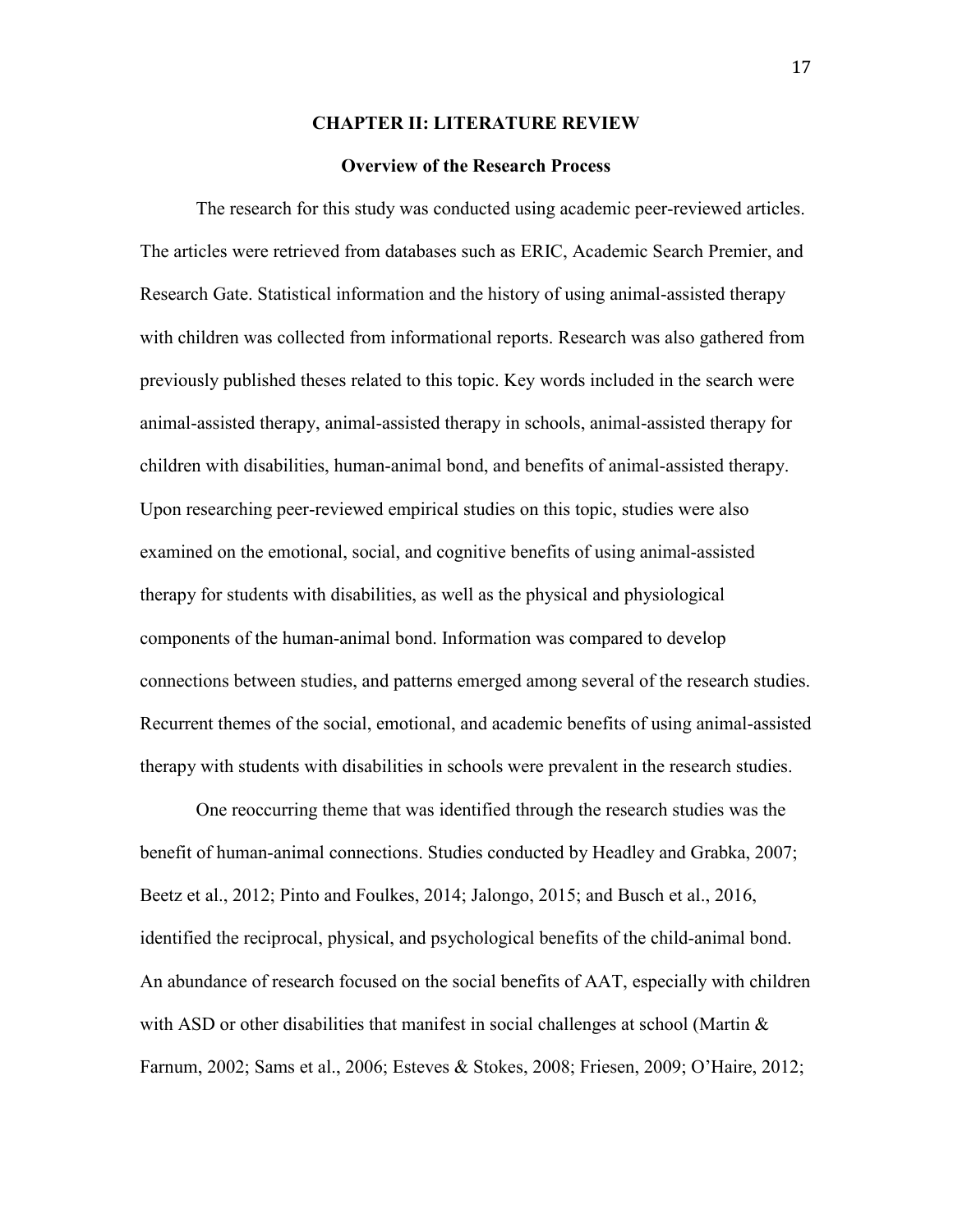Berry et al., 2013; Stevenson, Jarred, Hinchcliffe, & Roberts, 2015). Other research focused on the emotional/behavioral benefits of AAT with children with disabilities (Jalongo, Astorino, & Bomboy, 2004; Anderson & Olson, 2006; Boe, 2008; Stewart, Chang, & Rice, 2013; Schneider, Rosenberg, Baker, & Biringen, 2014). The final theme that emerged in the research was the cognitive benefits of AAT with children with disabilities, primarily in the area of reading and literacy skills (Kaymen, 2005; Booten, 2011; Friesen & Delisle, 2012; Le Roux, Swartz, & Swart, 2014; and Bassette & Taber-Doughty,  $2013 \& 2016$ ). A minimal amount of studies focused on the challenges and risks of incorporating AAT in the school setting for students with disabilities (Heimlich, 2001; Jalongo, 2008; Friesen, 2009; Nikolyska, 2012; and Kirnan, Siminerio, & Wong, 2015). It became evident through reading numerous studies on the effects of AAT that there are many positive benefits of the implementation of AAT in educational settings for students with disabilities. These benefits are examined and discussed more thoroughly in the remainder of this chapter.

#### **Human-Animal Bond**

It is estimated that there are 78 million dogs and 85.8 million cats in American households today. Approximately 44% of all households have a dog, and 35% have a cat (American Pet Products Association, 2015-2016). Why do so many people enjoy the companionship and comfort of having a pet in their home? Animals offer love, emotional support, and companionship. A positive relationship with a pet can release oxytocin, a "feel-good" chemical, in both the person and the animal. The public is becoming more aware of the benefits of animals not only in their homes, but also in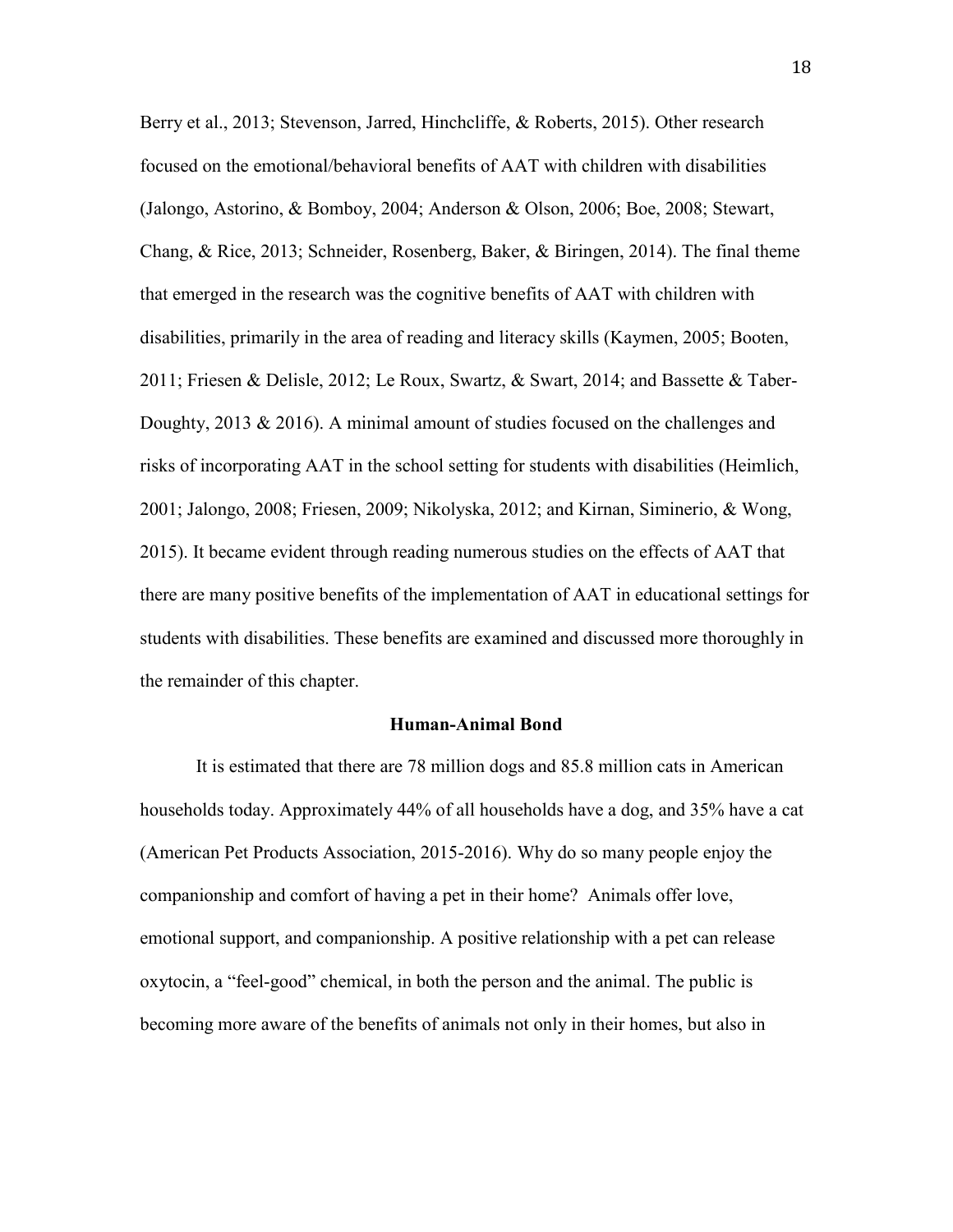hospitals, clinics, and schools. Pets have the capacity to assist people in daily functioning, as well as reduce stress, anxiety, loneliness, and improve overall quality of life.

Beetz and colleagues (2012) conducted a study on the psychosocial and psychophysiological effects of human-animal interactions. The researchers found that the majority of the positive effects of human-animal bond (HAB) comes from the release of oxytocin, which is evident in both the animal and the person (Beetz et al., 2012). The release of oxytocin stimulates social interactions including increased eye contact, empathy, and decreased aggression and depression (Beetz et al., 2012). The closer the bond between the animal and person, the more oxytocin is released through positive interactions such as petting.

 A strong positive bond between an animal and a person can also counteract stress. Oxytocin can decrease the stress hormone cortisol and also reduce blood pressure (Beetz et al., 2012). Researchers found an overlap of increased levels of oxytocin and reduced levels of stress after stroking a dog for five minutes (Beetz et al., 2012). Overall findings in this study showed reduction of stress levels in humans through interactions with their pet. The unconditional love that is present between a pet and their owner increases the amount of oxytocin in both the animal and the person causing reciprocal benefits that combat stress.

Animals can fulfill important relationship functions including companionship and reducing stress. Pinto and Foulkes (2014) found further evidence of the positive benefits of the human-animal bond. This quantitative study explored how animals affected students' emotional well-being in a high school setting. The study included 15 students ages 15-17. A program called "Dog Daycare Co-op" was developed at a high school in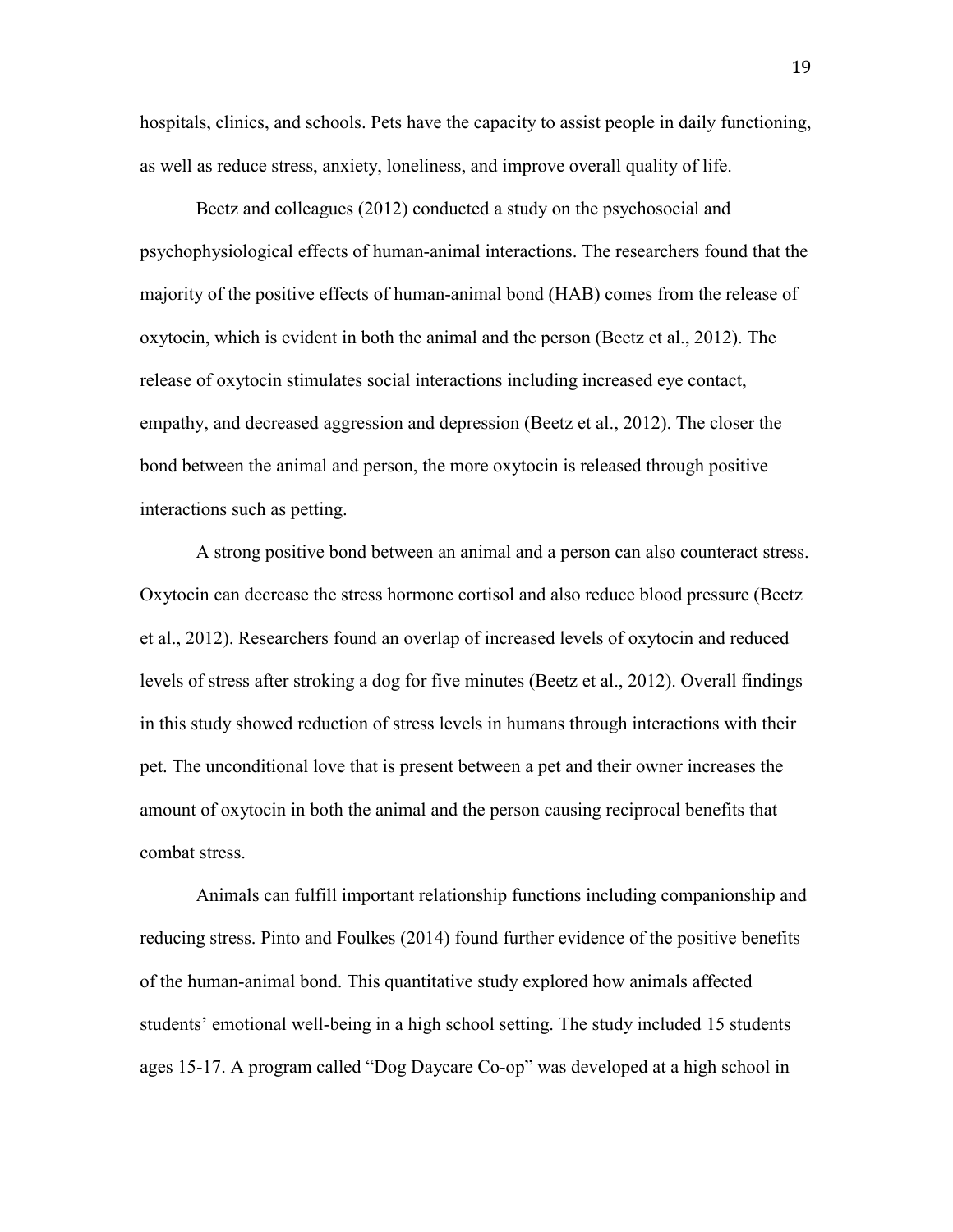Canada to help students with disabilities who were not making progress at school (Pinto & Foulkes, 2014). Students followed a curriculum designed to teach responsibility for caring for dogs. Students were also required to interact with the dogs. Data was collected using the Empathy Index for Children and Adolescents (IECA), (Pinto & Foulkes, 2014). At the end of the semester-long program, researchers interviewed the students regarding their experiences with the dogs, and gathered information from the IECA.

Results of this study showed two themes emerged. Students were interested in continuing to work with the dogs, and students confirmed that they had an increase in a sense of belonging at school because of the bond they had formed with the dogs. Almost all of the students reported that they had formed "friendships" with the dogs (Pinto  $\&$ Foulkes, 2014). They felt like they had a purpose to go to school, and the dogs helped to teach them empathy and responsibility. Several students reported "feeling loved" by the dogs (Pinto & Foulkes, 2014). Overall attendance of the students improved, as well as the students' attitudes and confidence. They reported that the relationship they had with the dog motivated them to come to school because they did not want to let the dogs down.

 One student communicated that she had suffered from severe anxiety and depression, and that she hated coming to school. She did not like people and disliked interacting with people. She said the program changed her life by teaching her to care for someone other than herself. She learned empathy by caring for the dog. She also learned how to appropriately interact with others because she had learned to do so through her interactions with the dogs. The student-dog bond was so strong that the student cried after the program had ended (Pinto & Foulkes, 2014).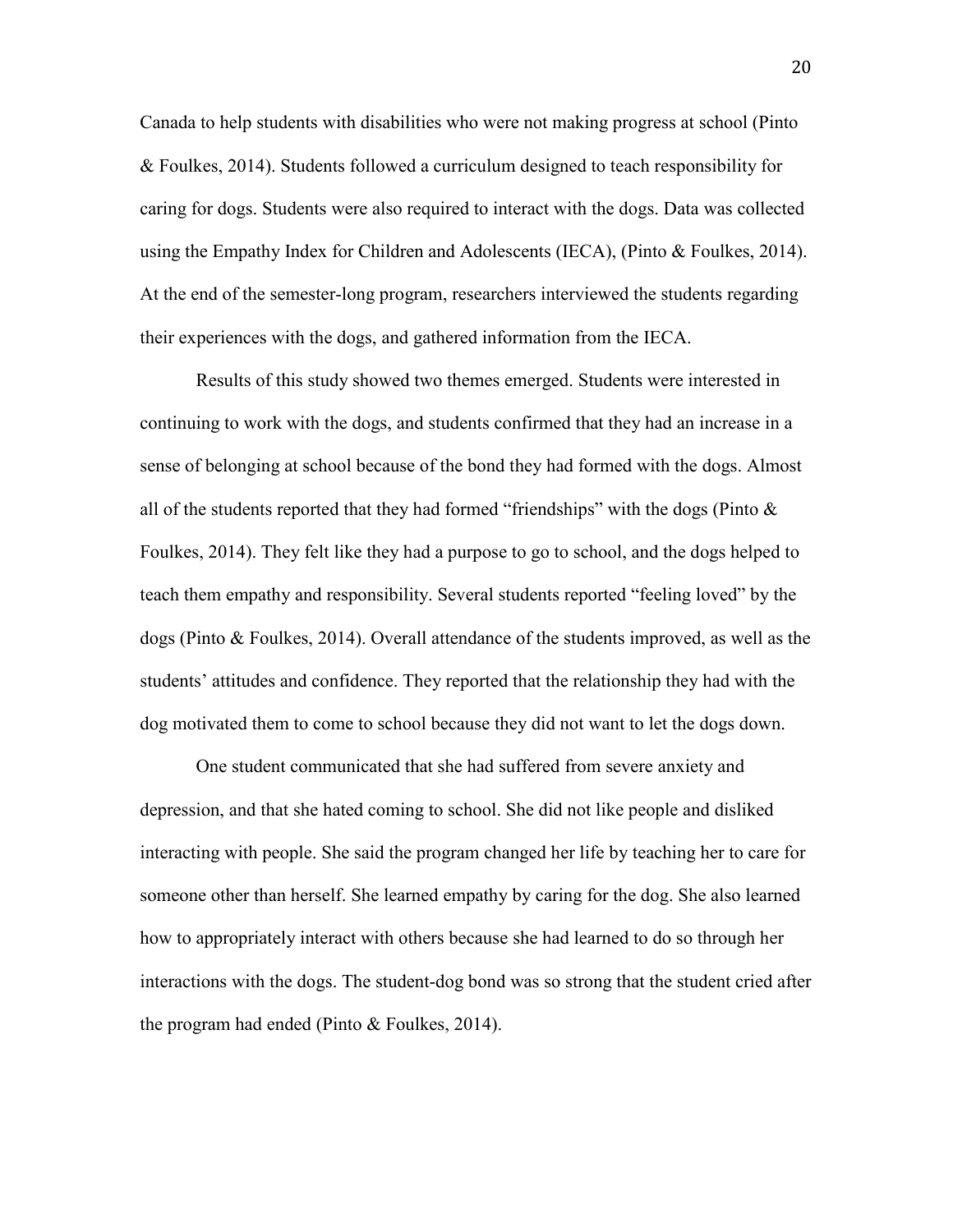Multiple students reported observing other students being "calmed" by the dogs (Pinto & Foulkes, 2014). One student described witnessing another student with anger issues remain calm in stressful situations when he interacted with the dog. The overall results of this study indicate that programs such as "Dog Daycare Co-op" can help students become successful in school through positive bonds with animals. Positive bonds with an animal have an overall calming effect, exhibit a sense of belonging, give purpose to activities, and teach responsibility and empathy. Moreover, positive bonds with animals can be a catalyst for positive bonds with people. What children learn and experience from positive relationships with animals can be applied to their interactions with people.

 Jalongo (2015) found similar positive benefits of the child-animal bond in a literature review. Research findings revealed four reoccurring themes: the treatment of animals, influences on the child-animal bond, attachments with dogs, and attachment behaviors (Jalongo, 2015). Family interactions with a pet can improve overall family functioning; "85% of dog owners consider their dogs to be family members" (p. 2). Welladjusted families with pets use their pets to teach values to their children such as how to nurture, being responsible for caring for the animal, and showing love and empathy towards living things.

The more time a child spends caring for a dog, the stronger the bond becomes. Jalongo (2015) found that children whose parents were absent more often had stronger bonds with their pet. Younger children also reported having stronger bonds with their pet than older children (Jalongo, 2015). Children view their family pet in many facets. They view their pet as a younger sibling, and "assume the role of the pet's teacher by teaching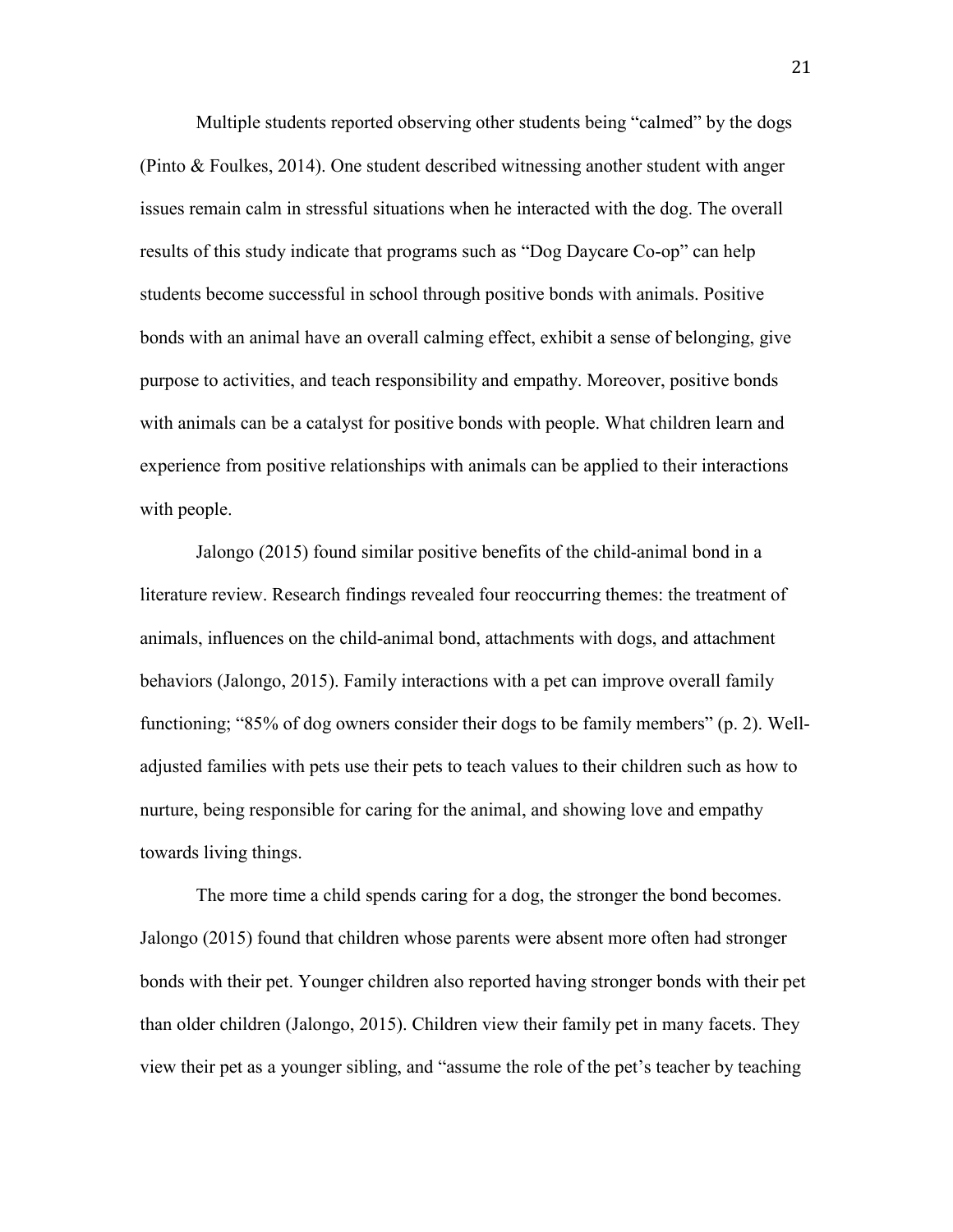it a command or trick" (p. 4). Children see their pet as a friend, "where the pet is more of an equal status, functioning as a playmate or confidante" (p. 4). Children also view there pet as a parental figure, and "someone who is wise and offers unflagging emotional support" (p. 4). The type of bond the child has with the pet determines how they view the role of their pet.

 The bond between a child and a dog is greater than any other type of companion animal (Jalongo, 2015). This is due to a dog's interactive nature with people, such as going for walks or playing catch. It is easier to form a bond with an animal, such as a dog, in which time is spent playing or interacting with, rather than a fish or hermit crab that just sits in a tank and does not provide reciprocal interaction. Bonds with pets not only offer physical and emotional benefits, but also provide consistency in a child's life. According to Melson (2003), "75% of children in America are more likely to grow up with a pet than with both parents" (p. 2). This startling statistic acknowledges the important role that animals play in childrens' lives. They not only provide support through companionship, consistency, and friendship, but also offer several health benefits to people.

 In an international longitudinal study by Headley and Grabka (2007), researchers found that people who continuously owned pets, with whom they had strong positive bonds, were healthier. They had lower blood pressure and reported they were less stressed than people who did not own pets (Headley & Grabka, 2007). People who have positive emotional and reciprocal bonds with their pets have lower blood pressure and heart rate than those without pets. Further, a close bond with an animal can help people overcome a lack of self-esteem, reduce stress and anxiety, and build confidence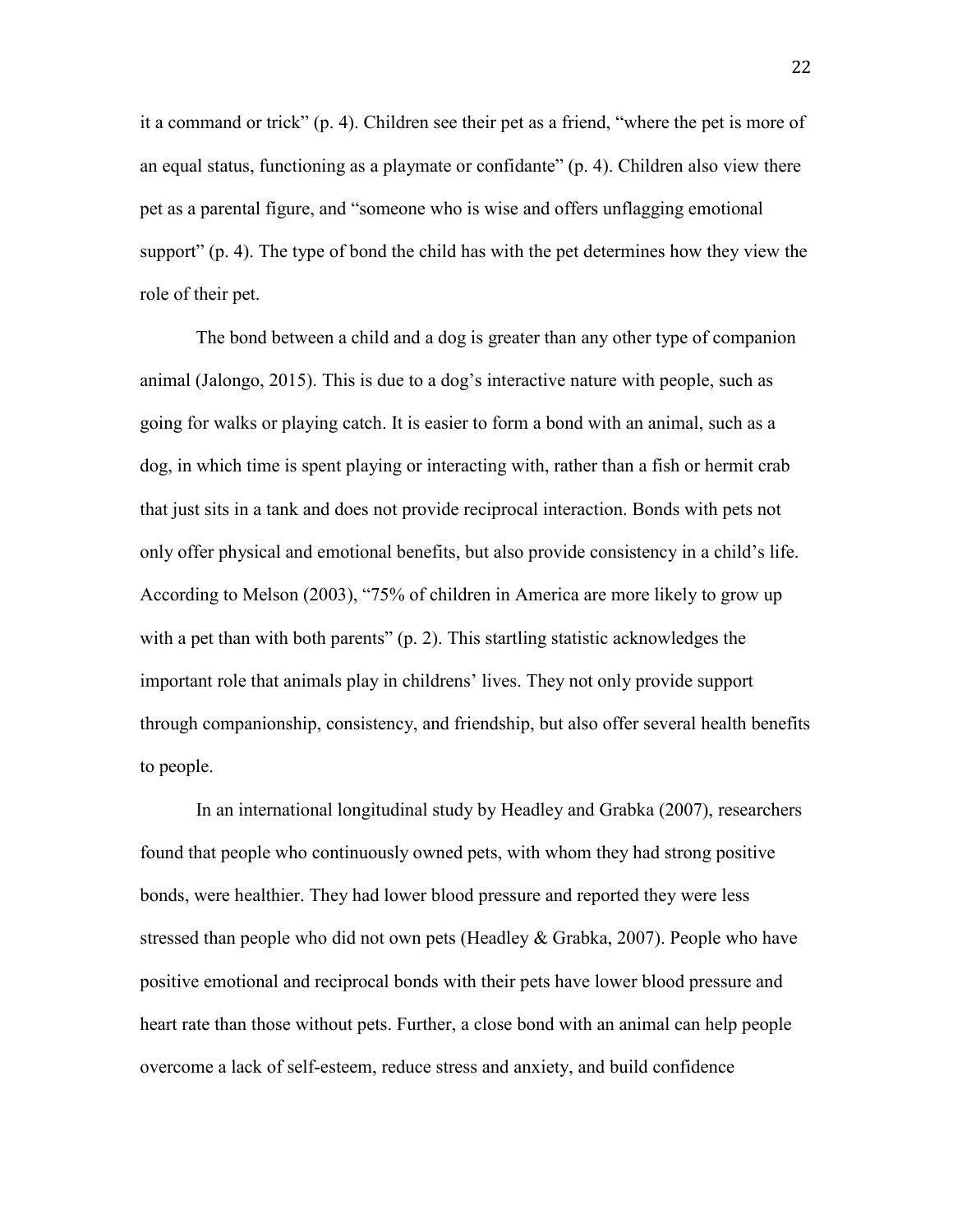(Sanchez, 2014). Studies suggest that there are several benefits of the human-animal bond including calming, socializing, motivational, and cognitive effects (Busch et al., 2016). Children with disabilities exhibit greater sensory seeking, social motivation, less inattention, less distractibility, and less anxiety during animal-assisted therapy sessions (Busch et al., 2016). As a result of these findings, schools are increasingly implementing animal therapy programs to help support students socially, emotionally, and cognitively, while also improving the overall atmosphere of the learning environment.

#### **Social Benefits of Animal-Assisted Therapy**

AAT can transcend in many forms. One of the most valuable elements of AAT is helping students with social impairments, which are a common characteristic of children with ASD. AAT can help students practice and improve their social skills through using the therapy dog as a conduit for learning these invaluable and often hard to master social skills. The first published study that explores the benefits of AAT for students with ASD in relation to generalizing social behaviors developed through their interaction with a therapy dog in a school setting, and applying these skills to their interactions with their teachers, was completed by Stevenson, Jarred, Hinchcliffe, and Roberts (2015). This study consisted of three male children with ASD ranging in age from seven to twelve. Participants were chosen for the study because of their low motivation, isolated behaviors, and lack of positive social skills (Stevenson et al., 2015). Five repeated observations of the children interacting with the therapy dog were conducted, and qualitative and quantitative data was collected over a ten-week period. The authors concluded all three students were able to transfer the knowledge they gained on improving their overall social skills, and were able to apply these skills beyond the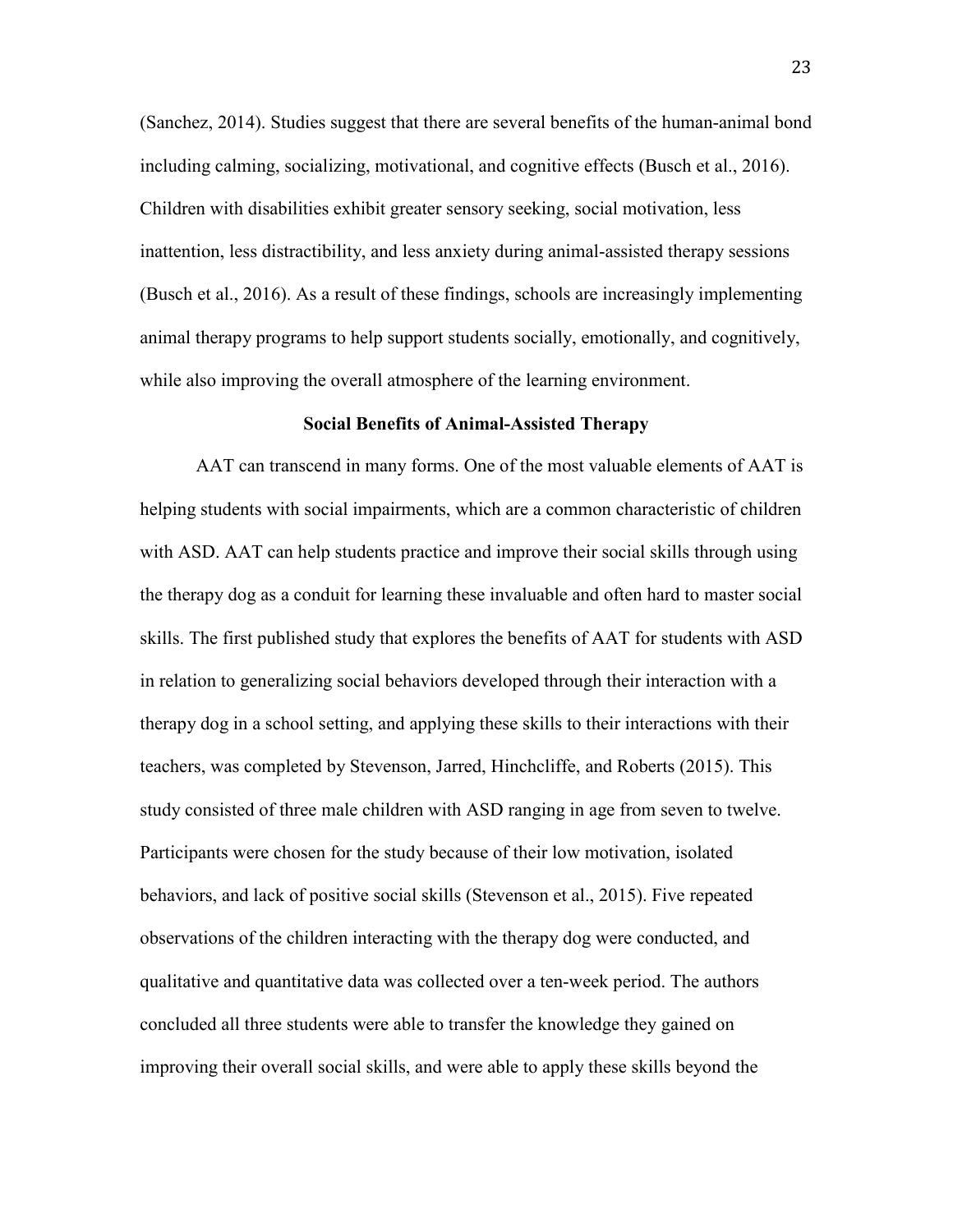classroom to peers and adults (Stevenson et al., 2015). The overall results of the study found that the participants exhibited a reduction of negative behaviors, reduced anxiety, and increased independence.

 Therapy dogs act as "magnets" for children due to their calming presence and pleasant demeanor. Most children enjoy playing and interacting with dogs; therefore, therapy dogs are a natural choice to motivate students with social challenges to communicate and initiate interactions. The results of this study also found that therapy dogs can enhance a child's intrinsic motivation to participate in social situations in which they may not otherwise be interested or willing to partake (Stevenson et al., 2015). Furthermore, the way in which dogs communicate their intentions may be easier for students lacking appropriate social skills to understand because of their simplistic nature. Interacting with therapy dogs requires no scripted verbal interactions. Students with ASD often have difficulty interpreting social cues from humans because of their complex nature, such as interpreting facial expressions, tone of voice, or body language. This makes it difficult for them to understand people's intentions (Stevenson et al., 2015). By practicing communication skills with a therapy dog first, and building confidence in their communication and social skills in this simplistic manner, students are more apt to be prepared to apply these learned skills to humans.

This study expands the amount of empirical research that implies that therapy dogs can improve social and communicative skills for students with social deficits. The authors state limitations to this study which consisted of a small sample size and a lack of a control group to compare results. The authors also caution that it is important to consider that children with ASD are highly unique and require differentiated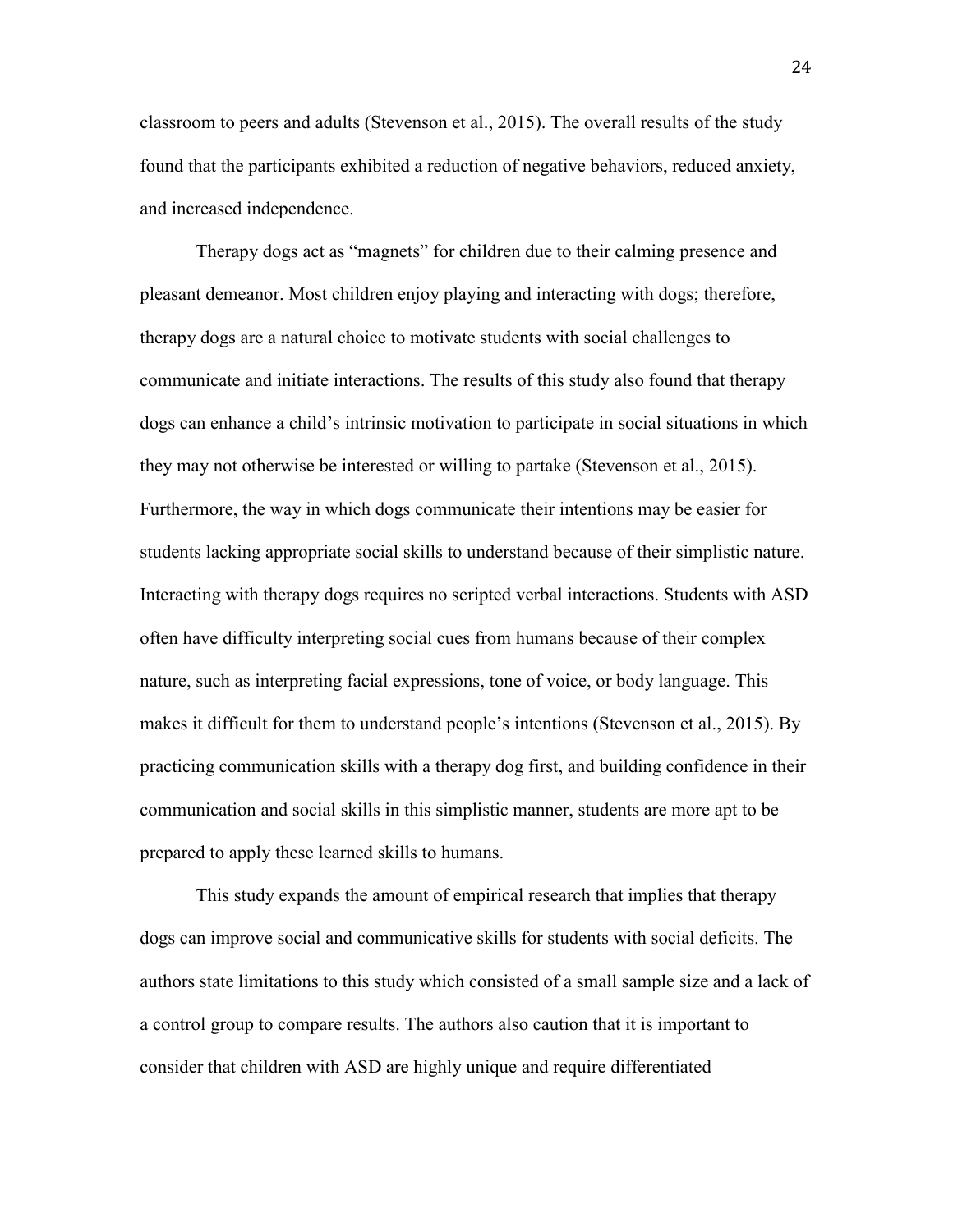interventions that can help them improve their overall social and communication skills. What might work for one child with ASD may have a zero or negative effect on another child. The use of a therapy dog may be one beneficial social intervention for students with ASD or other social impairments.

 Martin and Farnum (2002) conducted one of the first quantitative scientific studies on the interactions of children with pervasive developmental disorders (PDD) with a therapy dog. Children with PDD are characterized by a severe impairment of social functioning and interactions (American Psychiatric Association, 1994). The authors theorized that the use of a therapy dog with children with PDD could help improve their social and communicative skills. The study involved researchers and therapists who evaluated how students with PDD interacted both verbally and behaviorally with a therapy dog.

 In this study, ten children ranging in ages from three to thirteen with a diagnosis of PDD took part in forty-five minute sessions with a therapist. The students met with the therapist three times a week for fifteen minutes. The children were given the Psychoeducational Profile Revised (PEP-R) to assess areas of functioning including motor skills, coordination, imitation, perception, cognitive, and verbal interactions (Martin & Farnum, 2002). Repeated measures were designed so all of the children were exposed to all three experimental conditions. The experimental conditions consisted of presenting the children with a ball, a stuffed dog, or a live dog (Martin  $\&$  Farnum, 2002). The childrens' interactions were videotaped and then analyzed based on behavior and verbal interactions.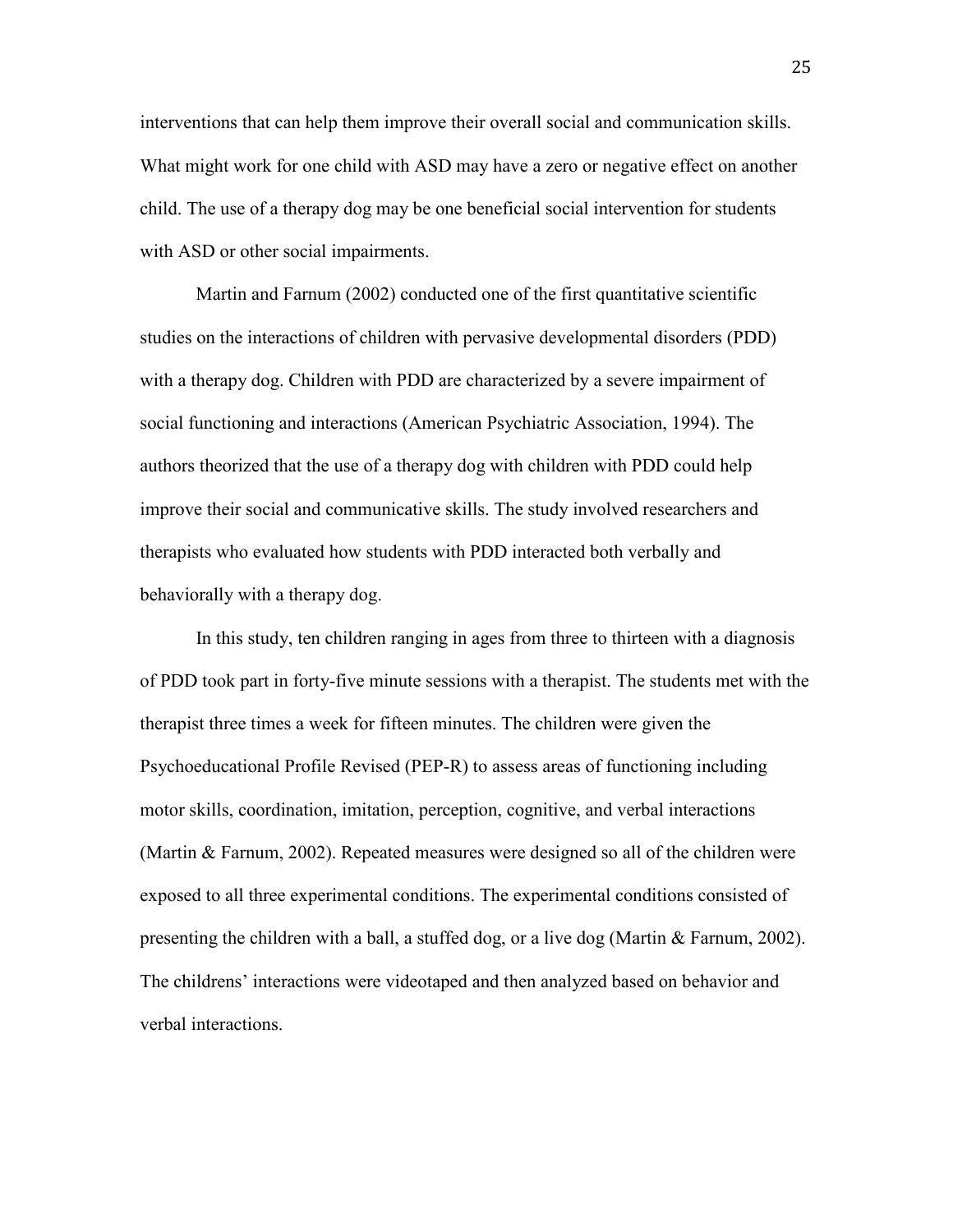The authors concluded that based on behavior, all of the children laughed more, seemed happier, were more playful, and had increased energy in the presence of the live therapy dog versus the ball condition or stuffed dog condition (Martin & Farnum, 2002). Further, the children were able to focus better and were more likely to engage in reciprocal conversations with the therapist while in the presence of the therapy dog than when exposed to the ball or stuffed dog. The children also had increased interactions with the dog and participated in conversations more often with the therapist while in the presence of the live dog. The authors also noted that the children were more compliant with the therapist and were more likely to answer "yes" to the therapists requests while working with the live dog instead of just the ball or the stuffed dog.

 While the findings of this study provide promising evidence supporting the social benefits of using a therapy dog for students with social deficits, the author notes that the sample size of this study makes it difficult to generalize these results to larger populations. The authors also indicated that the therapists used a research-type protocol instead of a therapy-type protocol, making it difficult to attribute these findings to AAT alone (Martin & Farnum, 2002). However, these results are encouraging that a therapy dog may improve overall social interactions among students who struggle with social and communication skills.

 Esteves and Stokes (2008) conducted a similar study suggesting the social benefits of a therapy dog for students with marked social impairments. The study tested the effects of the presence of a therapy dog on social interactions between three children ages five to nine with developmental disabilities (Esteves  $\&$  Stokes, 2008). The children in the study were selected because of their limited social and communicative skills and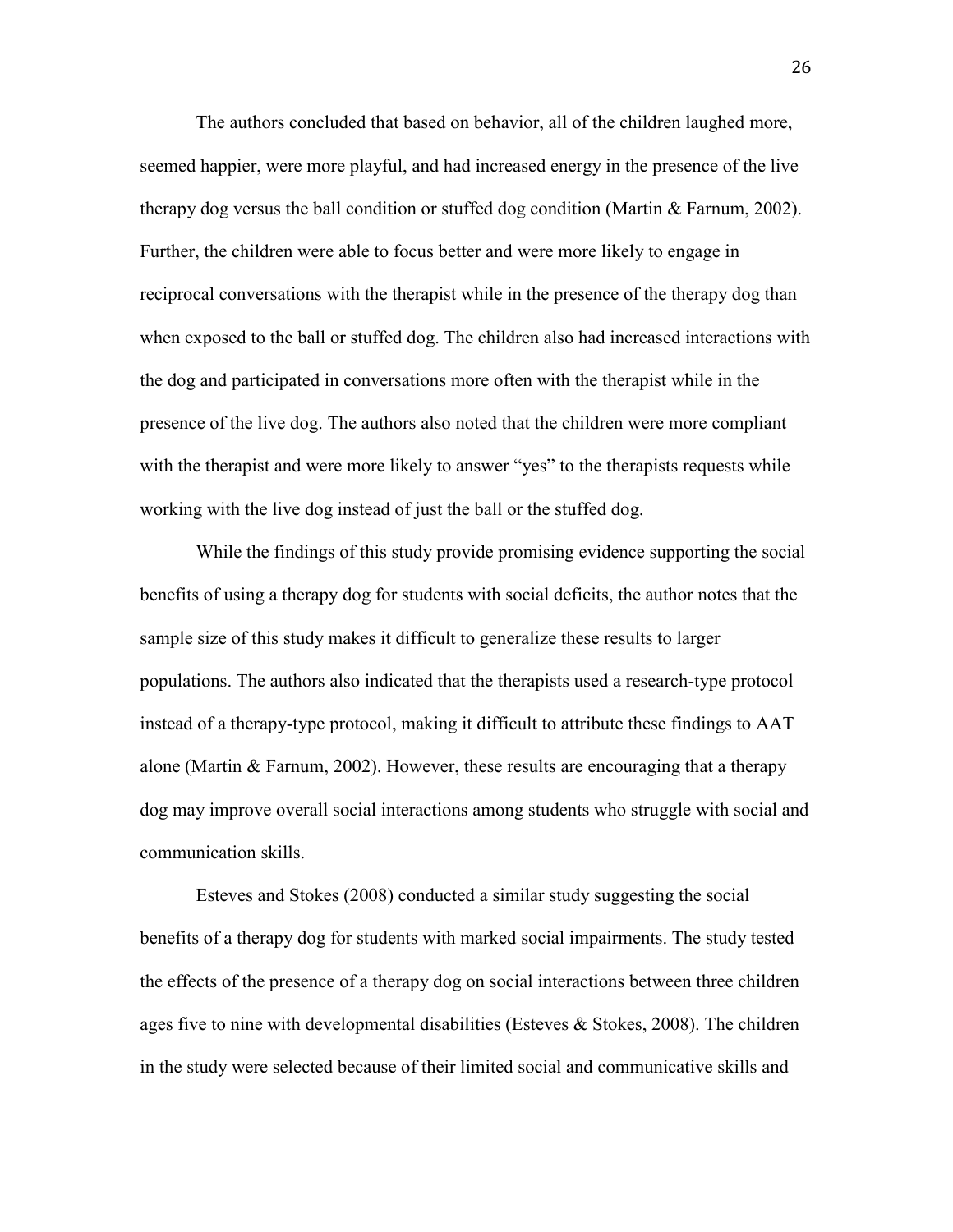their limited ability to verbalize words. A special education teacher conducted the sessions with the students, and the sessions were video recorded.

 Students' social behaviors were categorized as positive/negative, verbal/nonverbal, and initiations/responses (Esteves & Stokes, 2008). Each child participated in eight-minute sessions, five days per week, and interval recordings were used to measure dependent variables (Esteves & Stokes, 2008). Data was collected by two trained observers, who participated in inter-rater reliability activities prior to the study to ensure validity. Similar to the study by Martin and Farnum (2002), the authors collected baseline data by observing the students' verbal and social interactions in the presence of a ball, a car, a stuffed dog, a dog leash, dog biscuits, a brush, a dog toy, and a live dog (Esteves  $\&$ Stokes, 2008).

The results indicated that baseline data collected showed all three participants displayed low positive verbal and non-verbal interactions with the dog or any of the items. Upon completion of the sessions, student one had a moderate increase in positive initiated verbal interactions in the presence of the therapy dog, with a mean of 4% and a range of 0-16%. Student two showed an increase in positive initiated verbal interactions in the presence of the therapy dog with a mean of 24% and a range of 3-50%. Student three displayed an increase in positive verbal interactions in the presence of the dog with a mean of 14% and a range of 3-28% (Esteves & Stokes, 2008). Positive initiated nonverbal interactions also increased significantly throughout the study when in the presence of the therapy dog (Esteves & Stokes, 2008).

 The authors note that student one and student three did have some minimal negative non-verbal interactions toward the teacher and dog throughout the sessions.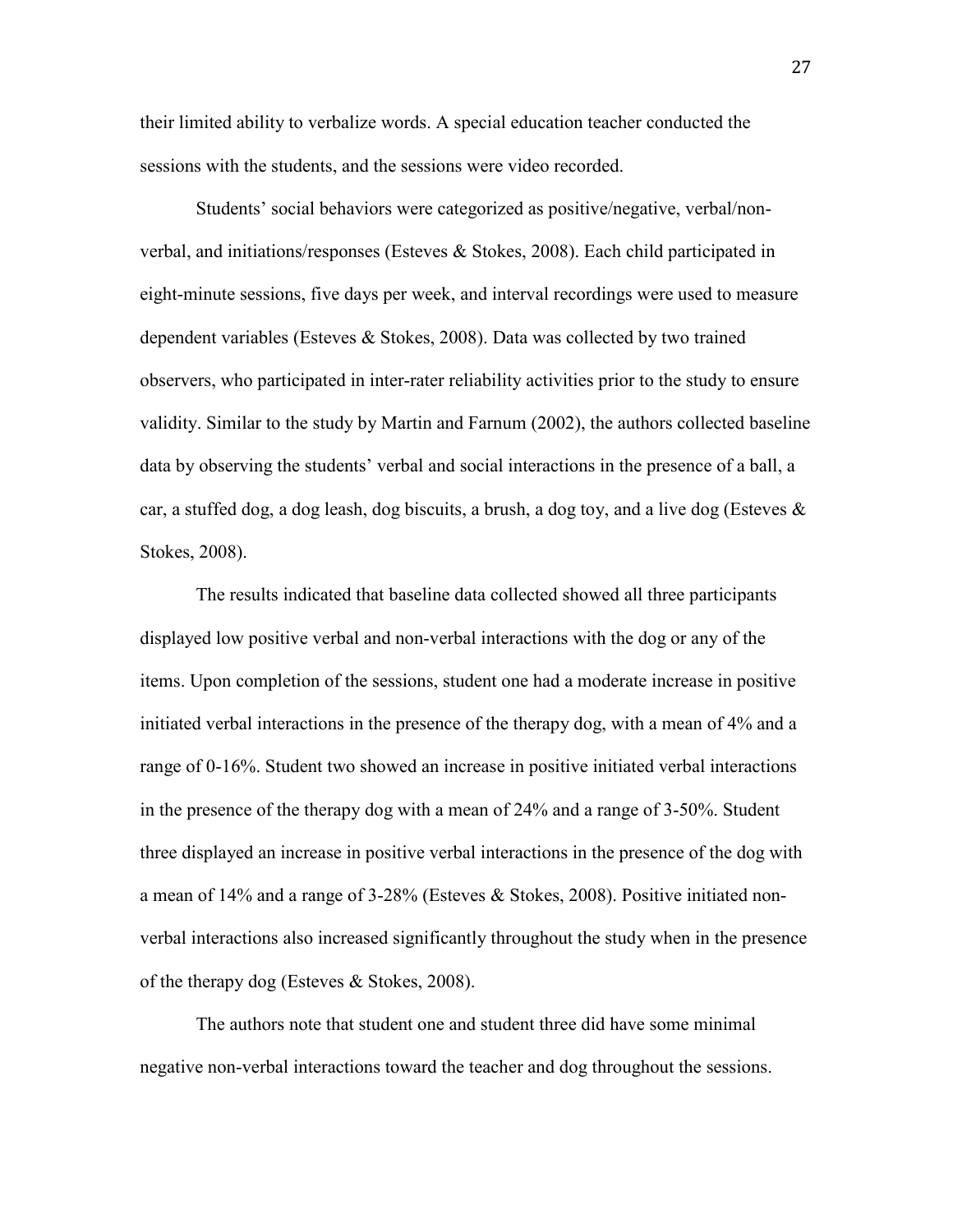Based on this research, the authors concluded that the therapy dog helped students with social impairments increase their verbal and non-verbal interactions. The qualitative evaluation also showed that generalized improvements with additional teachers following the intervention sessions with the dogs indicated the students were able to generalize their experiences into another setting (Esteves & Stokes, 2008).

This study supports Martin and Farnum's (2002) research by observing and collecting data on the effects of the presence of a live dog versus an inanimate object in increasing verbal and social communications and interactions between the dog and teacher/therapist. The authors caution that the small number of participants in this study may make it difficult to render generalization of these findings into other settings and across age groups. It does however offer evidence that the presence of a therapy dog with children with social impairments can be a creative intervention in improving social and communicative skills.

 Like Martin and Farnum (2002) and Esteves and Stokes (2008) further evidence suggesting the social benefits of implementing therapy dogs for children with disabilities involves using sensory stimulus. Sensory integration is a common practice for helping students with social challenges (Ayres, 1972). A survey given to occupational therapists working with children with ASD and social deficits found that many of them prefer to use sensory integration during their therapy sessions (Watling, Deitz, Kanny,  $\&$ McLaughlin, 1999). Students with ASD and social deficits often have problems with "sensory processing including processing information in social and communicative context, which presents itself as over-responsiveness and under-responsiveness to sensory stimuli" (Sams, Fortney, & Willenbring, 2006, p. 268).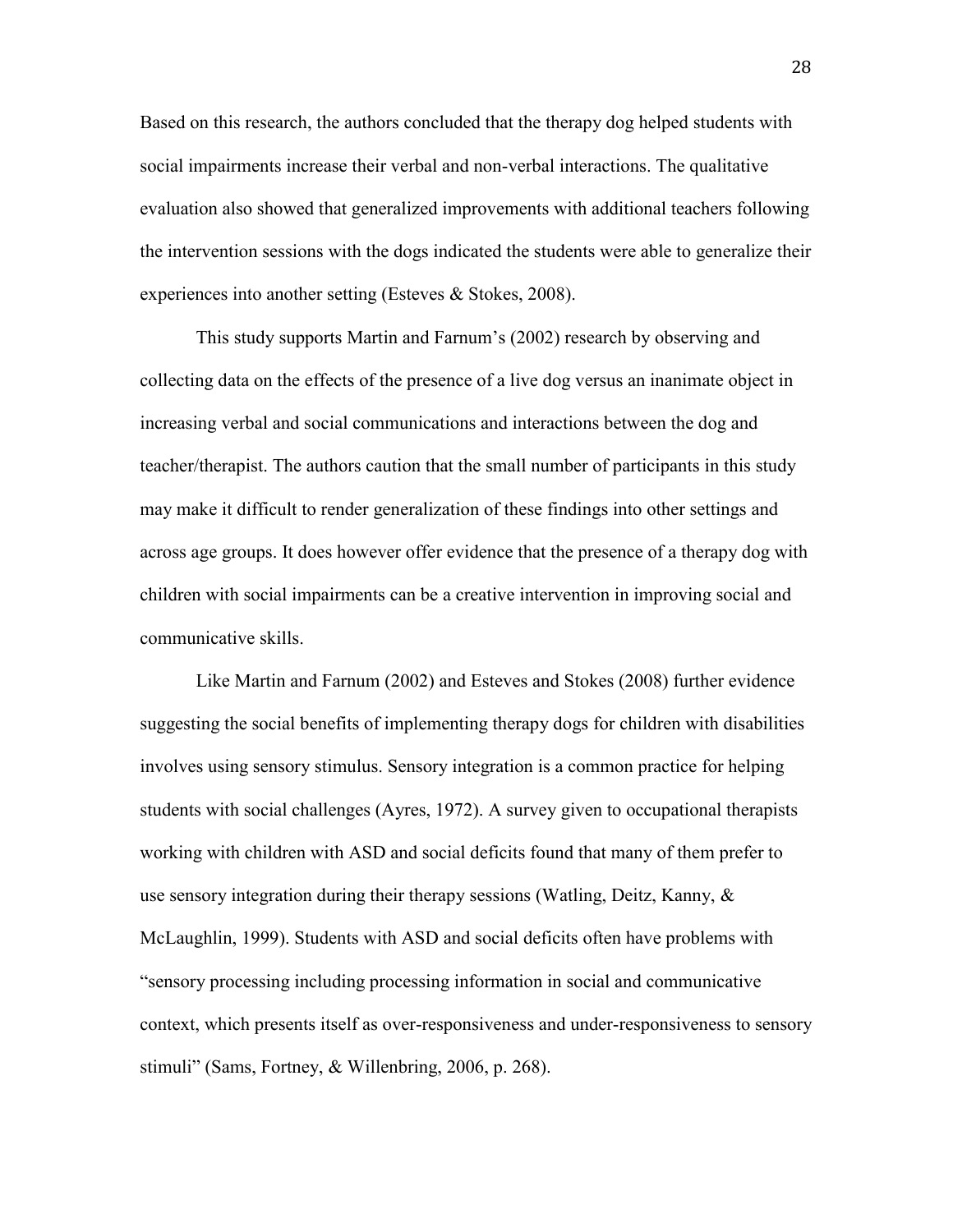Sams and colleagues (2006) initiated a study involving 22 students with autism receiving occupational therapy at school. The participants took part in a regional study on the effects of incorporating a therapy dog into occupational therapy sessions for students with autism. The frequency of social interactions and language was analyzed during the sessions. Each child received one session of regular occupational therapy each week, along with one session of occupational therapy involving a therapy dog (Sams et al., 2006). Over a 15-week period, participants were observed by trained researchers on their level of social interactions, use of language, and sensory skills.

The results of this quantitative study indicated that the students engaged in significantly greater use of language and social interaction in sessions which included the therapy dog (Sams et al., 2006). This data is further evidence of the social benefits of incorporating a therapy dog into activities involving students with social impairments. The introduction of the dog as a sensory stimulus proved to be a beneficial intervention in improving the students' overall social engagement. The bond and enjoyment of interactions between the dog and students allowed the students to expand on their natural interest in the dog, and apply it to other contexts, such as social interactions.

 According to the "biophilia" hypothesis, humans have learned to be attentive to both human and non-human things in their environment. Kellert and Wilson (1993) define biophilia as "the human biologically-based attraction for nature and all of its life forms… a tendency to impute worth and importance to the natural world" (p. 13). Temple Grandin, a PhD and animal science professor who has autism, credits her disability to providing her a unique perspective in relating to animals. In her book, *Thinking in Pictures: And Other Reports from My Life with Autism*, Grandin wrote,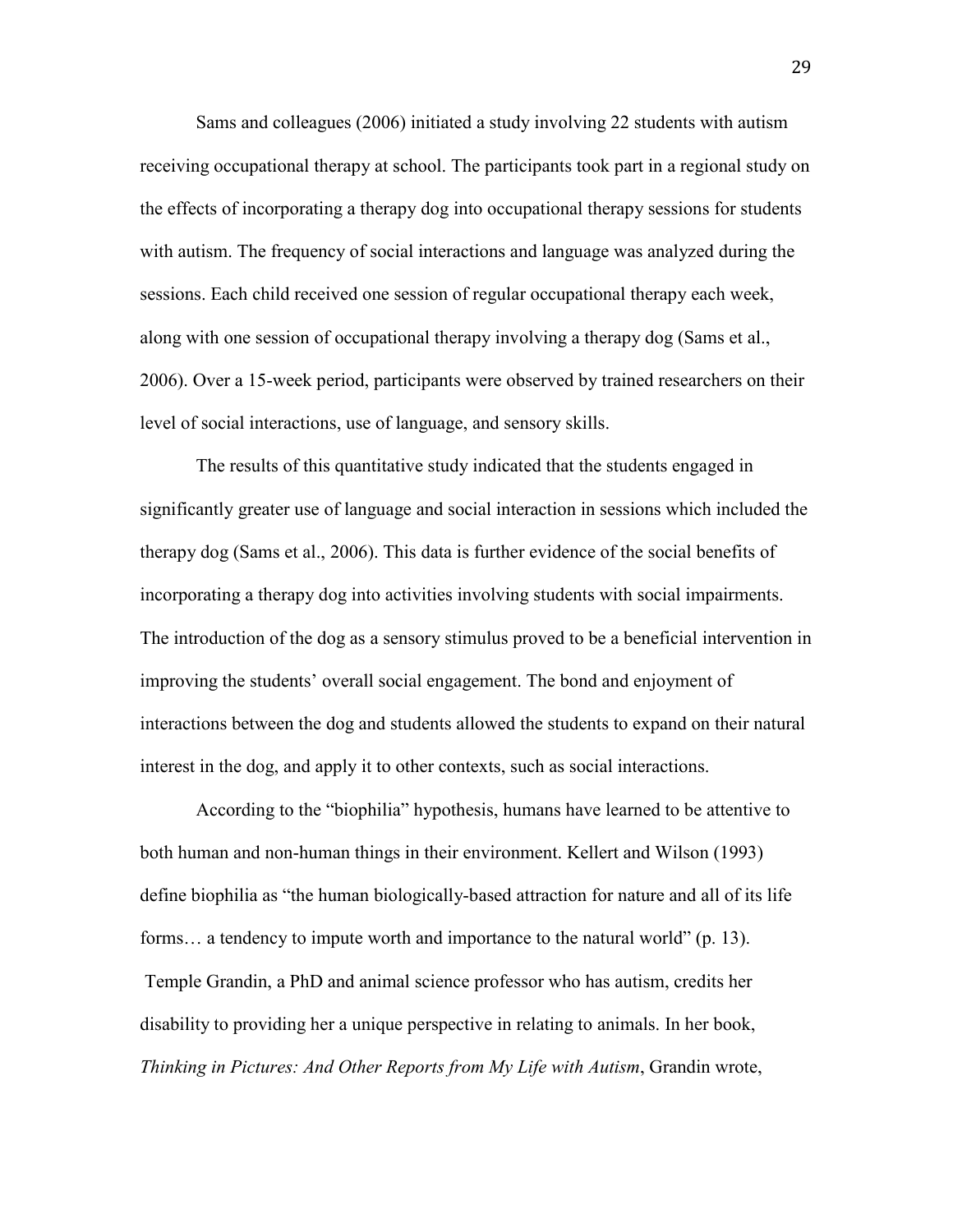"Being autistic has helped me to understand how the animals feel" (p. 155). She attributes her ability to overcome social obstacles due to her autism through her connection with animals. Other empirical research supports this biocentric approach in developing social skills with children with autism. A group of children with autism ranging in age from seven to ten, reported that it was easier for them to talk with their pets than their peers, and that their pets helped them have more empathy toward their peers (Melson, 2003). The writings of Temple Grandin as well as further biocentric studies have tapped into the effectiveness and positive benefits of utilizing animals to help students with social impairments form social connections and then generalize these non-human connections to humans.

While Temple Grandin provides detailed personal accounts of her connections to animals and the significant impact they had on helping her overcome social challenges, research on how therapy dogs can help students with autism engage in social interactions has been occurring for many years (Solomon, 2010). Dogs and other animals can help children form emotional connections, which is often an area in which they struggle. It is often easier for a child with social deficits to interact with an animal because they are non-judgmental and less complicated than human interactions. In Friesen's (2009) review of studies on the positive effects of AAT in schools, the recurring theme of marked social benefits of AAT emerged. Just as Levinson found that a dog can act as a "social lubricant," other researchers (Mallon, 1994; Zasloff & Hart, 1999; Jalongo et al., 2004; and Anderson & Olson, 2006) agree that the use of AAT in schools can enhance the desire for social engagements for students with social impairments, by providing a more calming overall atmosphere, increasing motivation to interact, improving focus, building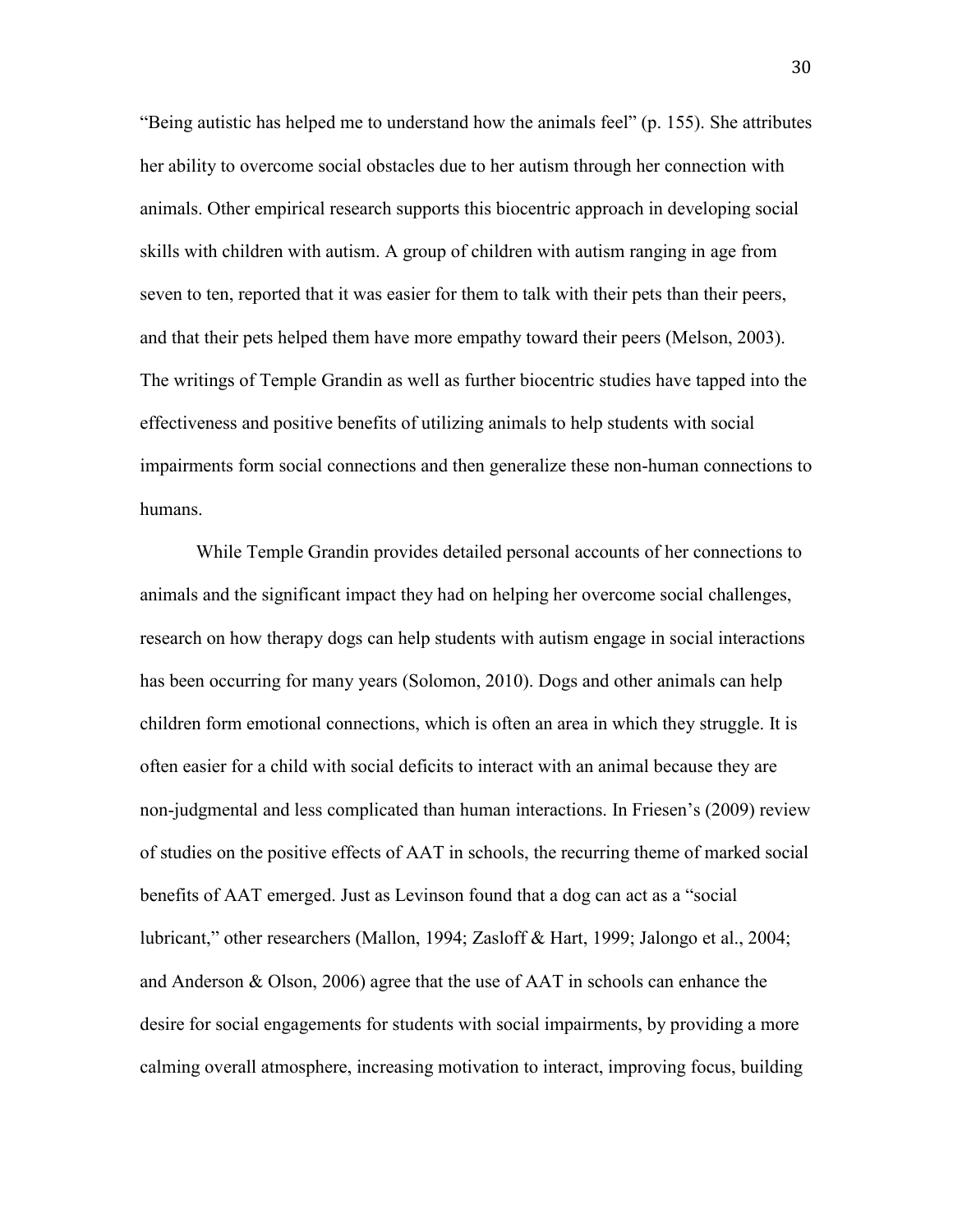confidence, facilitating risk-taking behaviors, providing emotional support, and bridging communicative interactions, as reviewed by Friesen (2009).

O'Haire (2012) and Berry et al.'s, (2013) studies agree with all the previous studies on the positive social effects of using a therapy dog with children with ASD. The authors reviewed several research articles on the benefits of using a therapy dog for students with ASD and social challenges. The authors indicated the majority of studies they reviewed assert that interventions based on the social aspects of relationships with the therapy dog can encourage simple social interactions for students with ASD, because these interactions do not require the child to interpret social or verbal cues (O'Haire, 2012, & Berry et al., 2013). The calming presence of the therapy dog can be beneficial to sensory needs and can assist the child in responding more effectively and partaking in reciprocal interactions (Berry et al., 2013). As both Martin and Farnum (2002) and Esteves and Stokes (2008) found, the increase in positive social interactions with a therapy dog can then be transferred to positive social interactions with peers and teachers. Therapy dogs can offer children a non-judgmental venue to communicate. When students with ASD partake in communication that comes naturally to them and is not stressful, their confidence, motivation, and enjoyment in communicative situations can increase.

#### **Emotional Benefits of Animal-Assisted Therapy**

It is estimated that over 70% of children of all ages talk to and confide in their animals (Jalongo et al., 2004). Interventions such as AAT are not only beneficial for improving social skills for students with disabilities, but can also provide emotional benefits for students with disabilities, such as reducing stress and anxiety (Anderson  $\&$ Olson, 2006). Several case studies supporting the use of animals to help students with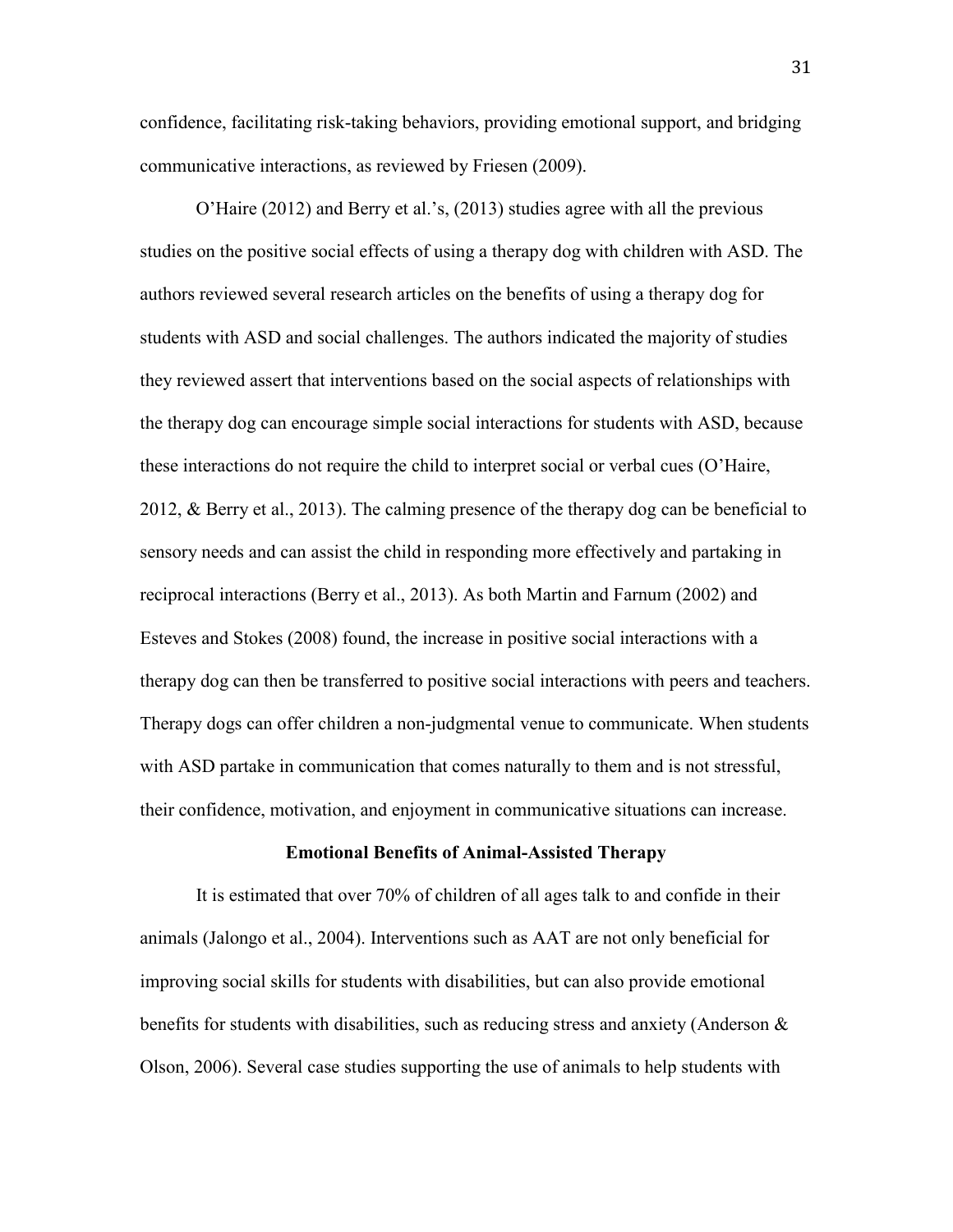emotional or behavioral problems in schools occur throughout literature. In one of these studies by Anderson and Olson (2006), six students with Emotional Behavioral Disorders (EBD) participated in an eight-week study that collected behavioral qualitative data. Because the six students were unsuccessful in the general education setting and resource room, they were placed in a self-contained setting. Due to the students' violent history of outbursts, great caution was taken to ensure the safety of the dog. Students had to demonstrate self-control and the rules of a quiet classroom before they were allowed any contact with the dog (Anderson & Olson, 2006).

 The authors theorized that students with emotional and behavioral difficulties fail to form meaningful connections with others, due to their lack of trust, and therefore lack the emotional support to help them become successful at school. The importance of the students bonding with the dog was integral to this study (Anderson  $\&$  Olson, 2006). The teacher/researcher performed daily observations as the students were involved in activities with the dog such as reading, social interactions, and playing. In addition, the teacher/researcher provided specific social skills instruction on how to interact with the dog, care for the dog, and meet the dog's needs. The authors' goal was to teach the students how to bond with the dog and treat the dog with respect, and then generalize that respect to people.

 Baseline data was collected on the students prior to the onset of the study. Students were rated qualitatively on how they could solve their problems in an emotional crisis through problem solving sheets consisting of an antecedent, behavior, and consequence (ABC), (Anderson  $\&$  Olson, 2006). Data was again collected at the completion of the study. The authors found that all the students had improvement in their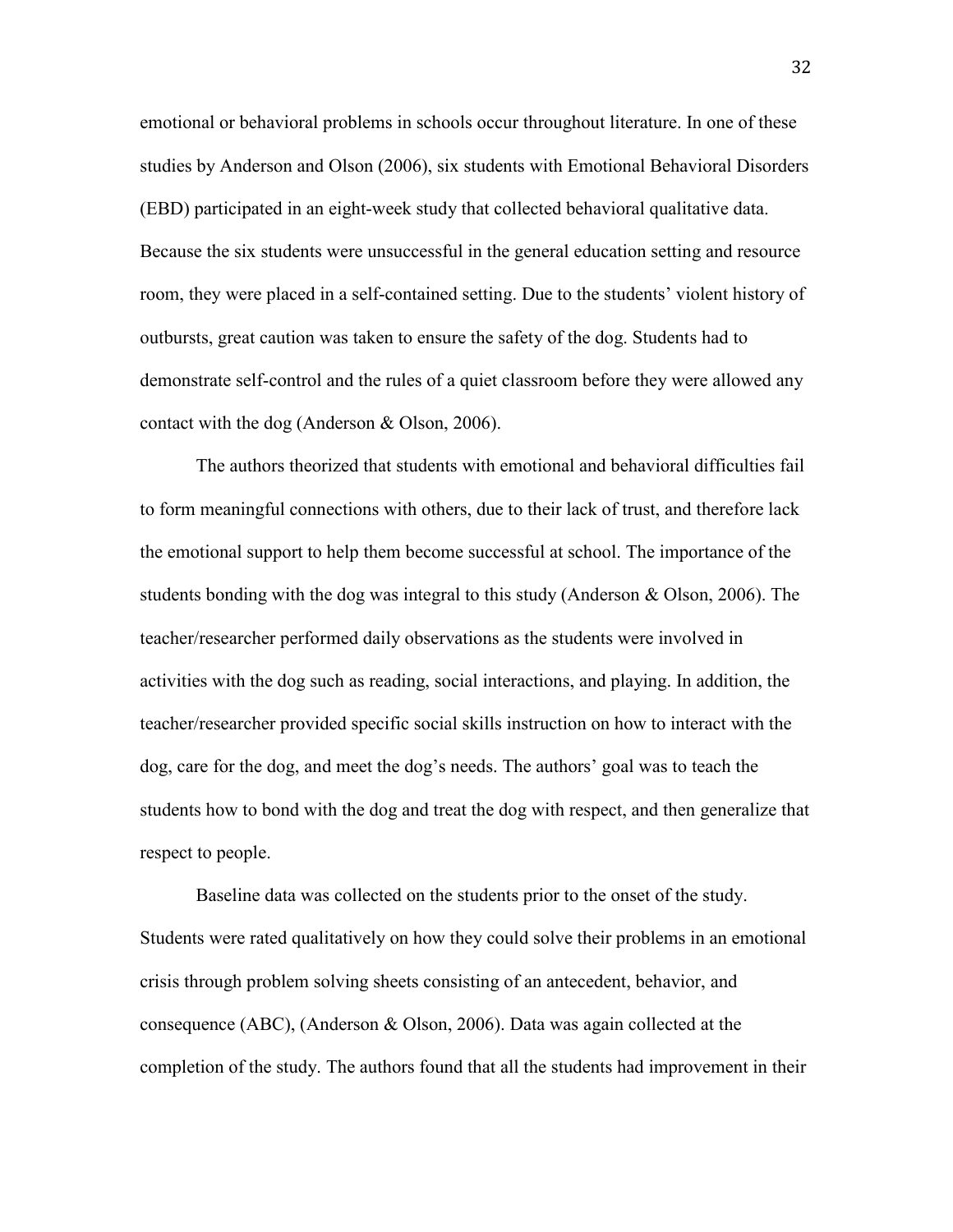overall emotional stability, improved attitudes towards school, were more responsible and respectful, and were able to show empathy to their peers (Anderson & Olson, 2006). The students in the study enjoyed interacting with the dog, and several of them indicated that they used the dog as a calming tool to help them deescalate before an emotional outburst (Anderson & Olson, 2006).

 All of the students developed meaningful bonds with the dog, just as the authors theorized. Through practicing respect for the dog, being responsible for caring for the dog, and positive social interactions with the dog, the students were able to transfer this knowledge into managing their own behaviors more consistently. They were also able to apply this knowledge into more appropriate communication with their peers and teachers. The emotional support that animals can offer through their calming presence can help students with emotional and/or behavioral struggles learn how to form a meaningful bond. Using a therapy dog to build emotional endurance acts as a bridge for appropriate emotional and behavioral responses for students lacking in this area.

 The authors suggest that although this study had positive implications for the use of a dog in improving emotional and behavioral responses in students diagnosed with EBD, further empirical studies are necessary to quantify this data. The accumulation of further quantitative studies on this topic are required to be able to compare multiple studies over time in special education settings (Anderson & Olson, 2006). The authors also stated that direct instruction on the care and treatment of dogs is required for ethical studies, and no negative verbal or physical aggressions were exhibited toward the dog in this study. The authors communicated that the dog in this study was not a certified therapy dog; therefore, some researchers may reject the validity of the findings. The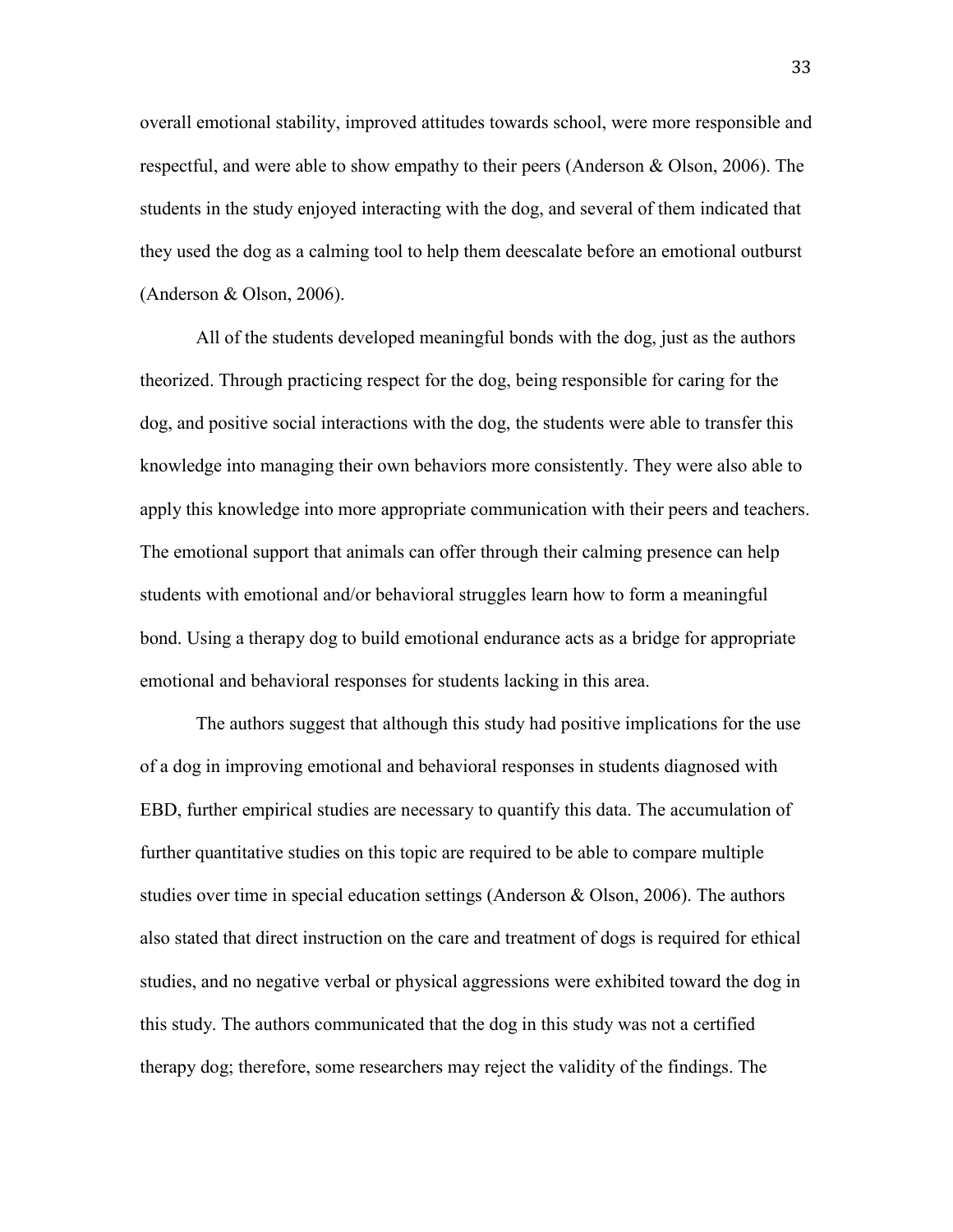safety of the dog and the participants must be the number one concern when dealing with settings that can easily erupt into violent situations (Anderson & Olson, 2006). This study gives credence to the hypothesis that dogs can improve the overall emotional well being of students with disabilities. "Strong bonds between children and an animal contribute to the stabilization of the child's emotions" (Anderson & Olson, 2006, p. 47). Creative interventions, such as the use of an animal, should be deemed in high regard as a way for these students to make necessary emotional connections to improve their chances of succeeding in school.

AAT can "increase self-esteem, socialization, and problem-solving skills for children with emotional/behavioral disorders as well as children who have been neglected or abused" (Reichert, 1998). The use of a non-judgmental companion can act as a powerful healing intervention by teaching the child it is ok to trust. When an emotionally unstable child learns to trust, the door is then opened for professional educators and/or therapists to enter and offer a helping hand.

A single case study of a student with EBD asserts that animals have the power to heal the spirit through unconditional love (Boe, 2008). Quantitative data was collected on one student with an Individualized Education Plan (IEP) over a four-week period in a high school setting. This student had behavior regulation goals included on his IEP. His teachers recommended additional emotional and behavioral support to reach his goals.

 The Rosenberg Self-Esteem Scale, The Coopersmith Self-Esteem Inventory, and behavior tracking sheets were used to collect data (Boe, 2008). Baseline data was collected on the student's self esteem, impolite behavior, off task behavior, and noncompliance. Additional data was collected after each week of the study. The student was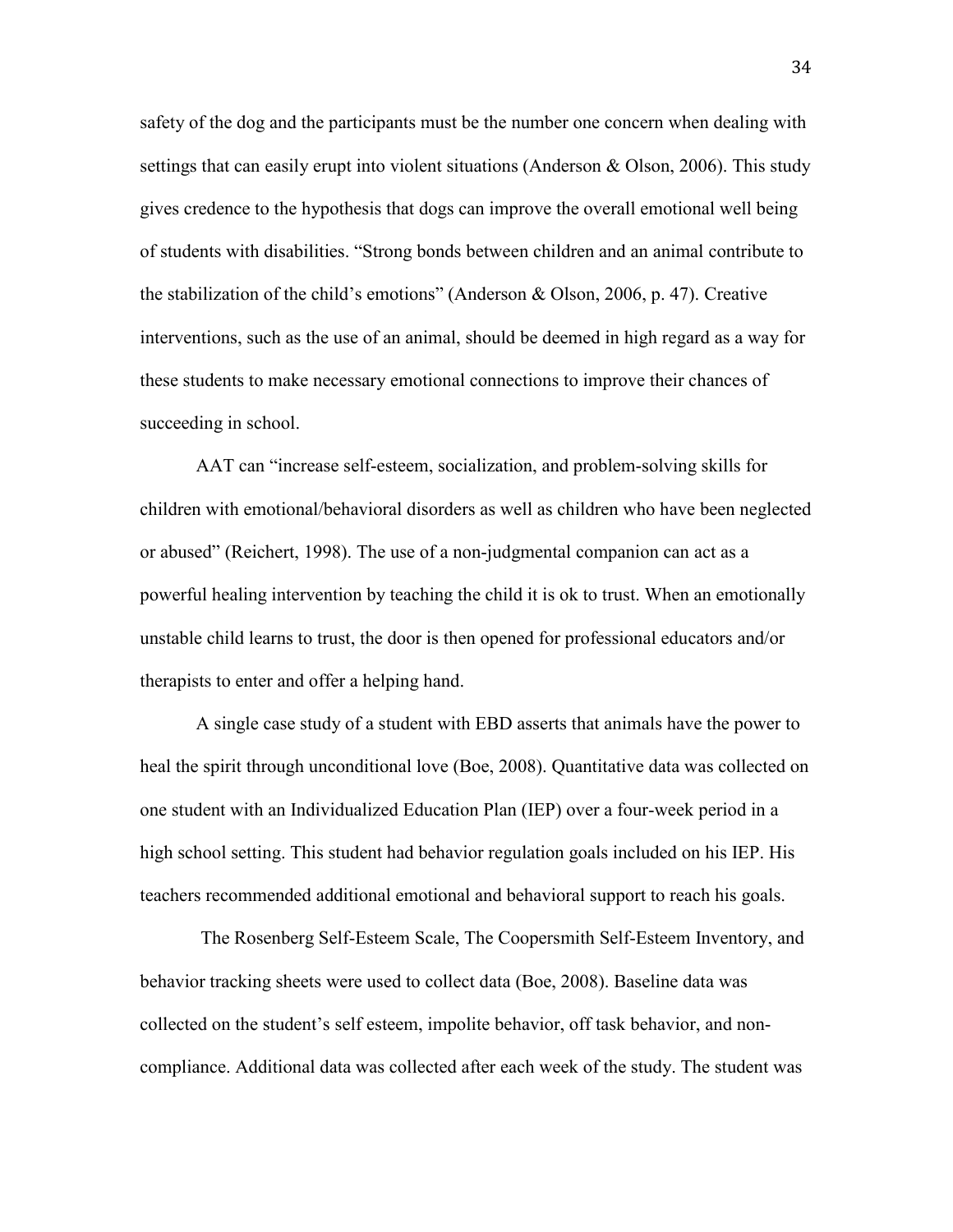introduced to a therapy dog in his classroom, and was responsible to groom, exercise, play with the dog, and give commands. Observational data on the student's interaction with the dog was also noted.

 The results of the study showed that the student's self esteem increased from 70% to 75%, impolite behavior was reduced by 23%, off task behavior was reduced by 52%, and non-compliance was reduced by 58%. This is promising evidence that AAT is beneficial for students with EBD at any age.

Schneider and team (2014) conducted a similar study on students with EBD. Nine male children with challenging behaviors, hyperactivity, anxiety, depression, and emotional instability were involved in this study (Schneider et al., 2014). Students with emotional and behavioral problems often need specific and direct instruction on coping skills and behavior regulation. Researchers found that the use of AAT has been effective in reducing stress, decreasing anxiety, and offers a calming outlet for students experiencing emotional or behavioral distress. The authors of this study hypothesized that using AAT with "high-risk boys", could offer support in dealing with their emotions and behaviors in a creative manner. This group of boys had several previous unsuccessful interventions in place to help them reach their IEP goals in the areas of emotional and behavioral development. Schneider and colleagues (2014) believed AAT could "foster a secure relationship between a trained dog and a child exhibiting emotional and behavioral challenges" (p. 1).

The students were chosen to participate because of their lack of progress on their IEPs, higher than average number of absences, and high number of disciplinary referrals at school (Schneider et al., 2014). Baseline data collected indicated that almost half of the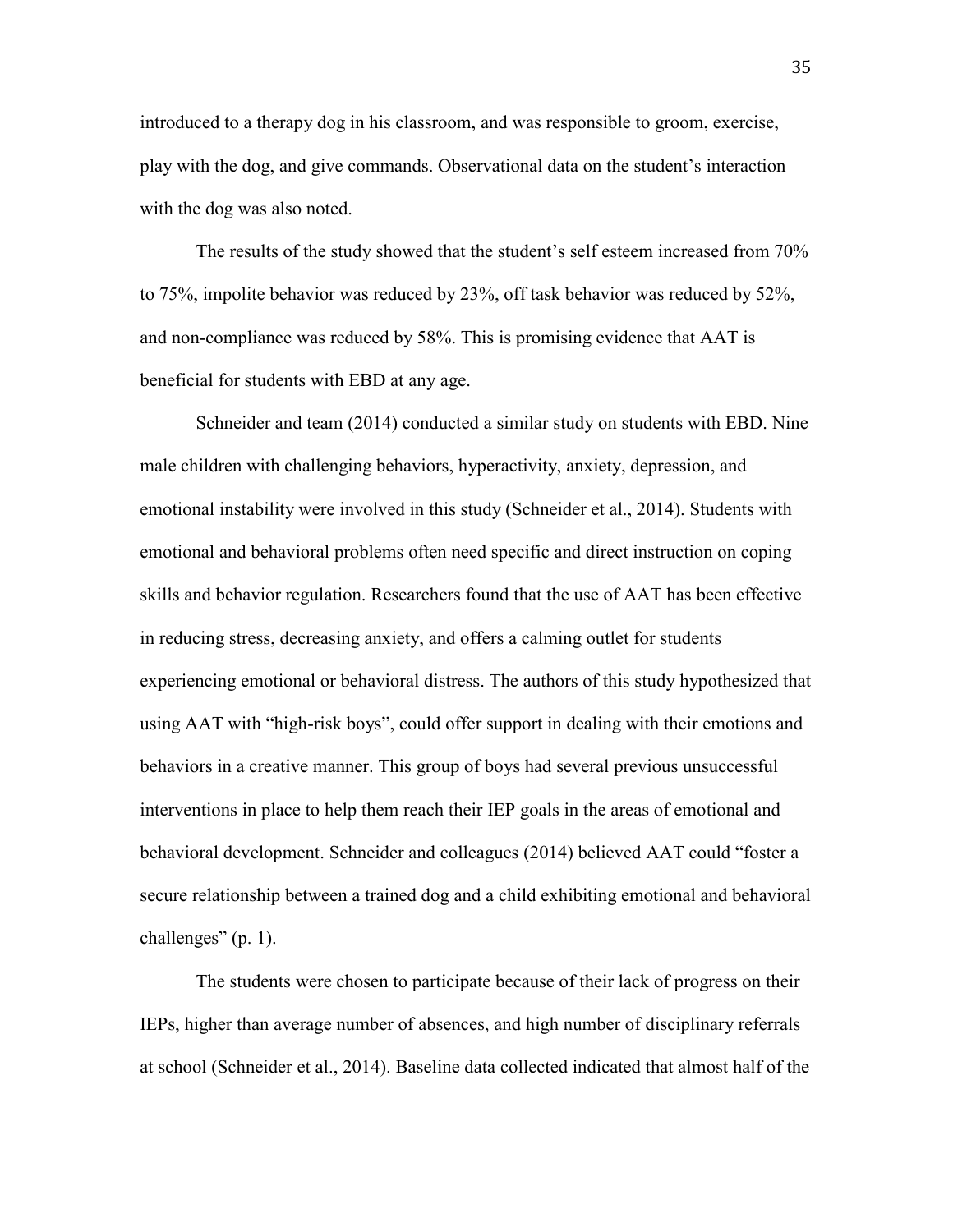participants, 44%, were in the clinical range for hyperactivity and inattentiveness (Schneider et al., 2014). The Emotional Availability Scale (EA)  $4<sup>th</sup>$  Edition was used to examine the effectiveness of the relationship developed between the children and the therapy dog. This included the child's involvement with the dog, the child's responses to the dog, and how the dog responded to the child.

 This study was very unique because Temple Grandin, mentioned previously, advised the research team on which factors to take into account when reading the emotions of the dog and the child/dog body language (Schneider et al., 2014). Coders recorded the dog's specific reactions such as tail wagging, proximity, and mouth posture. The results of this ten-week study showed that all the students were able to form more positive emotional relationships with the dog, peers, and adults (Schneider et al., 2014). The students exhibited fewer behavioral problems, and there was a decrease in the number of disciplinary referrals for all participants.

 The authors view the findings as evidence of the positive influence therapy dogs have over students with emotional or behavioral impairments; however, they also indicate there were several limitations to this study, including no female participants, small sample size, and limited communications with the family. Additionally, some of the students were receiving outside counseling services and medication, so these factors need to be included in the overall validity of the findings (Schneider et al., 2014).

 AAT can be used in place of traditional therapist/client counseling to aid students in improving overall emotional health. A strong bond created between a child and an animal can help combat depression by promoting the release of serotonin, prolactin, and oxytocin. These are all hormones that elevate mood. The ability for an animal to help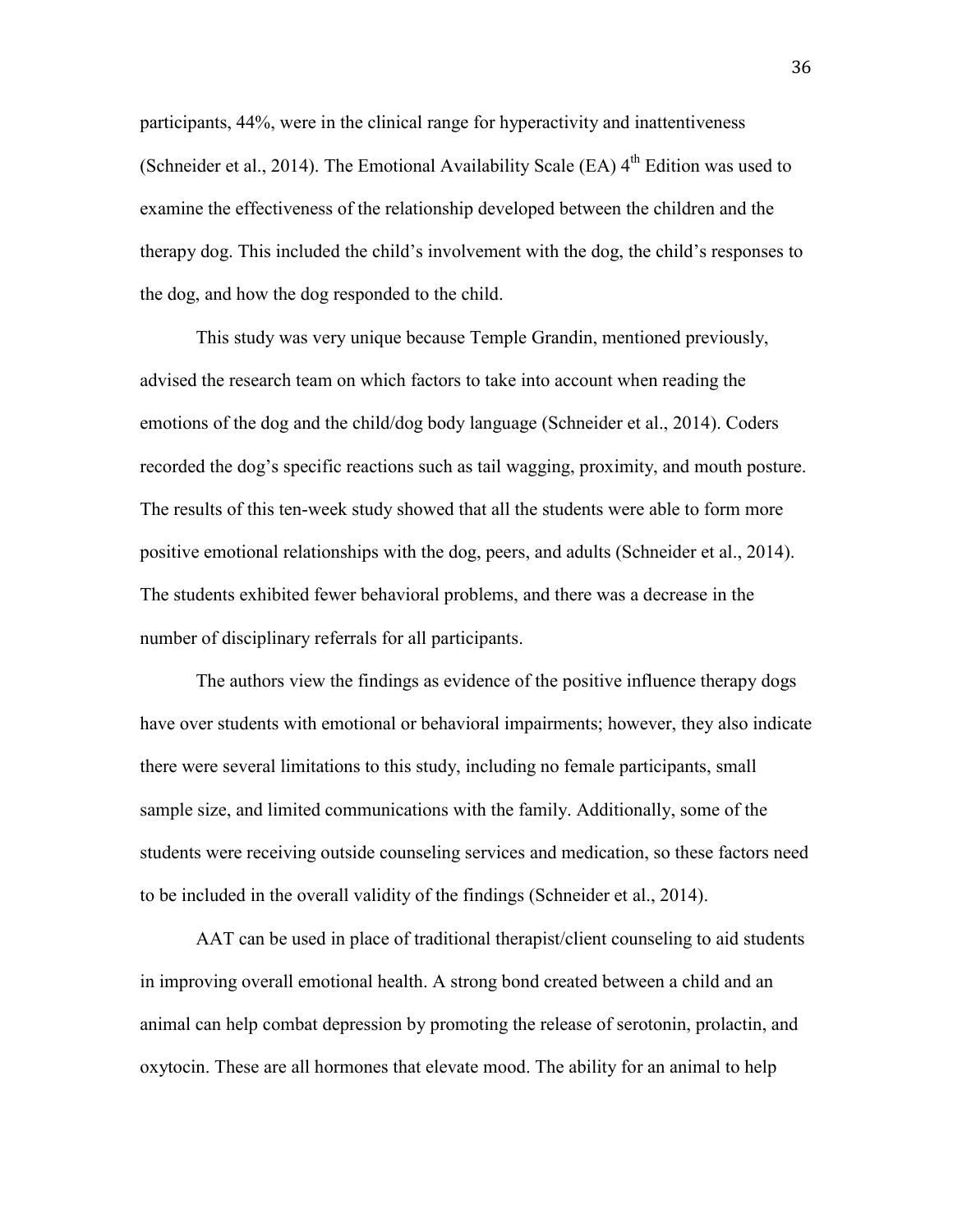children feel more relaxed, offer companionship, reduce anxiety, and increase the child's ability to maintain focus and attention, are all factors that help the child make progress towards emotional, behavioral, social, and academic success at school. This study is another piece of empirical evidence that supports the emotional benefits of AAT.

Animals can act as a "therapist" for students with emotional or behavioral impairments. Although animals are not able to verbally communicate, their presence alone can offer emotional support and a level of non-judgmental understanding. Children are more apt to disclose feelings and emotions to someone by whom they do not feel judged (Stewart, Chang, & Rice, 2013). Having someone to confide in and trust can promote emotional well-being. Research suggests the practice of involving animals in therapeutic contexts improves therapy sessions by relaxing the child.

 In a study by Stewart et al., (2013) researchers found that incorporating AAT into counseling for children is beneficial as an additional intervention for treatment of emotional trauma. This study consisted of 14 mental health professionals who work as counselors for children in both school and clinical settings. Qualitative research data was collected via semi-structured interviews with the participants.

The results of the research indicated all participants agreed AAT has a positive impact on the therapeutic process (Stewart et al., 2013). Animals have the capacity to influence emotions and behaviors. One therapist stated, "It's almost like a relief for the child to see the animal; you can just feel them relax" (Stewart et al., 2013, p. 340). AAT improves the overall climate, allowing children to communicate about their feelings more freely. Animals can serve as an icebreaker and improve the overall mood and tone of the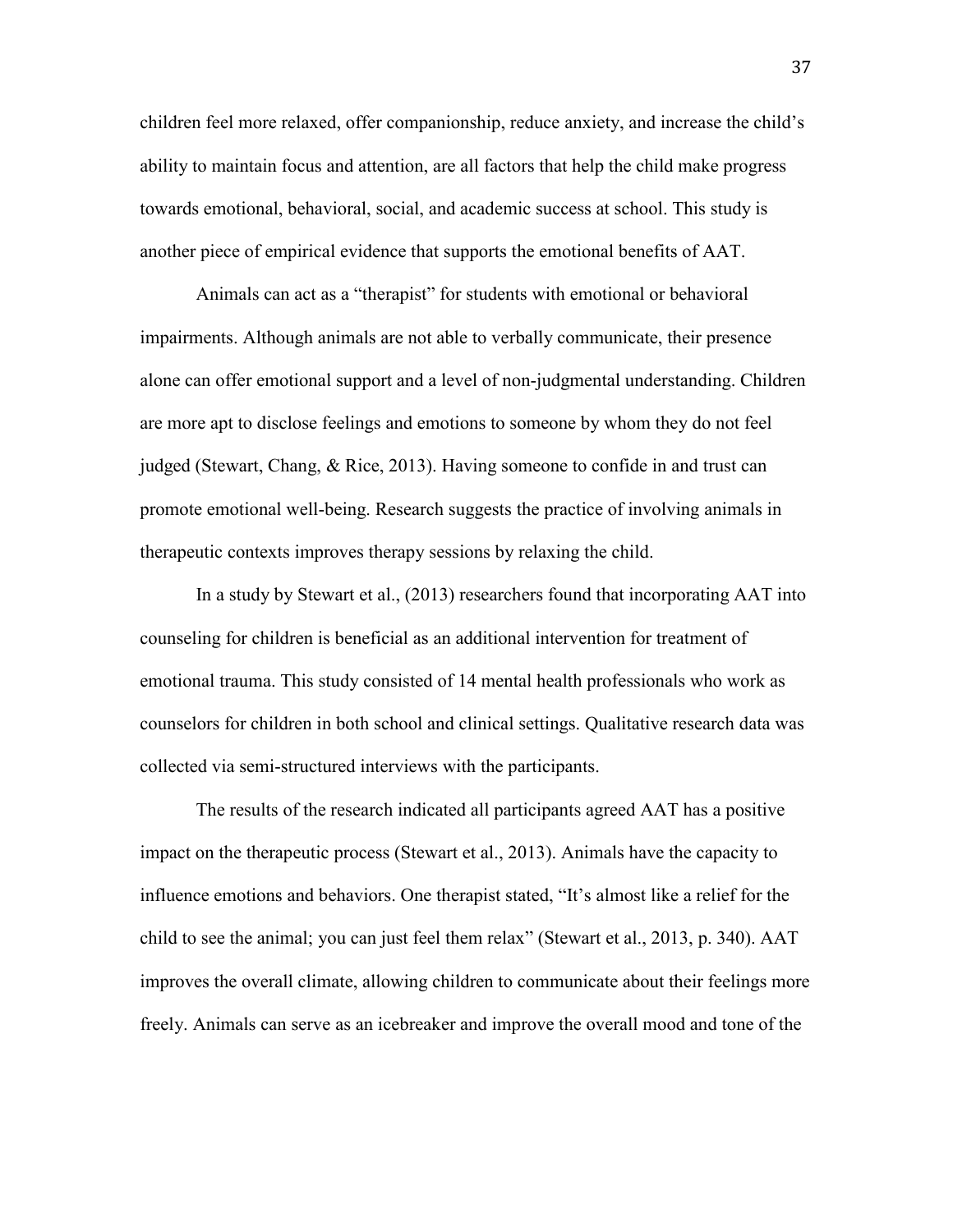atmosphere (Stewart et al., 2013) and rapport between the therapist and client is built more quickly through their mutual bonding experience with the animal.

Results indicated 13 of the 14 participants described AAT as a unique intervention to use in therapy sessions because it allows the opportunity for "therapeutic touch", which is something a therapist cannot ethically do. One participant said, "I think one of the biggest benefits of AAT is touch" (Stewart et al., 2013, p. 342). Children can hug, kiss, and pet the animal, which allows for deeper bonding. All participants stated AAT makes their job easier, because the clients viewed the therapists as "lessthreatening" in the presence of the animal. "Animals have an unconditional positive regard and don't care what you did or didn't do, what you look like, who you are, or who you're not, they are OK with it" (Stewart et al., 2013, p. 342). Based on these findings, AAT can play an essential role in counseling children, and improve their overall emotional well-being.

Overall, AAT is a beneficial intervention for helping students with emotional or behavioral challenges by making them feel loved and accepted, reducing anxiety, teaching them respect and responsibility, improving self-esteem, and acting as a "bridge" when learning how to form positive bonds and connections with people.

# **Cognitive Benefits of Animal-Assisted Therapy**

 According to The National Assessment of Educational Progress (NAEP), only 36% of students in grade four in The United States are performing at or above proficiency in reading (NAEP, 2015). Students who struggle to read are stressed out by their continual lack of progress, have poor attitudes toward reading, and have learned to dislike reading due to repeated failures. The deficits in reading proficiency require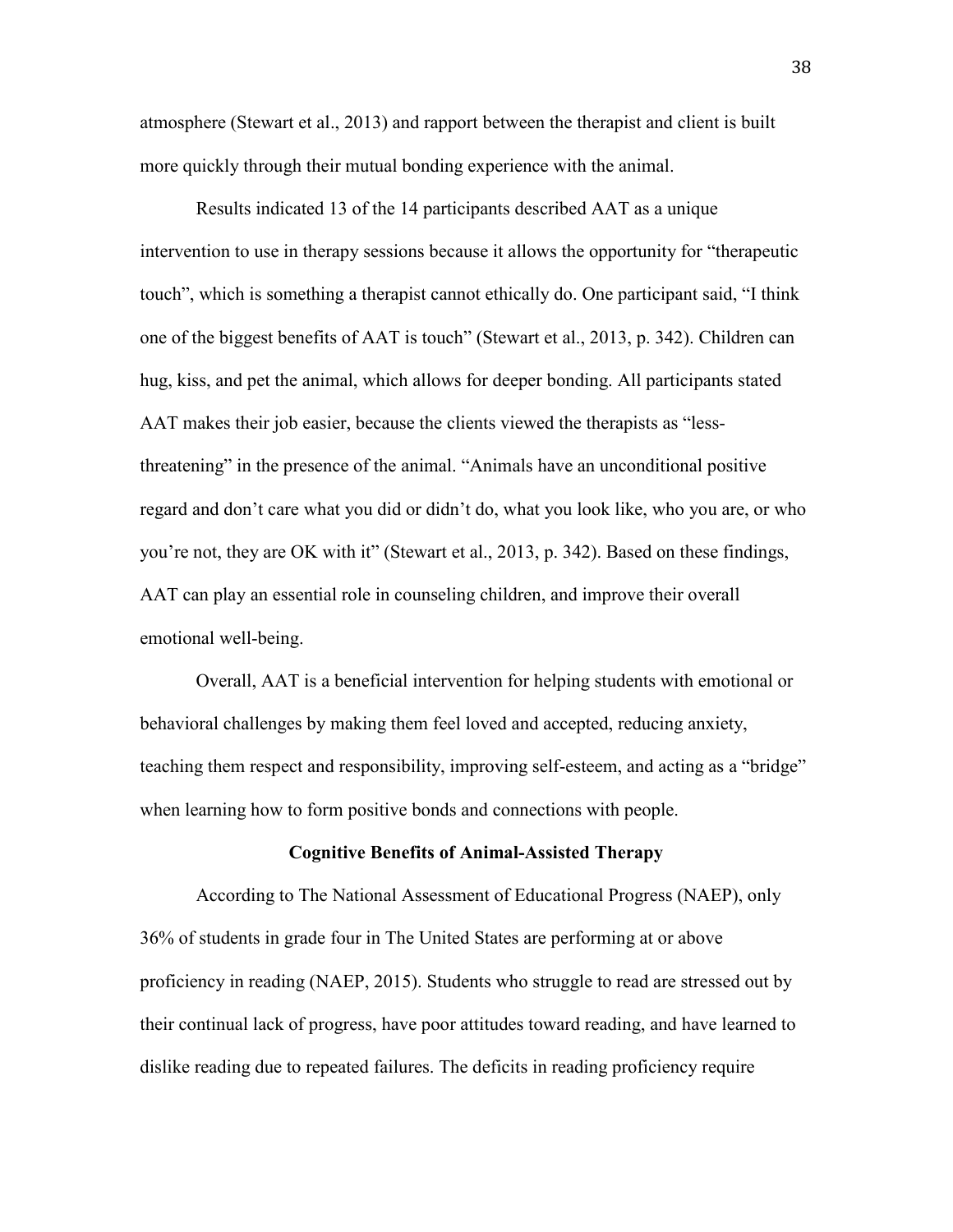creative interventions to reach these struggling readers. AAT assists children in learning in a creative way. Just as AAT has been shown to assist children with emotional deficits, AAT can also be used to improve students' reading skills. Research is rich in the cognitive benefits of AAT, particularly in the area of increasing reading fluency, comprehension, decreasing anxiety in reading aloud, and improving students' attitudes toward reading.

 Research suggests that students who struggle with reading often have increased anxiety when having to read aloud to adults or peers (Kaymen, 2005). Their confidence is compromised from being continually corrected for the mistakes they make when reading aloud. They may be teased or embarrassed when reading aloud and often lack confidence in their reading skills. Consequently, students who experience these negative effects begin to form a dislike for reading and dread reading aloud. New alternatives to reach struggling readers need to be explored in classrooms to ignite interest in reading for the many students who struggle.

 Kaymen (2005) conducted a qualitative study examining how struggling readers react when reading to a dog instead of an adult. Four third grade students were studied in a reading lab. The participants were chosen because they struggled with reading, and their school wanted to partake in the "Share A Book" program initiated by the local humane society. In this program, students read to dogs from the humane society at school on a weekly basis. The purpose of the program is to help struggling readers through alternative interventions, which include reading to the dogs.

Before beginning the study, the researcher gained permission from the school, the humane society, the parents, and the teachers. A letter was sent to all participants and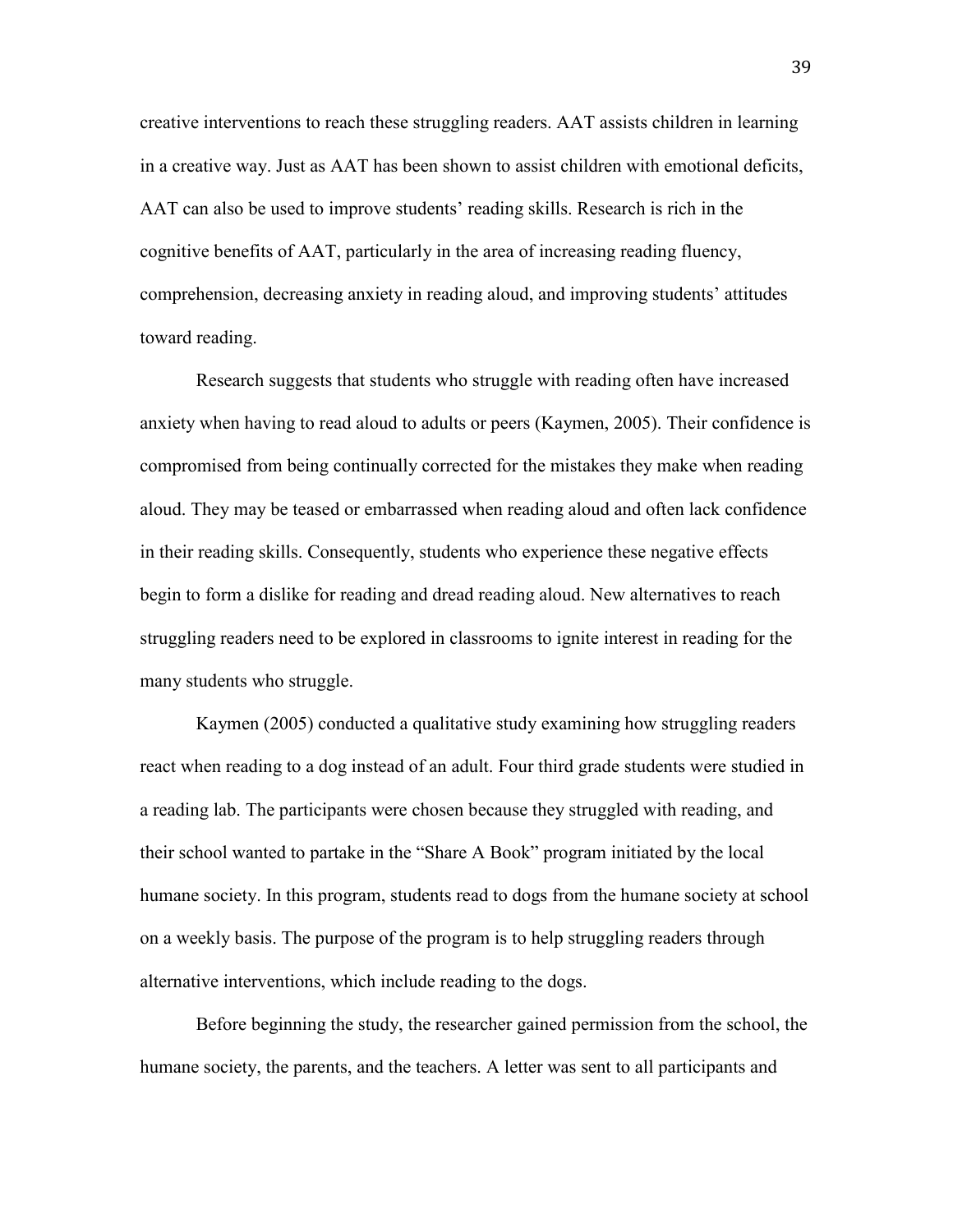their families explaining the details of the program and research. Initially there were concerns from the teachers that the dogs might be distracting to the students, but the researcher found that students were more engaged, focused, and alert while reading to the dogs than they were at other times (Kaymen, 2005).

 Research studies, such as this one, have shown a correlation between reading aloud and an increase in blood pressure (Kaymen, 2005). It can be very stressful for children to read in front of their peers or adults, especially if they lack the confidence and ability to read fluently. The researcher used objective and reflective field notes, studied the students' reading behavior and reaction to the dogs, and performed semi-structured interviews with the students about how they feel about reading and how they feel about the dogs.

 The author concluded the children and teachers all agreed the program was fun and exciting, and the teachers felt the program offered a positive, non-threatening experience for the students (Kaymen, 2005). No concrete results were found as to how using the therapy dogs as a reading intervention affected the students' literacy skills; however, results showed that the students found the process of reading more enjoyable, were less anxious, and more relaxed when reading to the dogs rather than an adult (Kaymen, 2005). All students stated they would much rather read to a dog than an adult, and all students responded positively to the dogs (Kaymen, 2005). Although there was no definitive data that the use of AAT promoted the children's literacy skills, it did improve their attitudes toward reading, boosted their confidence, and decreased their anxiety in reading aloud (Kaymen, 2005).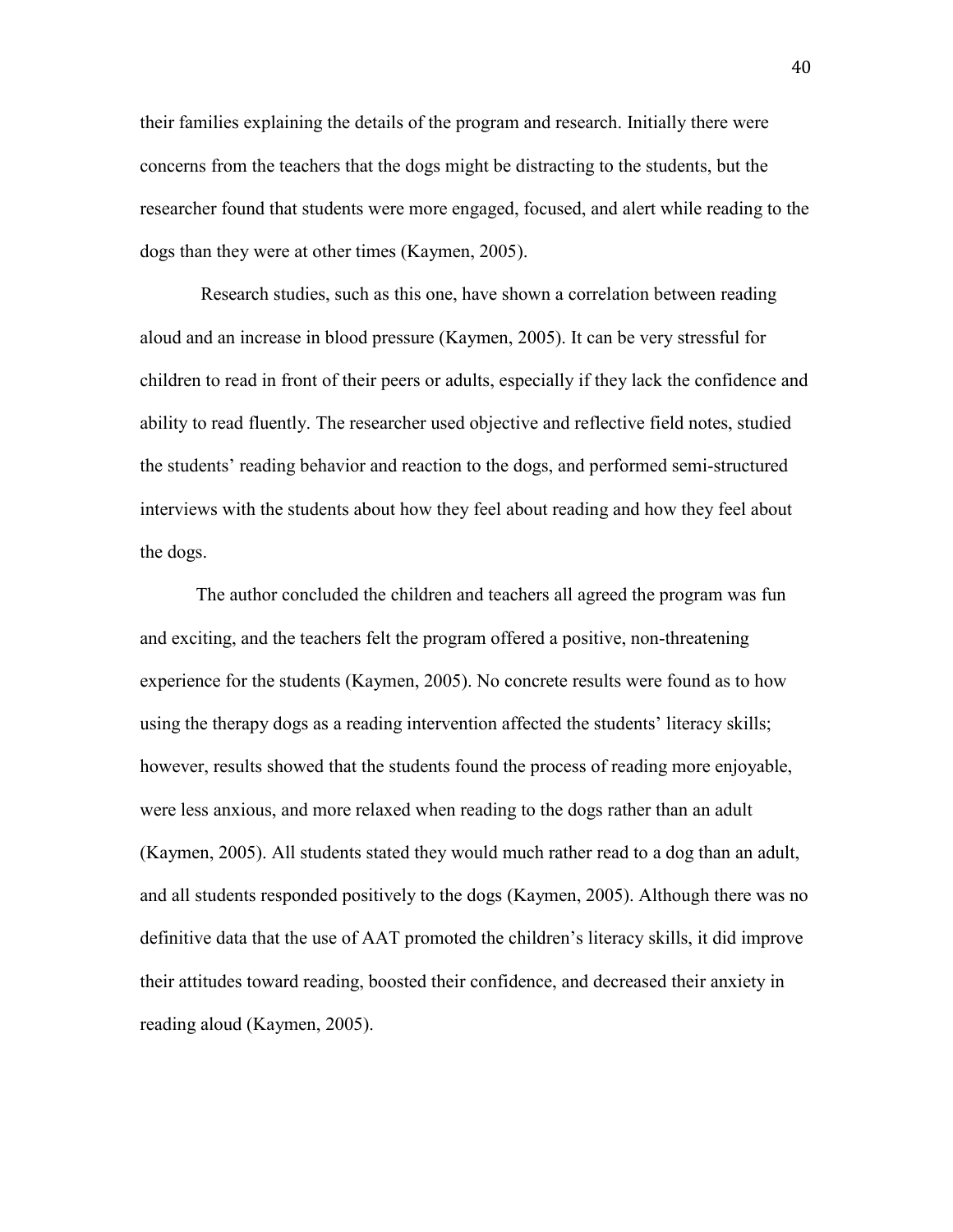Booten (2011) conducted a study on the effects of a therapy dog on children's reading and behavior. Behavior and reading statistics were collected from 32 students in two fifth-grade classrooms. The participants were split into two groups in which 17 of the students received AAT during reading instruction, and 15 of the students did not. Baseline behavior and reading grades were collected prior to the study. Over an eightweek period, group one had a therapy dog present in their classroom three days a week. The therapy dog interacted with the students during reading activities. Group two did not have a therapy dog and conducted regular reading activities.

 Results of this study found no significant difference in behavior grades for either group (Booten, 2011). Significant improvement was shown in both group one and group two's reading scores, indicating that the presence of the therapy dog did not have a major impact on group one's reading skills (Booten, 2011). Since both groups made improvements in their reading skills, it could not be concluded that AAT had a positive effect on reading.

 Although this study showed no improvement on behavior or reading, the author concludes this may be due to the ineffective methods of data collection (Booten, 2011). Data was collected on behavior grades only and did not break down specific improvements in sub-categories of behavior such as on-task behavior or attitude. The author stated that if the overall mood of the classroom, anxiety levels of the children when reading, and the culture of the classroom were measured, data results would have shown an improvement in these areas for group one (Booten, 2011).

Reading interventions that are effective reach the child on emotional, social, and academic levels (Friesen & Delisle, 2012). Children need to feel safe in order to take the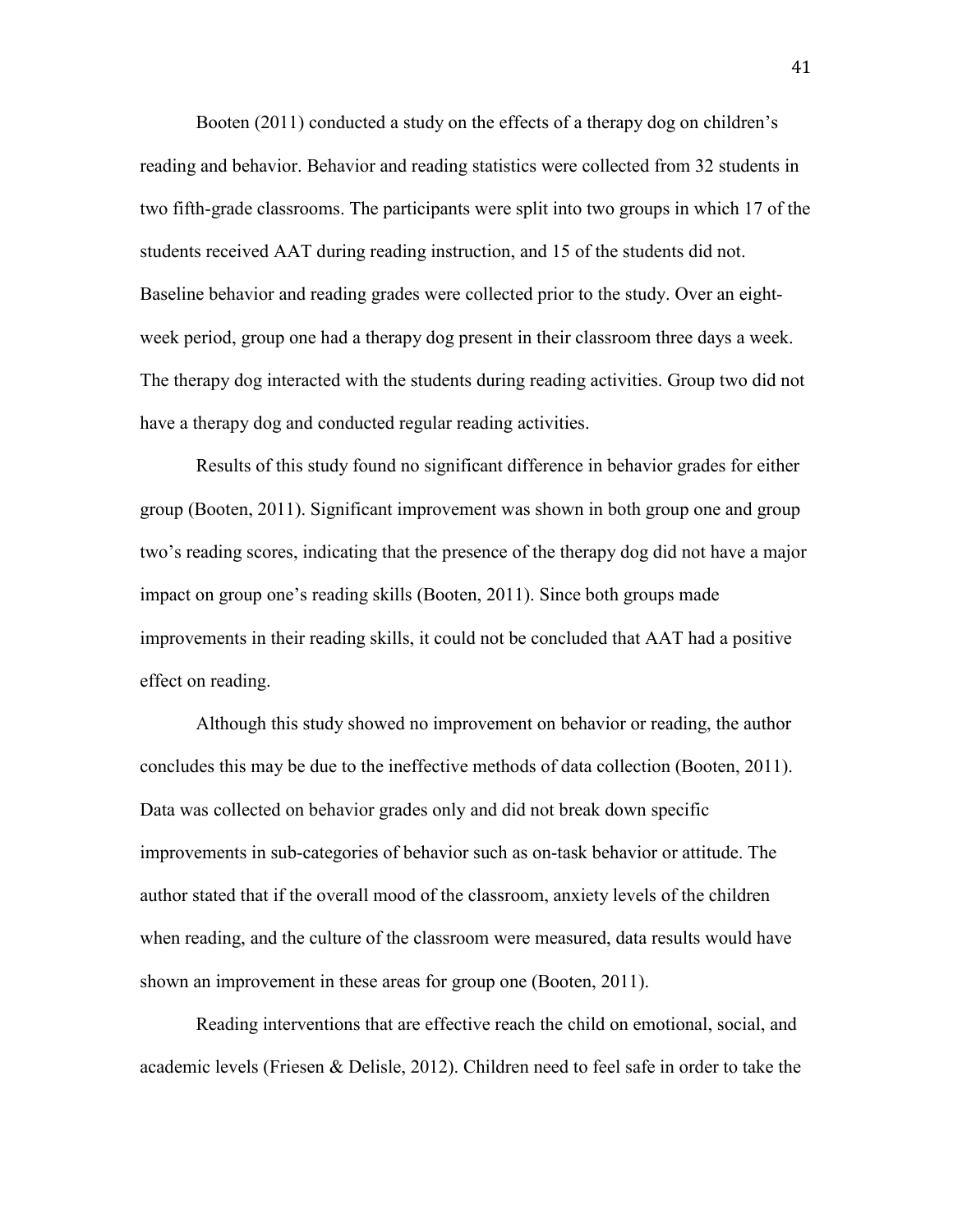necessary risks to push themselves past their current level of progress in reading. AAT is one way in which children feel safe and comfortable while reading and are less afraid to make mistakes. Bassette and Taber-Doughty (2013) conducted a study "to evaluate the effects of a dog reading visitation program on academic engagement behaviors of elementary aged students with emotional and behavioral disabilities" (p. 239). Students with EBD "may have academic difficulties and frequently receive lower grades, and many students with EBD have insufficient reading skills" (p. 240). Their disruptive behavior often interferes with their learning (Bassette Taber-Doughty, 2013). Quantitative baseline data was collected on the participants' comprehension skills and on-task behavior prior to the study. This data showed that all three participants had difficulty with on-task behavior during reading and read below grade level.

 A therapy dog from "Pet Partners" was introduced during one of the reading stations. The participants were allowed to sit next to the therapy dog and his owner/handler during reading instruction. On-task behavior was documented on the participants during their interactions with the therapy dog, and then in the absence of the therapy dog at the other stations. "On-task reading aloud behavior was defined as eyes on the book and reading loud enough for the observer to hear the words read by the student" (Bassette & Taber-Doughty, 2013, p. 244). There were three different "Pet Partner" teams that visited this class each week.

 The results of the four-week intervention indicated that all participants exhibited an immediate increase in comprehension scores and on-task behavior. Student one had an increase of on-task behaviors from 5% to 96%. Student two had an increase of on-task behaviors from 70% at the beginning of the study to 92% following AAT intervention.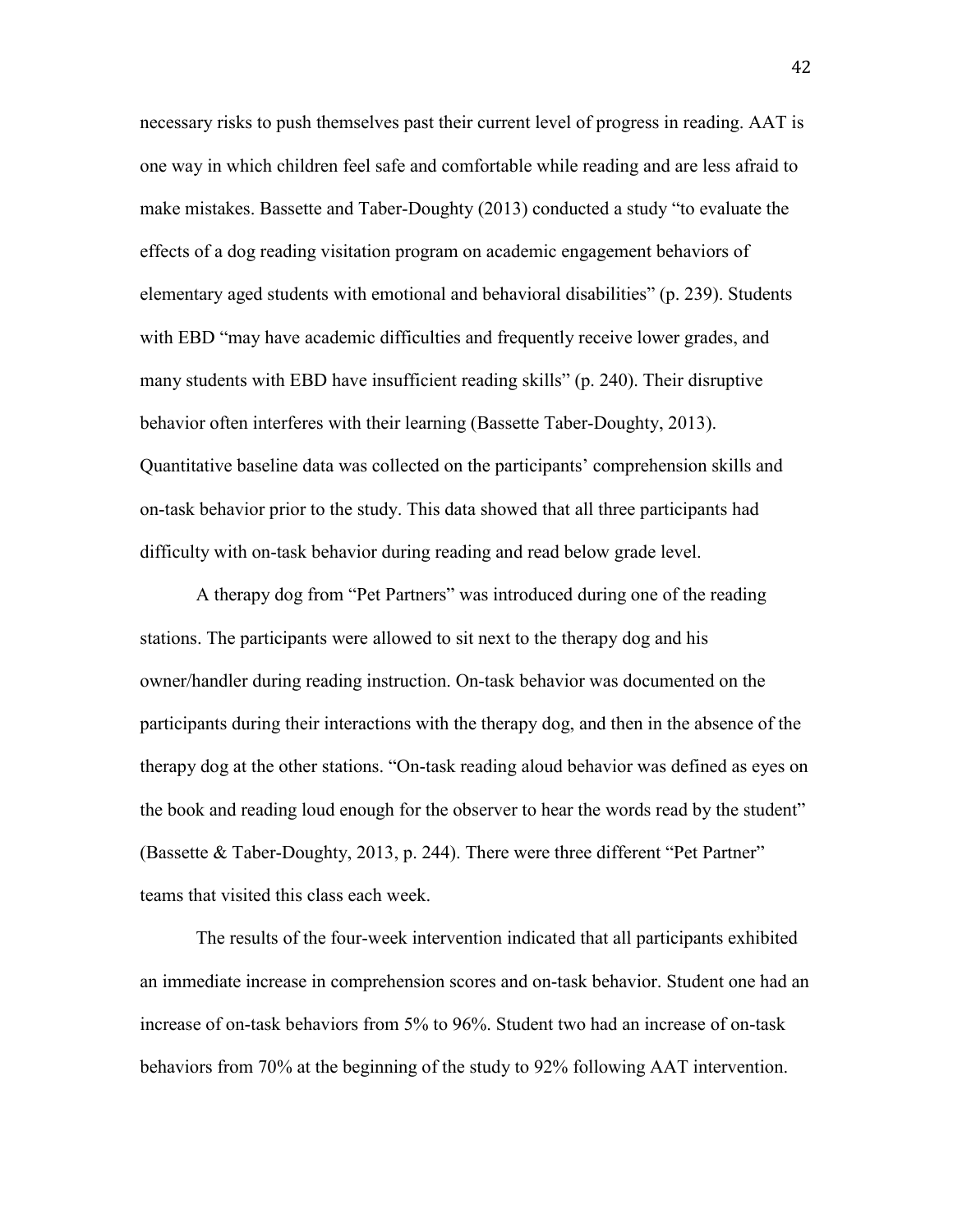Student three had an increase of on-task behavior from 72% initially to 97% after the intervention. Student three was even observed being on-task 100% of the time in the presence of the therapy dog on several occasions (Bassette & Taber-Doughty, 2013).

Overall, the results of this study indicate on-task behaviors and reading comprehension skills improved in all participants. This study is particularly promising because students with EBD often struggle with on-task behaviors, and therefore do not make adequate academic gains in reading. This study is yet further evidence that the use of a therapy dog can be a successful intervention in reaching students with disabilities to help them improve behavior and literacy skills.

Bassette and Taber-Doughty (2016) conducted another study similar to the previous one. This study examined the reading fluency and comprehension skills of four fifth-grade students with EBD in the presence of a classroom pet dog. All participants struggled with reading and were performing below grade level in reading. They also had behavioral difficulties such as work refusal, verbal outbursts, and oppositional behavior (Bassette & Taber-Doughty, 2016).

The special education teacher's dog became the "class pet." Students were trained in how to appropriately care for and interact with the dog, and the dog was used as an incentive for their class behavior management system. The dog was not a certified therapy dog, therefore special permission had to be granted by the school administration to let the students participate with her (Bassette  $\&$  Taber-Doughty, 2016).

Over the course of the three-month study, students were given 27 reading passages at their instructional level. The participants read ten of the passages with the dog present, and ten of them without the dog present. The remainder of the passages were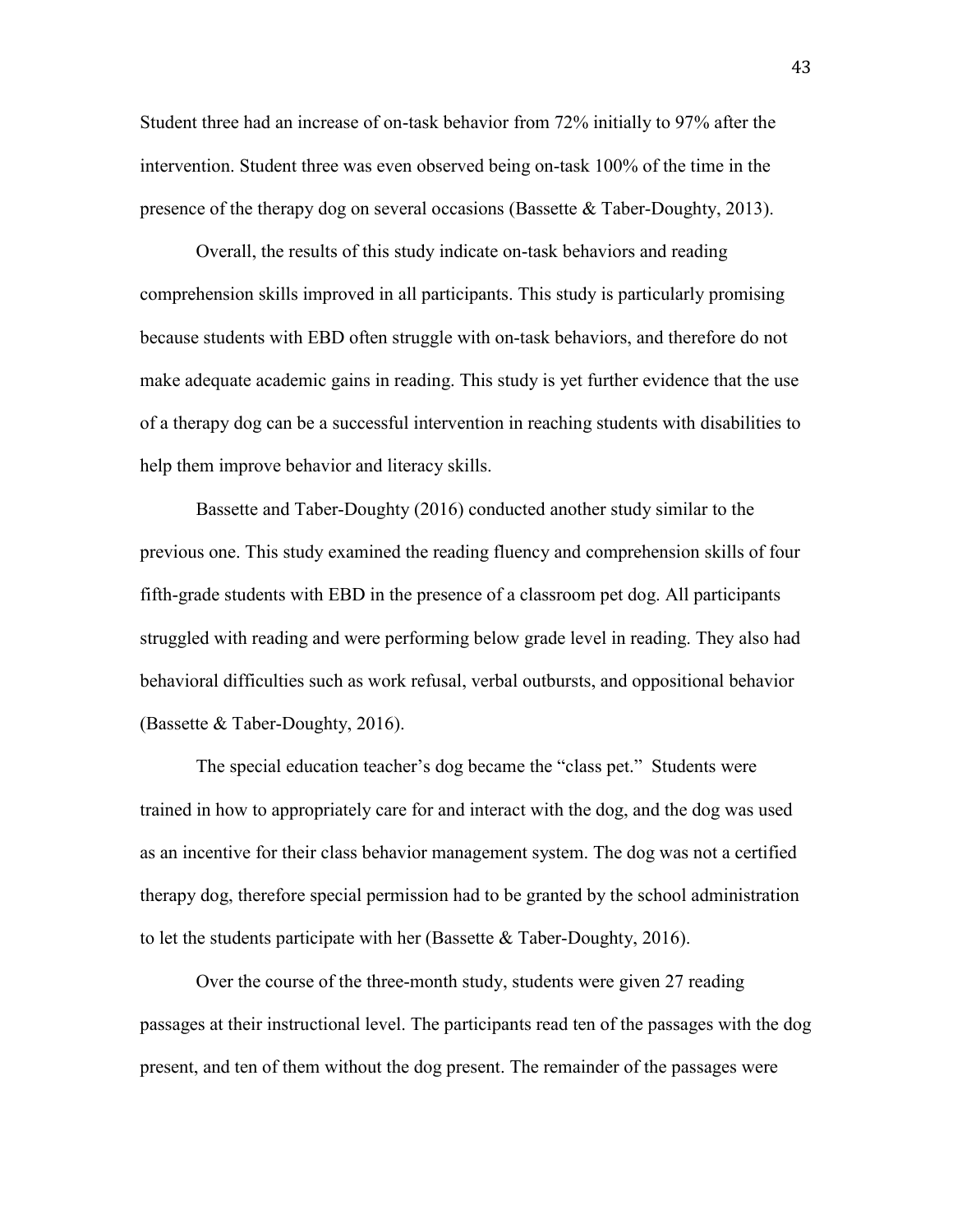used to collect pre-intervention and post-intervention scores. Students were also given maintenance probes several weeks after the completion of the intervention.

 Results of this study showed that three of the four students had an overall increase in reading skills when reading to the dog (Bassette  $&$  Taber-Doughty, 2016). Reading skills were "assessed on fluency, comprehension, and level of motivation" (p. 1). One student showed a slight decrease in fluency in the presence of the dog. Three of the four participants stated that they enjoyed reading more in the presence of the dog, and one student had no preference to dog present or dog absent condition (Bassette & Taber-Doughty, 2016). The students agreed that other students could benefit from reading interventions involving the dog. This is yet more evidence that utilizing an animal as an academic intervention can provide beneficial results in the progress of students' academic skills.

 Le Roux, Swartz, and Swart (2014) completed a study similar to the previous study analyzing the effects of implementing an animal-assisted reading program. This study is the first known investigation into the impact of an animal-assisted reading program using a pre-test/post-test control group design (Le Roux et al., 2014). The authors modeled their research after the Reading Education Assistance Dogs (READ) program run by Intermountain Therapy Animals (ITA) (Jalongo et al., 2004). This is the most well-known animal-assisted reading program. The purpose of the READ program is to encourage struggling readers to build their literacy skills through reading to a therapy dog. Some benefits of the READ program include "rapid increase in comprehension, improved self-confidence, fewer absences from school, and development of strong empathetic relationships with the animal" (Kaymen, 2005, p. 18). Programs like READ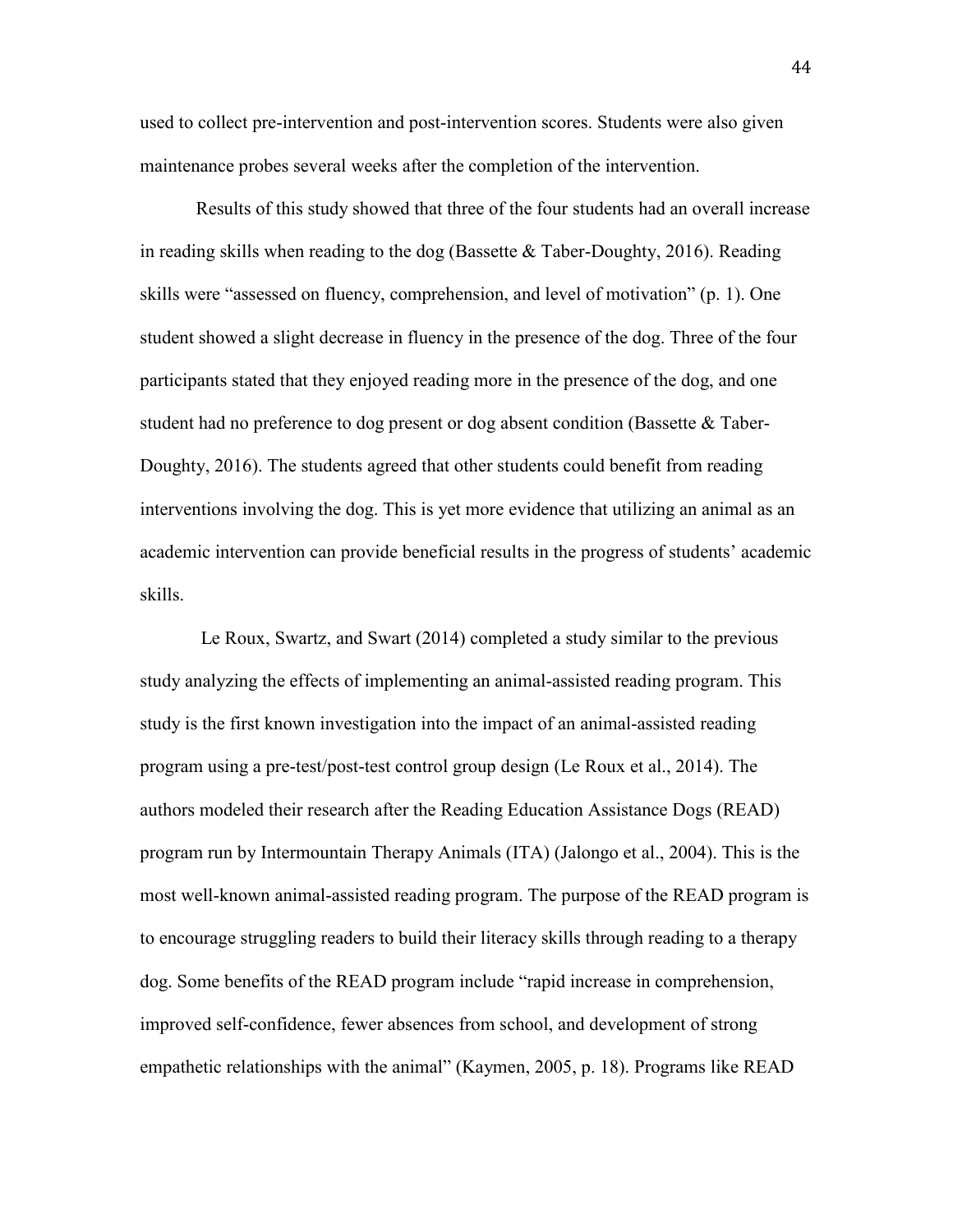are becoming increasingly popular in an effort to reach struggling readers through creative and exciting interventions using AAT. This current study took place in South Africa.

 This study took place over a ten-week period with a group of third grade students. During weekly reading instruction, 27 students read to a dog and its owner, 24 students read to an adult, 26 students read to a teddy bear and an adult, and 25 of the students continued as normal with no added variables (Le Roux et al., 2014). Baseline data was collected prior to the start of the intervention, and then immediately after the ten-week program. There were no significant differences between baseline reading rate, accuracy, and comprehension, among the four groups.

 The results of the study showed no significant differences between reading rate or accuracy in all four groups. However, the "dog group" had significantly higher comprehension scores at the end of the study (Le Roux et al., 2014). The students in the "dog group" were the only group to make overall improvements on comprehension skills. The authors conclude the improvement in comprehension skills in the "dog group" was due to the calming, non-judgmental presence of the dog (Le Roux et al., 2014). The students in the "dog group" felt an overall connection and bond with the dog, which provided a more relaxed atmosphere for them to learn. The physical effects of the presence of the dog promoted the students' motivation and attitude toward reading, making it possible for them to make significant progress in their comprehension skills (Le Roux et al., 2014). The findings of this study agree with Jalongo and team (2004) and Friesen and Delisle (2012) who reported improvement in reading skills of students when reading to a therapy dog.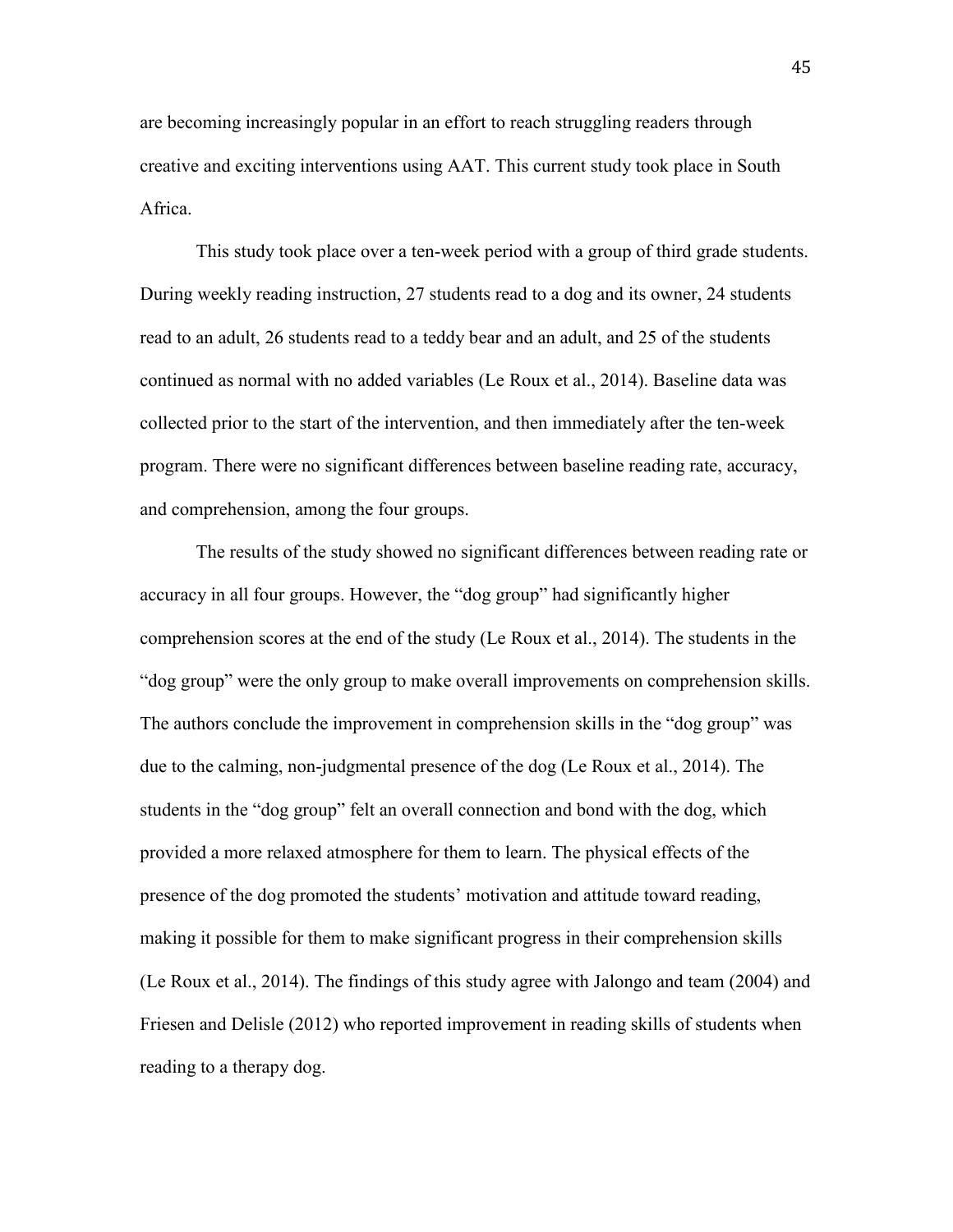Kirnan, Siminerio, and Wong (2015) conducted a study with similar positive effects of a therapy dog being used to help improve students' reading skills. This study took place in a public elementary school in New Jersey. The researchers conducted a mixed-methods research model consisting of both qualitative and quantitative data. Interviews with the students, parents, teachers, and dog owners were performed, and data was collected regarding their perceptions of the overall benefits and challenges of the program. Students were specifically interviewed on their attitudes towards reading before and after the implementation of the program.

 169 students in grades Kindergarten through fifth grade were involved in this study. One teacher was responsible for implementing the dog-assisted reading program at the school. Permission was granted from all of the participants' parents, as well as the local humane society, dog owners, teachers, and volunteers. The therapy dogs participated with the students in reading centered activities once a week for an hour. In traditional classrooms, the students would read to the dogs in small groups, and in the Special Education setting, the students would read to the dogs individually. Baseline data was collected through interviews from the students, their parents, teachers, and volunteers on their attitudes towards reading and to the program. After several weeks, the same interviews were again conducted, and the data was compared to the initial interviews.

The researcher gathered baseline data scores from standardized NWEA MAP Reading tests prior to beginning the program. The NWEA MAP Reading test scores were then compared to the scores documented after another round of testing. The results of the data indicated that there were significant improvements in students' reading skills and attitudes towards reading in all grades. The most notable improvements in reading and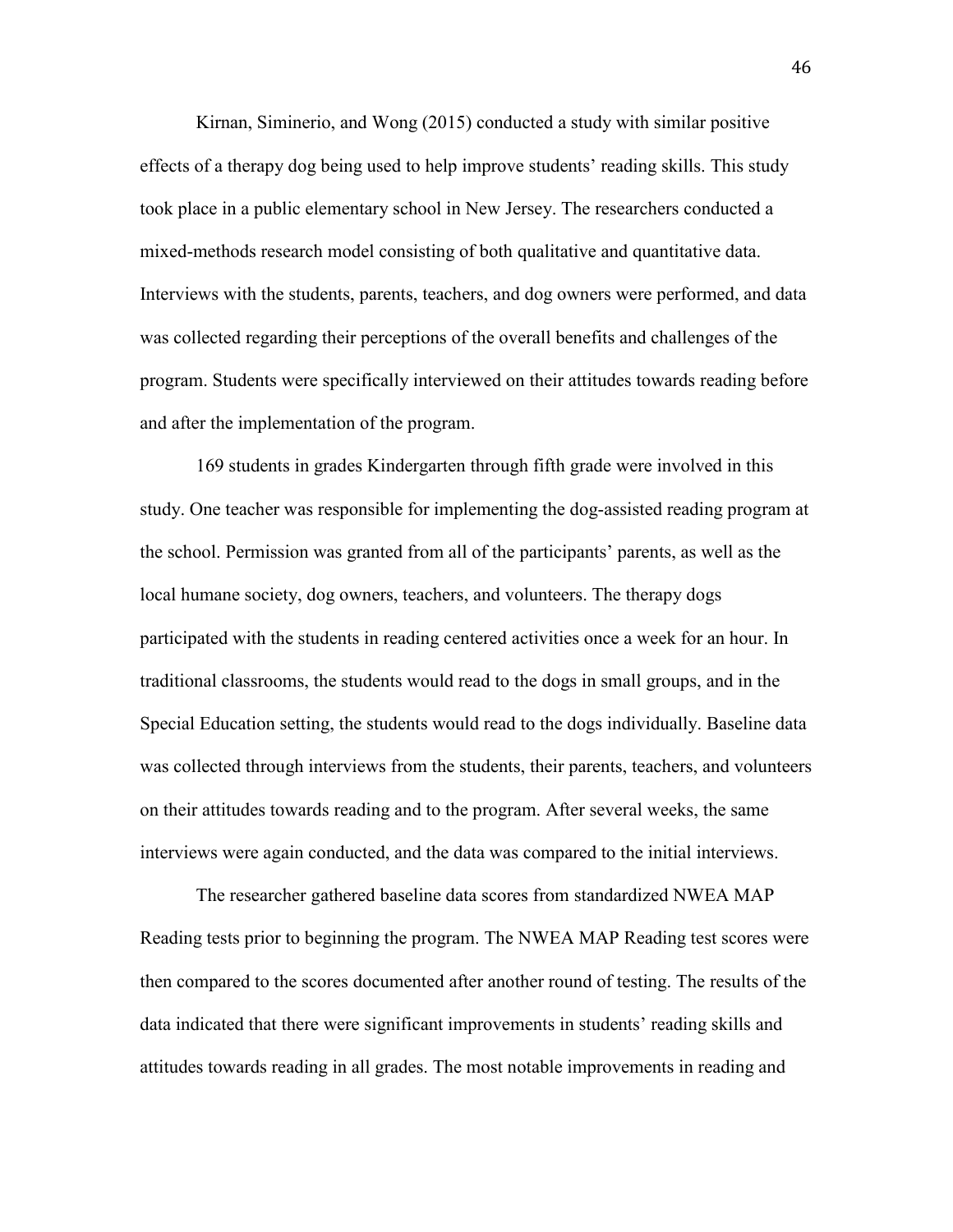writing skills occurred with the Kindergarten students. Significant improvement in reading skills and attitudes towards reading were also present in the Special Education population, and the ESL students. Results also showed that students' overall confidence, self-esteem, interest, and participation in reading improved in most grades.

 The previous studies all suggest the benefits of AAT on students' literacy skills and attitudes toward reading. Research shows that working with a therapy dog can help motivate students to learn, provide a calm atmosphere, and offer non-judgmental support. Reading to a dog offers a way for students to practice their reading skills, without fear of negative feedback or corrections. Reading to a therapy dog has also shown to improve self-confidence in reading. Although there are a multitude of positive social, emotional, physical, and cognitive effects of AAT, there are also certain challenges of AAT that must be considered. The following section discusses some of these challenges.

### **Risks of AAT**

 When using a live animal as an intervention with children, several safety concerns should be considered. A student may be allergic to the animal, may be fearful of the animal, the animal may become aggressive or bite, or the animal may become stressed, ill, or die. It is necessary to ensure the safety of the children, the animal, the owner, the teacher, and all others participating in the process.

 As mentioned, allergies to the therapy animal are a definite concern. Before participation, it must be determined if anyone coming into contact with the dog is allergic. According to The Asthma and Allergy Foundation of America (AAFA, 2018) 15% of Americans currently are allergic to pets. Symptoms of animal allergies include sneezing, watery eyes, rash, runny nose, or itching (AAFA, 2018). The obvious side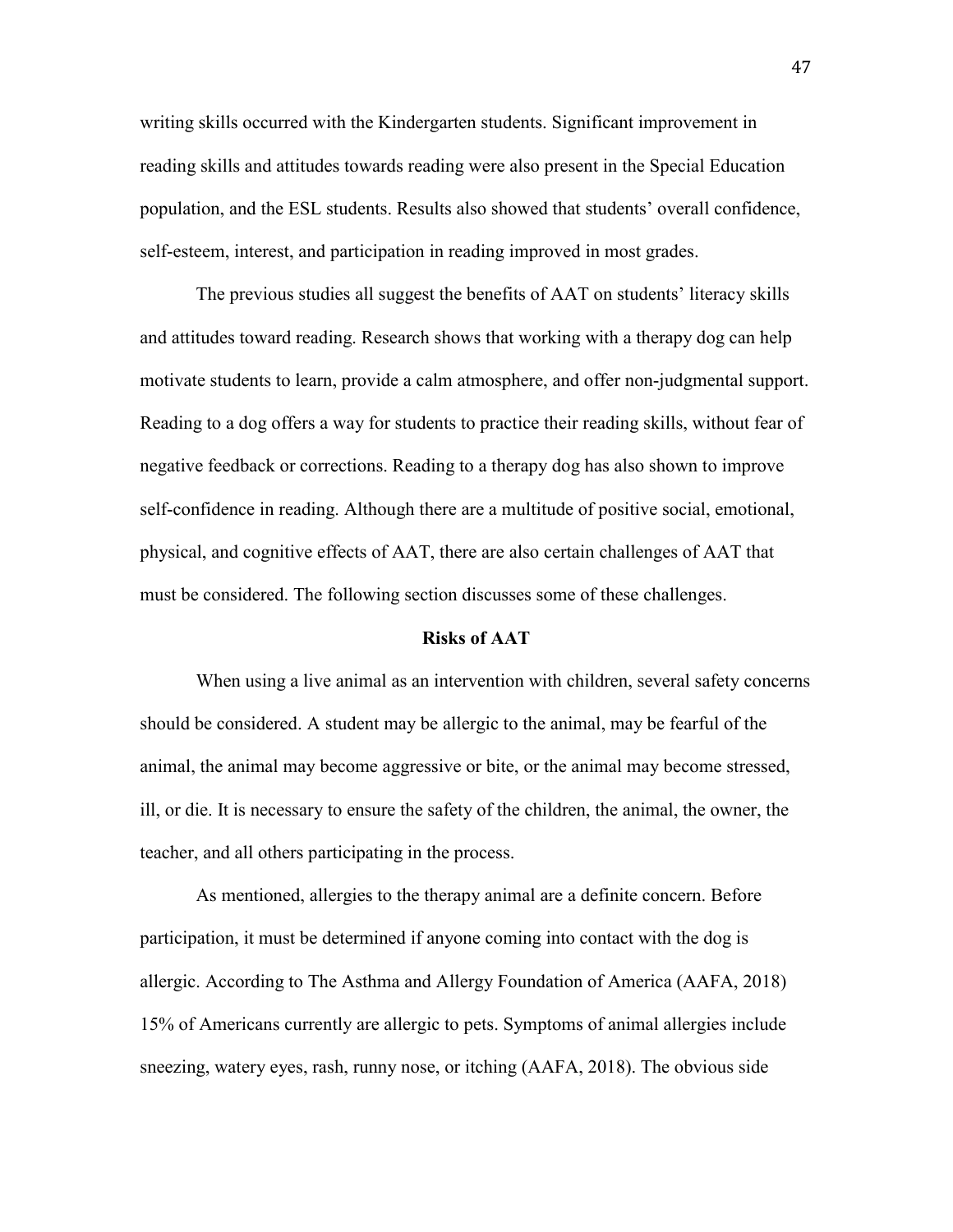effects of a child or adult developing an allergic reaction to the animal would omit them from participating in an AAT intervention.

A study by Kirnan and team (2015) found a way to overcome this obstacle. "A student with severe allergies was able to participate remotely through the use of an iPad" (p. 645). This is one way to modify AAT while still practicing inclusion for all students. Students were able to improve their reading skills and attitudes toward reading without being in physical contact with the dog.

 Another concern with AAT is the possibility for the dog to bite or become aggressive. As noted by Jalongo (2008) and Friesen (2009) dog bites are common among children, but can be prevented with direct instruction on how to care for and interact with the dog in an appropriate manner. Teaching children how to be empathetic towards the dog's needs can avoid biting or aggressive occurrences and can also teach the child responsibility and caring by being aware of the special needs of the dog. Informed parental consent is a definite must when using AAT in schools, and parents and students should be made aware of the risks involved when working with a live animal. The child and the animal should never be left alone to increase safety measures.

 An additional concern in AAT revolves around the animal itself. The owner/handler should be constantly aware of any visible signs of stress in the dog, which may include excessive licking, scratching, drooling, or pacing (Heimlich, 2001). In Heimlich's quantitative study of AAT and a severely disabled child, the therapy dog, Cody, experienced extreme stress. Cody ended up with Cushing's Syndrome, which resulted in elevated cortisol levels believed to be induced from chronic stress. Some of the participants tried to physically harm him, and he ended up with several infections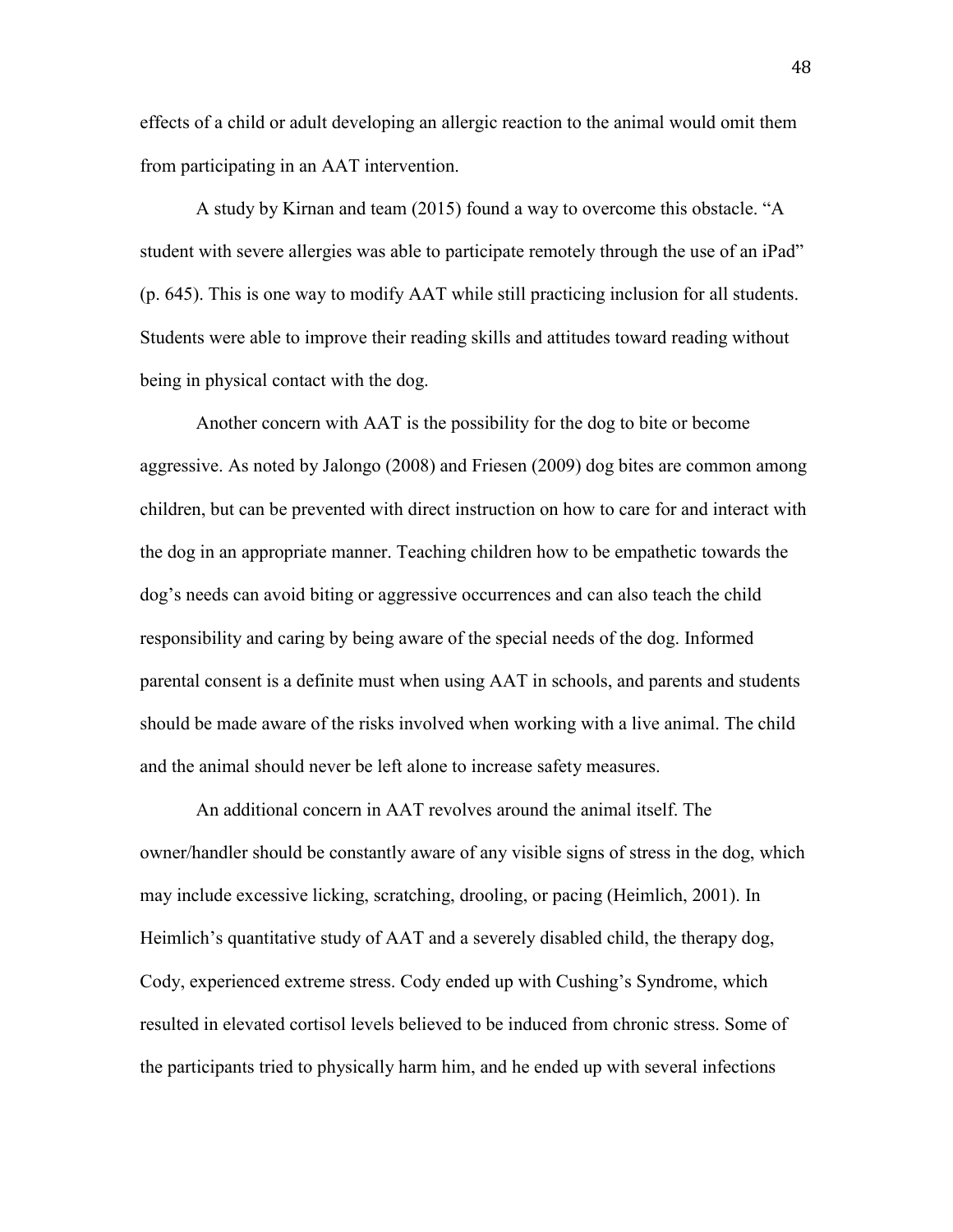because his immune system was compromised from the stress. Cody became lethargic and depressed, and the study had to be ended early (Heimlich, 2001). In this case, Cody's owner/handler was observant to the changes occurring in Cody. She was able to get him the medical care he needed before the stress-induced effects were permanent. This is evidence for making sure that the handler is hyper-vigilant to the physical and emotional well-being of the dog. The students that were harming Cody had been explicitly taught how to care for him but had emotional and behavioral challenges that caused them to ignore the appropriate way to interact with him. The therapy dog is providing a valuable service and should be ethically taken care of just as the human participants should be.

 Another risk of AAT is fear of animals. Potential fear of the animal should be identified before involving a child in AAT. A child may have a previous negative interaction with a specific animal, and therefore be leery of interacting with one (Chandler, 2005). Screening devices such as student or parent surveys should be implemented prior to any contact with an animal. The child may still wish to be involved in AAT, if their fears are addressed, and an action plan is taken in helping the child overcome their fears. AAT is a safe and structured opportunity for a child to have the opportunity to confront their fears with adult support and guidance.

 Additional risks that may occur and should be considered before implementing AAT are the possibility of the animal passing away, retiring, or no longer being able to participate due to illness or injury. The author of this thesis has witnessed the death of a therapy animal to be an emotional experience for children, especially when the child has developed an emotional bond with the animal. Professionals implementing AAT should be aware that difficult conversations about death may need to take place if the animal

49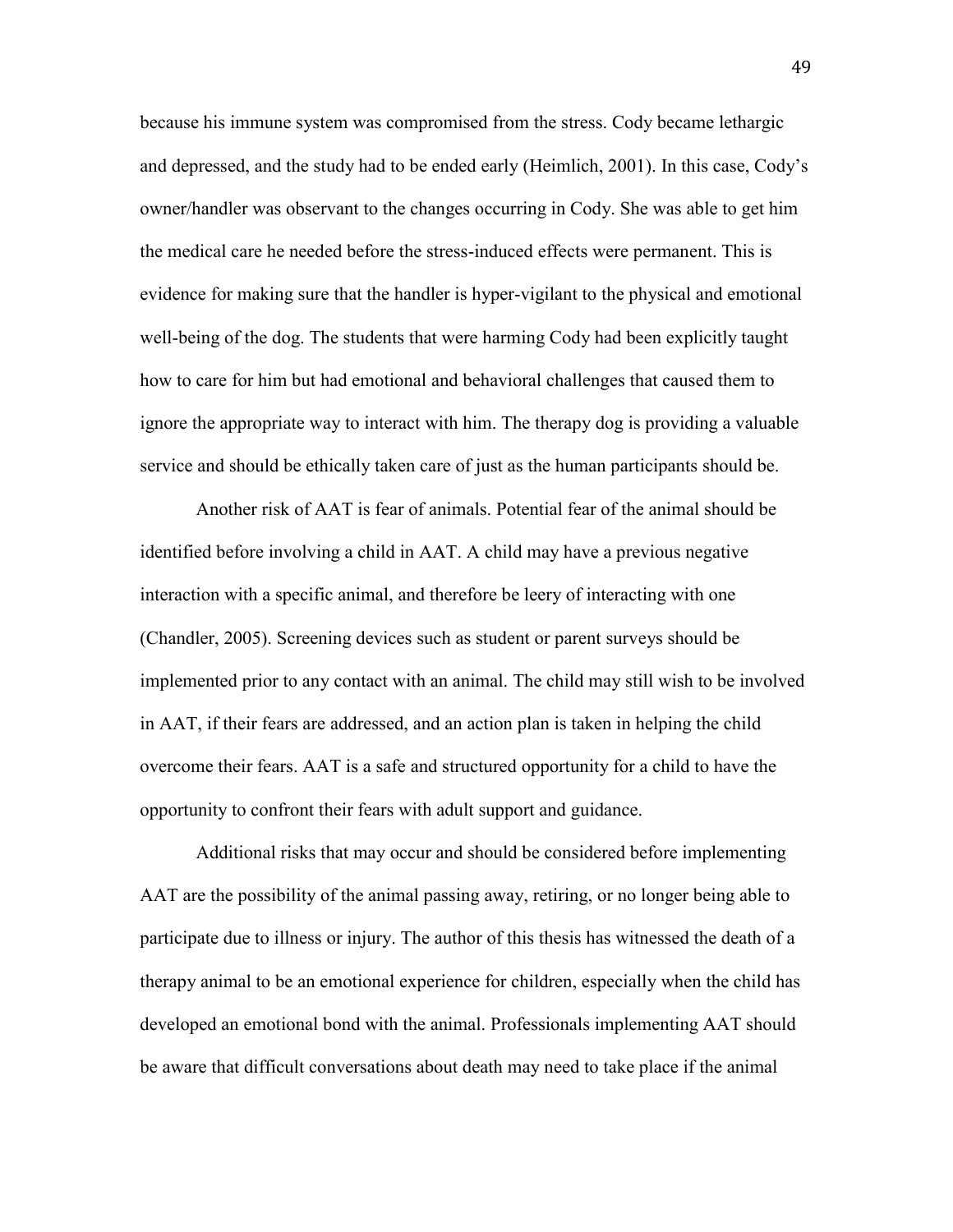passes. It can be a detrimental experience for all participants. Children may need specific counseling when learning how to handle the loss of a beloved animal. These risks should be considered before implementing AAT, especially with children who may already have emotional challenges.

 A final risk of AAT is the child and the animal may not be a good match. Both the animal and child's behavioral characteristics must be identified to determine if they will work well together (Nikolsyka, 2012). In the 2012 study, Nikolsyka asserts, "A child with ADHD will irritate a passive animal possibly triggering fear or aggression, while an active animal may trigger anxiety or irritation in a child with autism" (p. 638). Careful consideration should be made when pairing each unique therapy animal with each unique child. Although AAT offers many positive emotional, social, and cognitive benefits as previously discussed, there are definitely potential risks that should be identified and thoroughly considered before implementing AAT. If the risks outweigh the benefits, then it can be determined that AAT is not a good fit for the specific child, or the environment in which they will be working.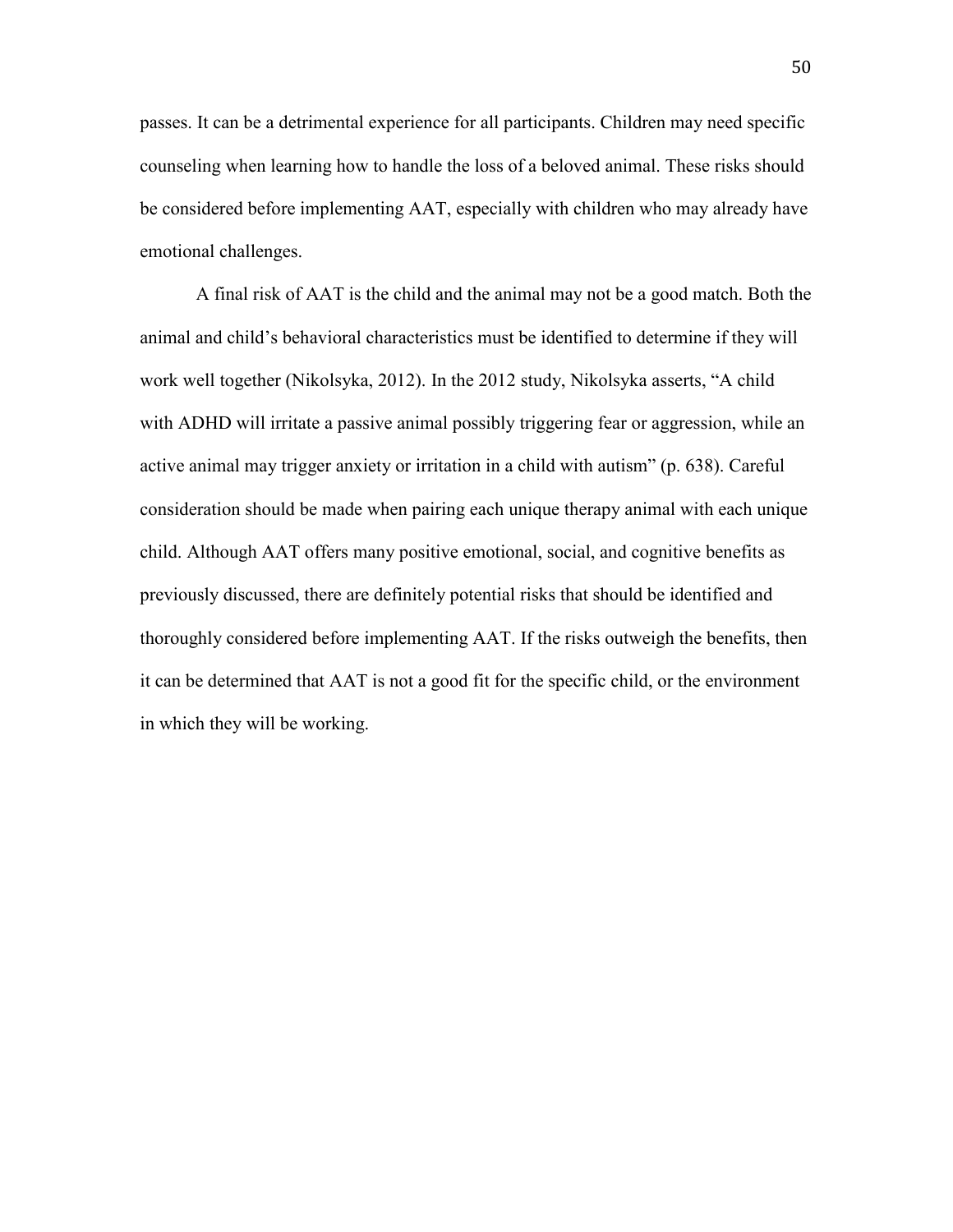### **CHAPTER III: DISCUSSION AND CONCLUSION**

#### **Summary**

This research was designed to determine the social, emotional, and cognitive benefits of AAT for children with disabilities. The research revealed how AAT could serve as an intervention for students with disabilities in the school setting. Furthermore, the history of AAT as well as the human/animal bond were addressed. Risks and challenges of implementing AAT were also researched. There was a vast amount of information available in all aspects of the research, which can serve as a guide to potential benefits of AAT for general education and special education teachers. Ideas for how to successfully implement AAT in schools, and what groups of students can best benefit from AAT, are other helpful components of this research.

Researchers agreed that there are several social, emotional, and cognitive benefits of using AAT as an intervention for students who struggle in these areas. Animals have been helpful to humans throughout history dating back to ancient Greece, where dogs helped lick wounds to promote healing (Thurston, 1996). Animals have provided companionship dating back to the  $9<sup>th</sup>$  century where disabled members of the community cared for and spent time with the town animals. In  $18<sup>th</sup>$  century England, mentally ill patients were given animals to serve as companions and support mental health (Boe, 2008).

 Documented research into the benefits of AAT was noted as early as 1962, with Boris Levinson's discovery that a child under his care made significant social and emotional progress when he brought his dog, Jingles, with him to therapy sessions. Levinson determined that a dog can act as a "social lubricant" between the therapist and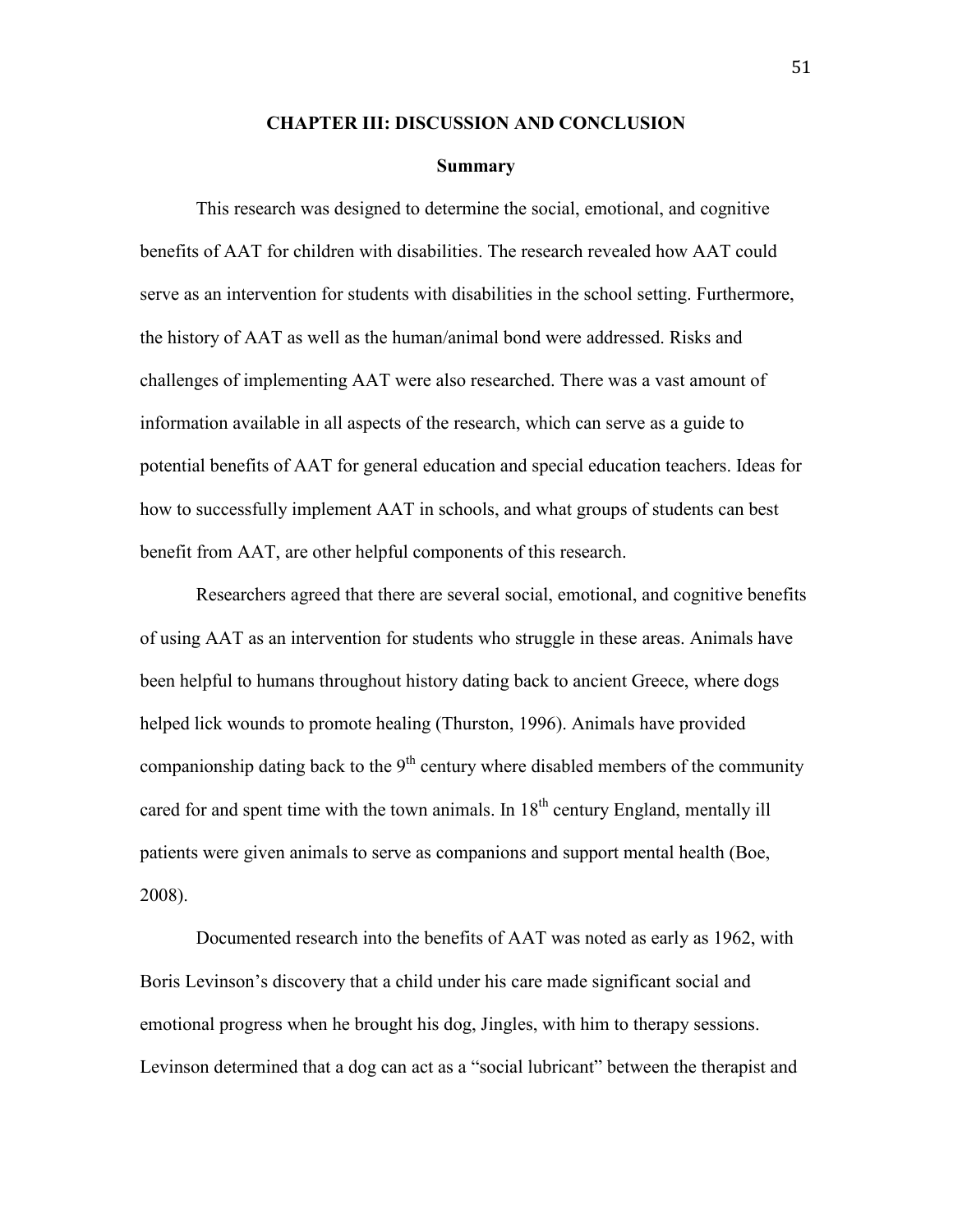client (Friesen, 2009). His findings helped pave the way for further research into the social and emotional benefits of AAT.

Several researchers agreed on the social benefits of AAT in schools. Stevenson and colleagues (2015) found that AAT helped students improve their social skills by using a dog as a conduit to practice communication skills. Children were able to gain knowledge of social skills through interactions with dogs and transferred this knowledge to peers and adults (Stevenson et al., 2015). The study further revealed practicing communication skills with a non-judgmental therapy dog builds confidence and motivation to participate in social situations, in which students with social deficits may not otherwise be willing to participate (Stevenson et al., 2015).

 Like Stevenson and colleagues (2015) Martin and Farnum (2002) also found that AAT helps students with impairments in social functioning improve their social and communicative skills. Students were able to improve verbal communications with a therapist while in the presence of a therapy dog. The researchers found that students were more comfortable and less anxious, and therefore more willing to participate in reciprocal conversations when a therapy dog was present in their sessions.

 Esteves and Stokes (2008) also agree with Stevenson and colleagues (2015) and Martin and Farnum (2002) that AAT can aid in improving social and communication skills for students with social challenges. Students in this study had an increase of positive initiated verbal interactions while in the presence of a therapy dog. Students were able to generalize skills they had learned on appropriate social and communicative interactions with a therapy dog and generalize those experiences into other settings (Esteves & Stokes, 2008).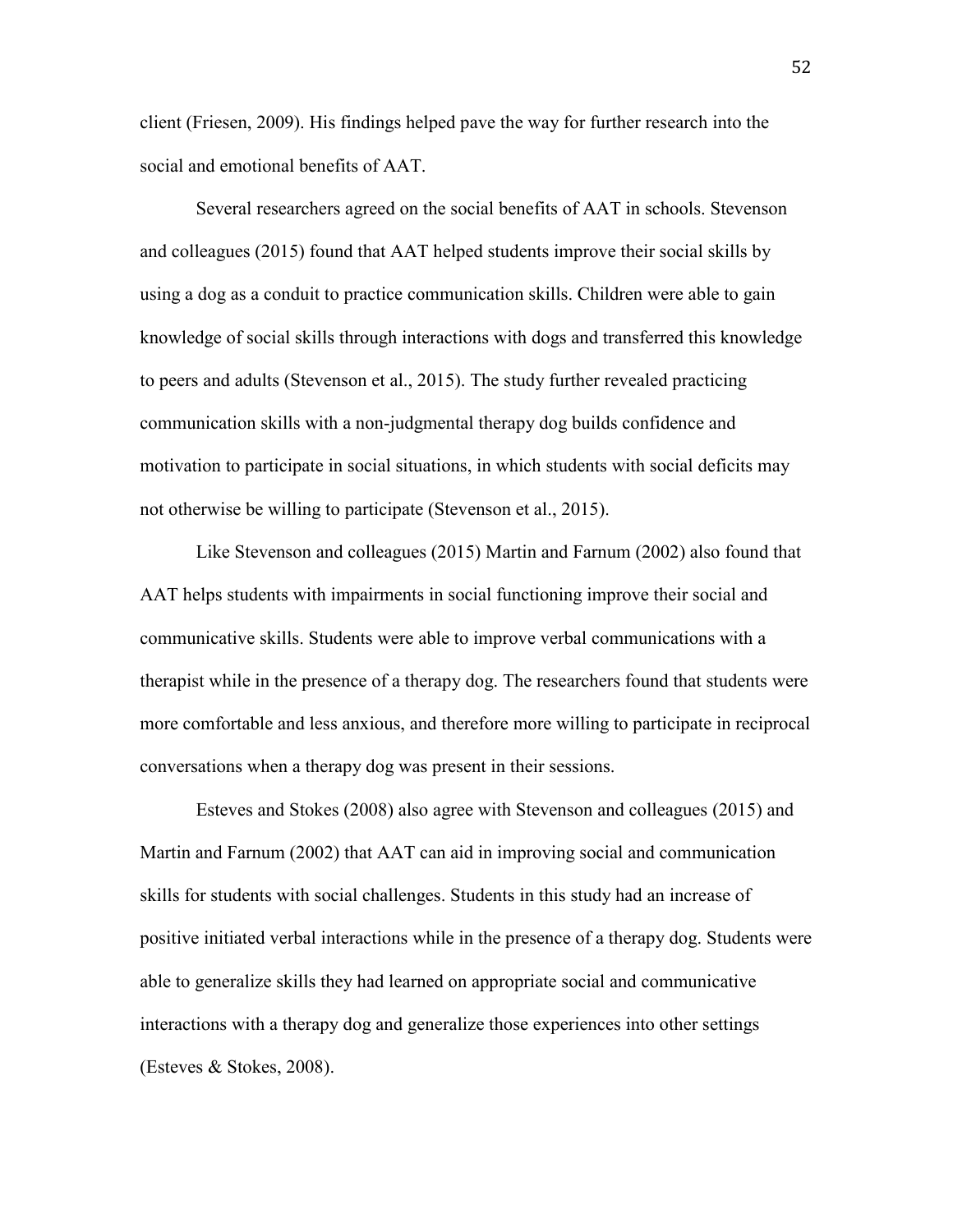Additional researchers such as Sams and colleagues (2006), Solomon (2010), O'Haire (2012), and Berry and team (2013) found that AAT can help students with ASD improve social interactions and communicative skills. Students with ASD often have difficulty making connections with others and engaging in reciprocal conversations. AAT can help students with ASD learn how to appropriately interact and communicate with others through practicing these skills with a therapy dog. The bond the students form, and the enjoyment experienced when interacting with a therapy dog, allows the students to expand their natural interest in the dog and apply it to other contexts (Sams et al., 2006). Students with ASD involved in AAT showed greater use of language and overall social interaction (Sams et al., 2006). All of these researchers found that AAT can help students with ASD overcome social challenges through forming emotional connections with the therapy dogs. The calming and non-judgmental nature of the therapy dogs allows student to take social risks and improve overall social and communicative skills.

 The second benefit of AAT is supporting students with emotional challenges at school by reducing stress and anxiety (Anderson & Olson, 2006). Students with emotional and behavioral deficits often fail to make meaningful connections with others and lack the emotional support to be successful in school (Anderson & Olson, 2006). AAT can help these students through forming emotional bonds with the dog, engaging in appropriate care for the animal, learning empathy through being responsible for the animal's well-being, and engaging in positive social interactions with the animal (Anderson & Olson, 2006). Animals can offer emotional support for students with emotional or behavioral struggles and can act as a bridge to appropriate interactions with humans.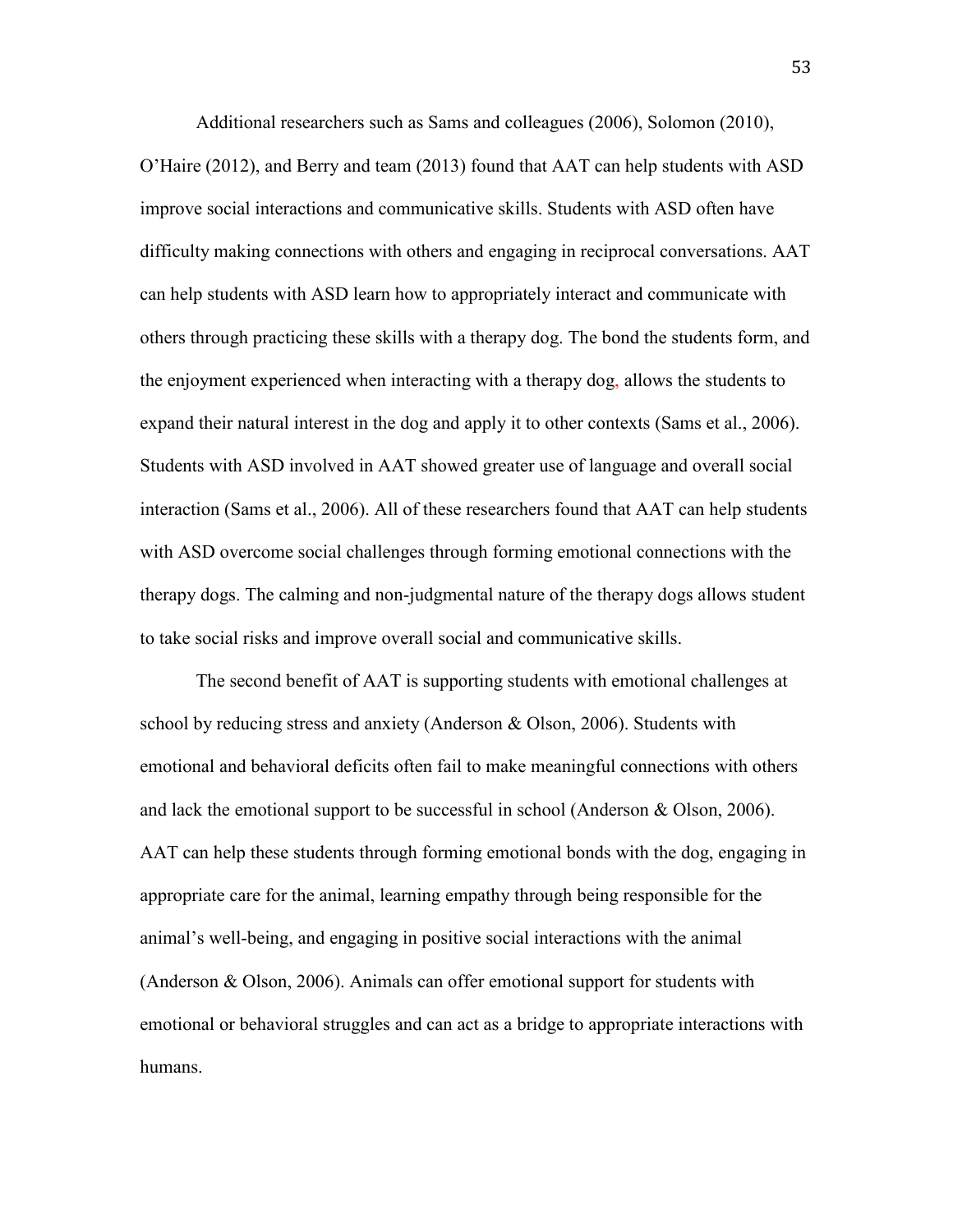Studies by Reichert (1998) and Anderson and Olson (2006) revealed AAT supports self-esteem, improves socialization, and increases appropriate problem-solving skills for students with emotional/behavioral disorders (Reichert, 1998). Boe (2008) also agrees with these findings. In her research, she found that AAT improved students' selfesteem, reduced impolite behavior, reduced off-task behavior, and also reduced noncompliance.

 Still other research focused on using AAT for improving challenging behaviors. Schneider and colleagues (2014) found that AAT is beneficial in reducing stress, decreasing anxiety, and offers a calming outlet for students with EBD, hyperactivity, depression, or anxiety. AAT can be a beneficial alternative intervention for students with emotional/behavioral challenges, through forming a positive and nurturing bond with an animal. Students with EBD exhibited fewer behavioral problems and had a decreased number of disciplinary referrals after engaging in AAT for several weeks (Schneider et al., 2014). A strong bond with an animal can help elevate mood through the release of feel-good chemicals such as serotonin and oxytocin (Schneider et al., 2014).

Overall, the researchers agreed that AAT offers several emotional benefits to students with emotional challenges. These benefits include learning empathy through interactions with the therapy animal, increasing responsibility by caring for the animal, using the animal's calming presence as a way to calm themselves, and exhibiting appropriate behaviors and interactions through practicing these skills with the therapy animal.

 The third benefit of AAT is helping students improve cognitive skills in educational settings. Students with disabilities may struggle with reading skills. Therapy

54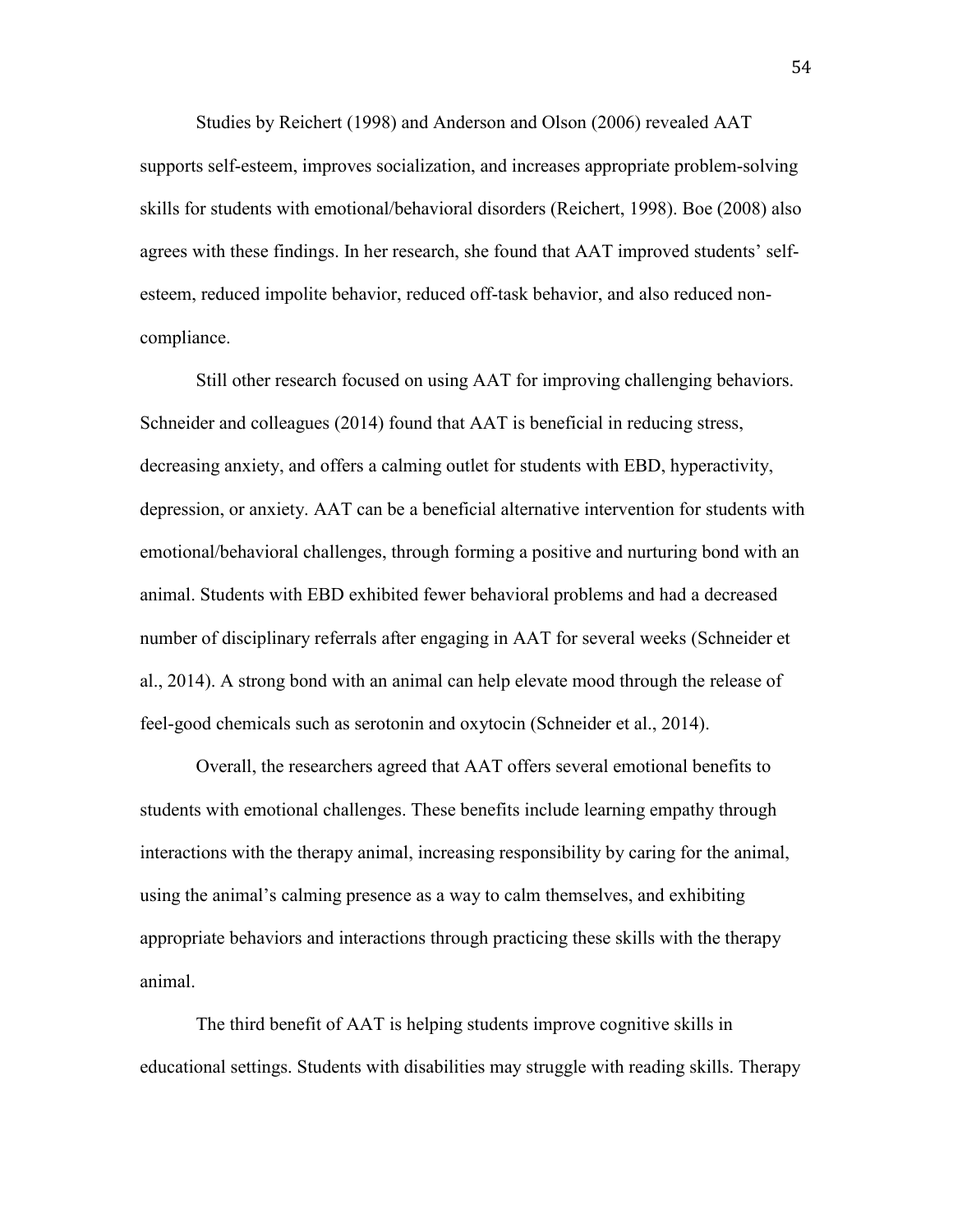dogs can be used as an intervention in improving literacy skills. Several researchers agree that using AAT as a reading intervention can have positive benefits. Kaymen (2005) asserts that students who struggle with reading often have anxiety when reading aloud to adults or peers. Students who struggle to read lack confidence in reading aloud due to continuously being corrected by adults or being teased by peers for their poor reading skills. Kaymen's 2005 research found that students who participated in AAT found reading more enjoyable and were able to build confidence in their reading skills through practicing with an animal versus an adult or peer. All of the participants in the study indicated they would rather read to a dog than an adult (Kaymen, 2005).

Friesen and Delisle's (2012) study agrees with Kaymen (2005) in that using AAT as a reading intervention reduces the anxiety and stress involved in reading aloud. Reading interventions that are successful help the child feel safe, so they are less afraid to make mistakes (Friesen & Delisle, 2012). That is what is accomplished using AAT as a reading intervention. On-task reading behavior is improved during AAT, because it offers an exciting way to improve reading skills, thus capturing the student's attention. Students are willing to engage with the differentiation of reading to an animal rather than consistently reading to a teacher or peer. Students in this study had overall improvements in reading comprehension scores and improved on-task behavior (Friesen & Delisle, 2012).

Bassette and Taber-Doughty (2016) also conducted research that resulted in improvement of children's reading scores through the use of AAT. Results of this study found that 75% of the participants involved with AAT had an overall increase in reading skills (Bassette & Taber-Doughty, 2016). Still further research by Le Roux, Swartz, and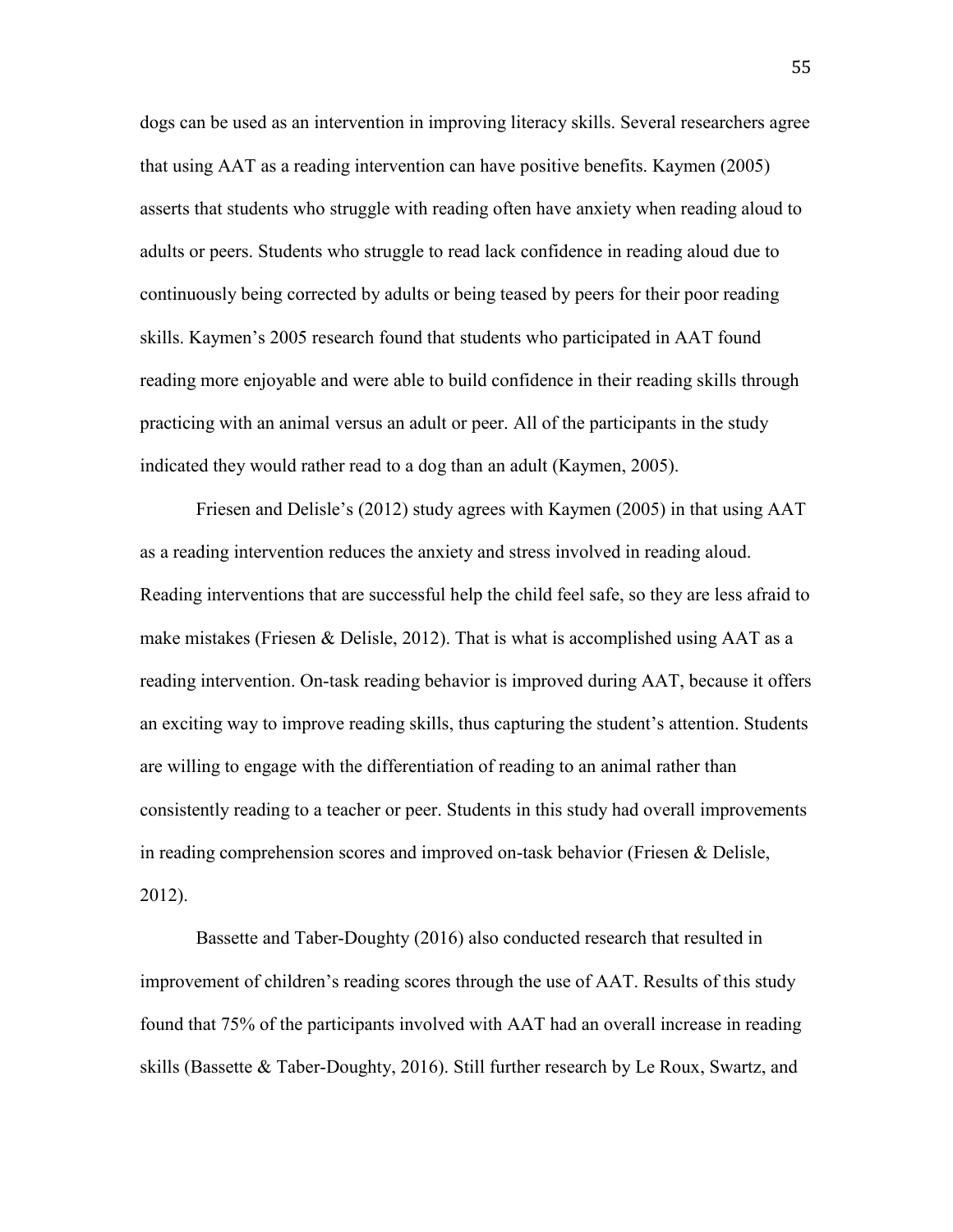Swart (2014) found evidence that AAT improves overall reading skills. Results of this study found that after ten weeks of AAT, students had significantly higher comprehension scores (Le Roux et al., 2014). Researchers agree that AAT has many positive benefits as an intervention for improving reading. Animals can help improve motivation to read, decrease anxiety when reading aloud, and offer exciting venues to practice reading skills, therefore having a beneficial impact on student's overall reading skills.

This research also revealed that there are potential risks in implementing AAT with children. Safety concerns such as allergic reactions, aggressive animals or children, stress for the animal, and fear of animals need to be carefully considered when using AAT with children. Children should never be left alone with an animal, and adults involved with AAT must pay close attention to physical signs of distress among the child or animal. Ethical treatment of the animal should be enforced. The owner/handler and teachers should ensure that the animal and the child are a good fit for each other in order to procure the full potential benefits of AAT.

# **Professional Application**

 As part of this research, I wanted to identify the social, emotional, and cognitive benefits of AAT for students with disabilities. The purpose of this was to pinpoint how AAT could benefit specific groups of my students through purposeful and creative interventions. Through my research I identified promising evidence for professional application of AAT.

The research suggests social benefits of AAT for students with disabilities in school settings. This is intriguing evidence for special education teachers across the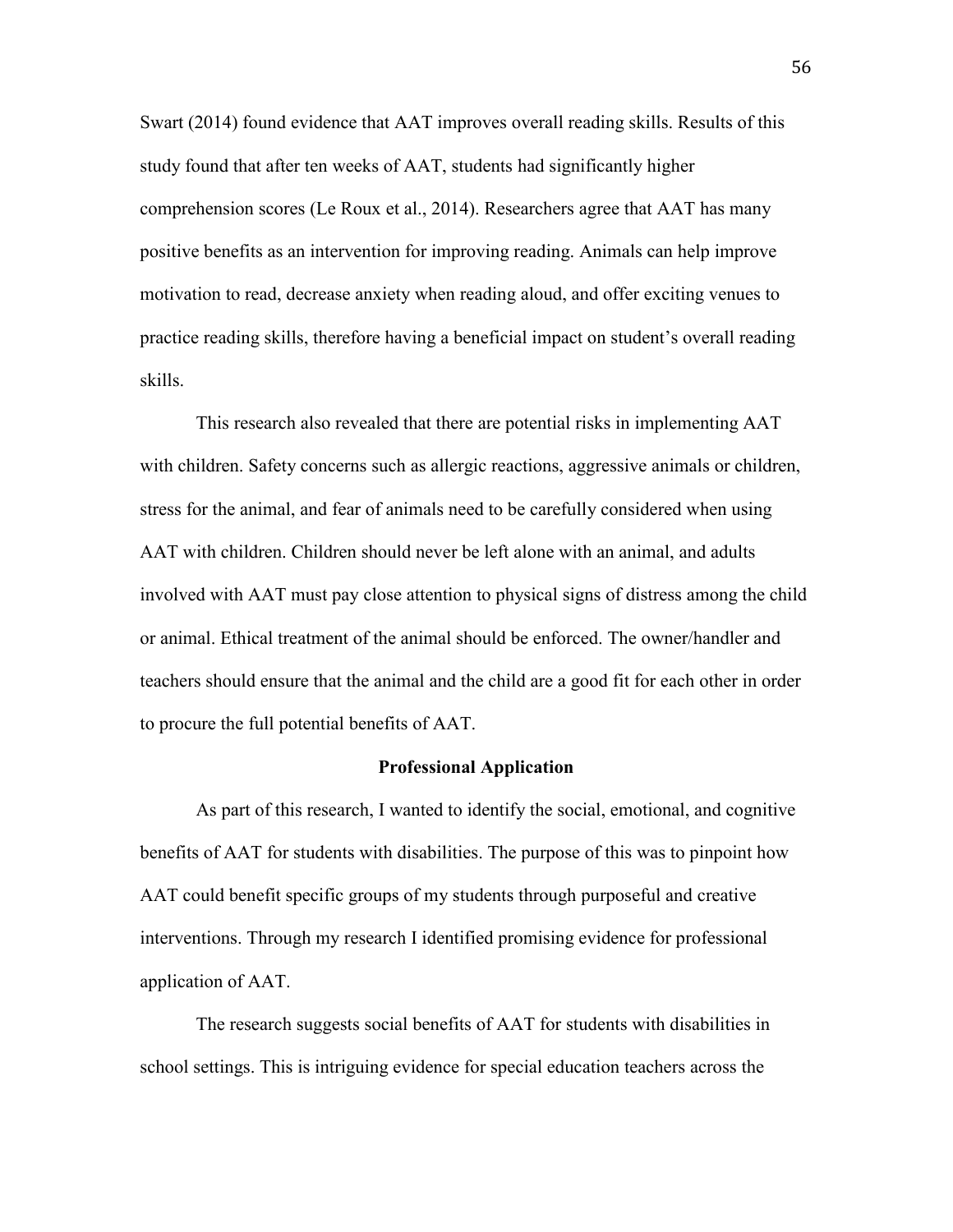United States. Using AAT as a bridge for improving social skills and communicative interactions is thoroughly evident in the research. Since the first documented case of AAT in 1962 with Dr. Boris Levinson and his dog, Jingles, to current practices of incorporating AAT, researchers have asserted many positive social effects of AAT. AAT can be a useful intervention tool for special or general educators.

AAT is also a promising intervention for students with social challenges, which is a common characteristic of ASD. Implementation of AAT in a school setting can improve social motivation, increase attention, and decrease distractibility (Busch et al., 2016). This is one factor of the increase of AAT in schools throughout the United States. Students are able to practice communicating with the therapy animal, and then generalize those communicative skills learned to peers and adults (Stevenson et al., 2015). Students who are more engaged and have developed appropriate social skills, can more easily identify and communicate their needs verbally to their teachers and peers.

 Professionally, AAT provides educators with an alternative intervention for students with negative behaviors or emotional deficits. Meaningful bonds developed between a student and a therapy animal, can provide the student with emotional support to be more successful at school (Anderson & Olson, 2006). Further, AAT can help improve students' attitudes and willingness to participate at school, and students with emotional difficulties can use a therapy animal to help deescalate when frustrated or angry as an alternative to a calm-down zone or sensory items (Anderson & Olson, 2006).

 In addition to using AAT to help regulate behavior, students are able to learn responsibility and empathy through caring for the animal. Students can improve problemsolving skills, socialization, emotional stability, and improve self-esteem through AAT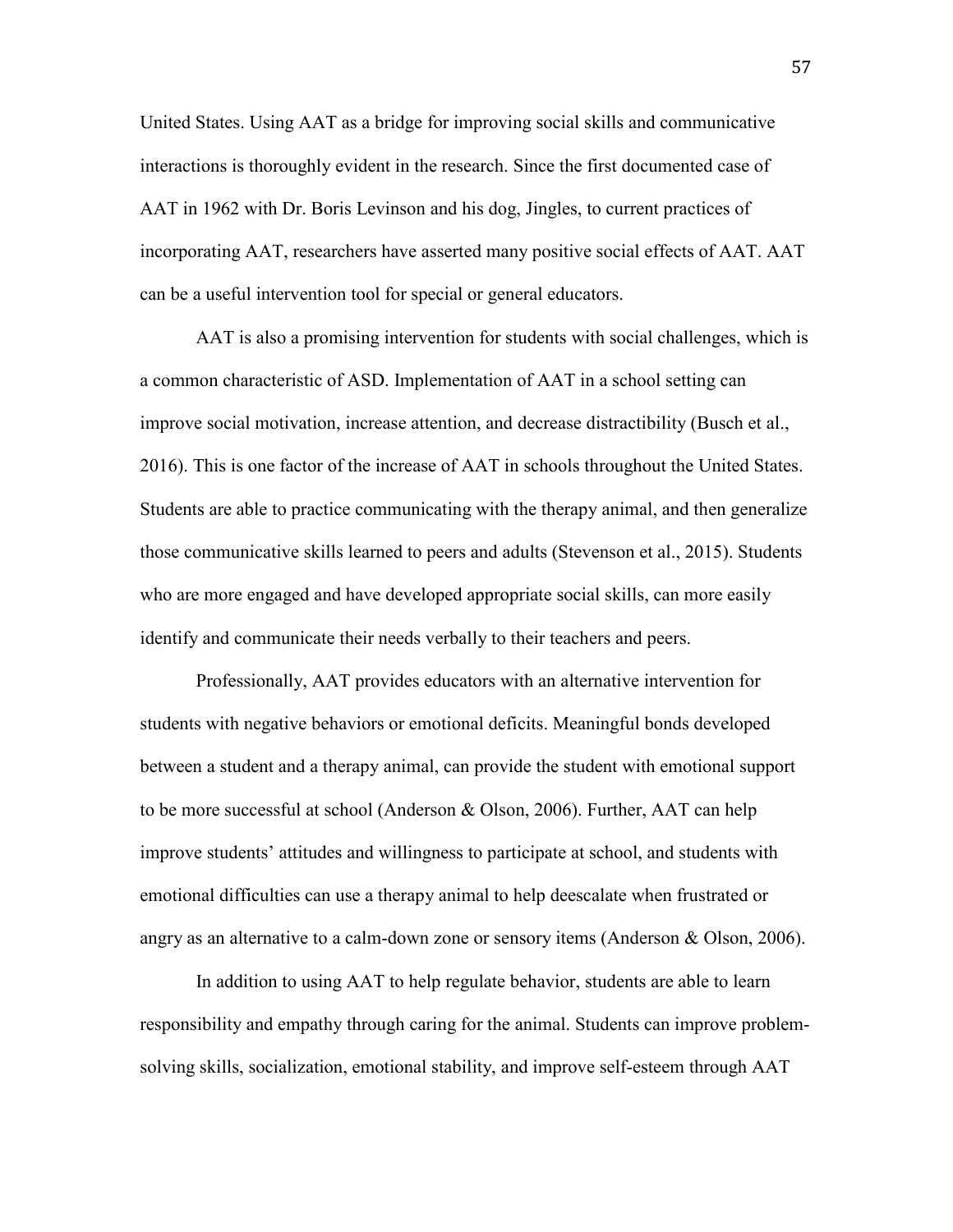(Reichert, 1998). These are all positive implications for overall improvement of the mood and tone of the classroom, therefore providing a positive learning environment.

 Another promising professional application of AAT is that it can be beneficial to students and educators by decreasing anxiety and reducing stress, while improving students' overall emotional well-being in the classroom. As teachers, we are always looking for ways to help our students feel welcome and safe. AAT can help students to feel more calm and relaxed, thereby reducing negative behaviors and interactions. AAT can be an essential part of a calm, supportive learning environment, which can be an asset to educators at all levels. Having students that are more relaxed, less anxious, and more motivated is an ideal situation for educators to deliver academic and life skills content to their students.

AAT also has positive academic implications for students struggling with reading. This is hopeful evidence for teachers looking for interventions to motivate students to read, increase student engagement, and improve fluency and comprehension skills. Students who struggle to read or have a dislike for reading, can practice fluency skills through reading aloud to a dog rather than a peer or adult. Reading to a dog is a nonthreatening way for children to practice reading (Kaymen, 2005). Students reading to a dog find it more enjoyable and have less anxiety than when reading to an adult (Kaymen, 2005). Improvements in comprehension and confidence in reading have been identified through this research, which is further hopeful evidence for teachers in incorporating successful academic interventions in the area of reading.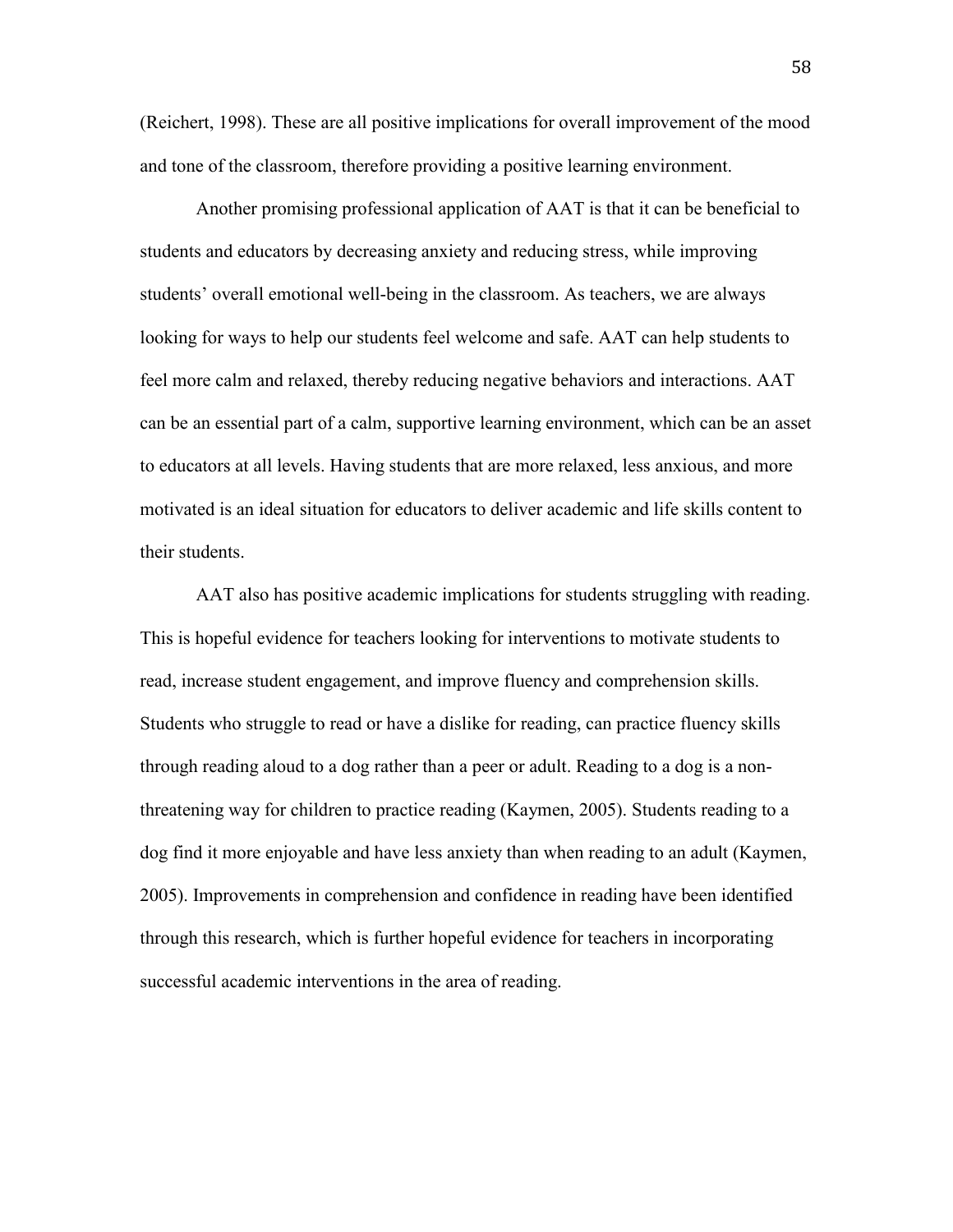# **Limitations of the Research**

 Each research study had its own unique limitations, but several researchers noted common limitations. First, many of the studies indicated small sample sizes. For example, Stevenson and colleagues (2015) noted that the small sample size in their study made it difficult to use the data to generalize results to other groups of students and to understand if the studies would apply across differentiated settings, and diverse populations of children. Rosenburg (2016) also asserted that a small sample size was a limitation in her study, as well as bias and scheduling conflicts.

 Secondly, Rosenburg (2016) noted several other studies described bias as a limitation in their studies. Teachers who had prior knowledge of the purpose of the study may have differing results of the success of AAT as an intervention. Bias can occur based on the teacher's feelings towards therapy animals or wanting the study to provide positive measurable results. Rosenberg (2016) asserted "I am incredibly invested in the outcome of the study because I have a son with a disability and I am also the owner of the therapy dog" (p. 23). Teachers or raters may have bias towards or against therapy animals, which may "fog" the results.

 Another limitation of the research was a lack of quantitative data. The data relied strongly on questionnaires and surveys, making it less common to have quantitative data. Esteves  $\&$  Stokes (2008) noted that most of the current research is informal. Researchers also indicated that the studies were mainly short-term studies and discussed the need for more longitudinal data to track progress or regression over longer periods, including data collected post-intervention.

59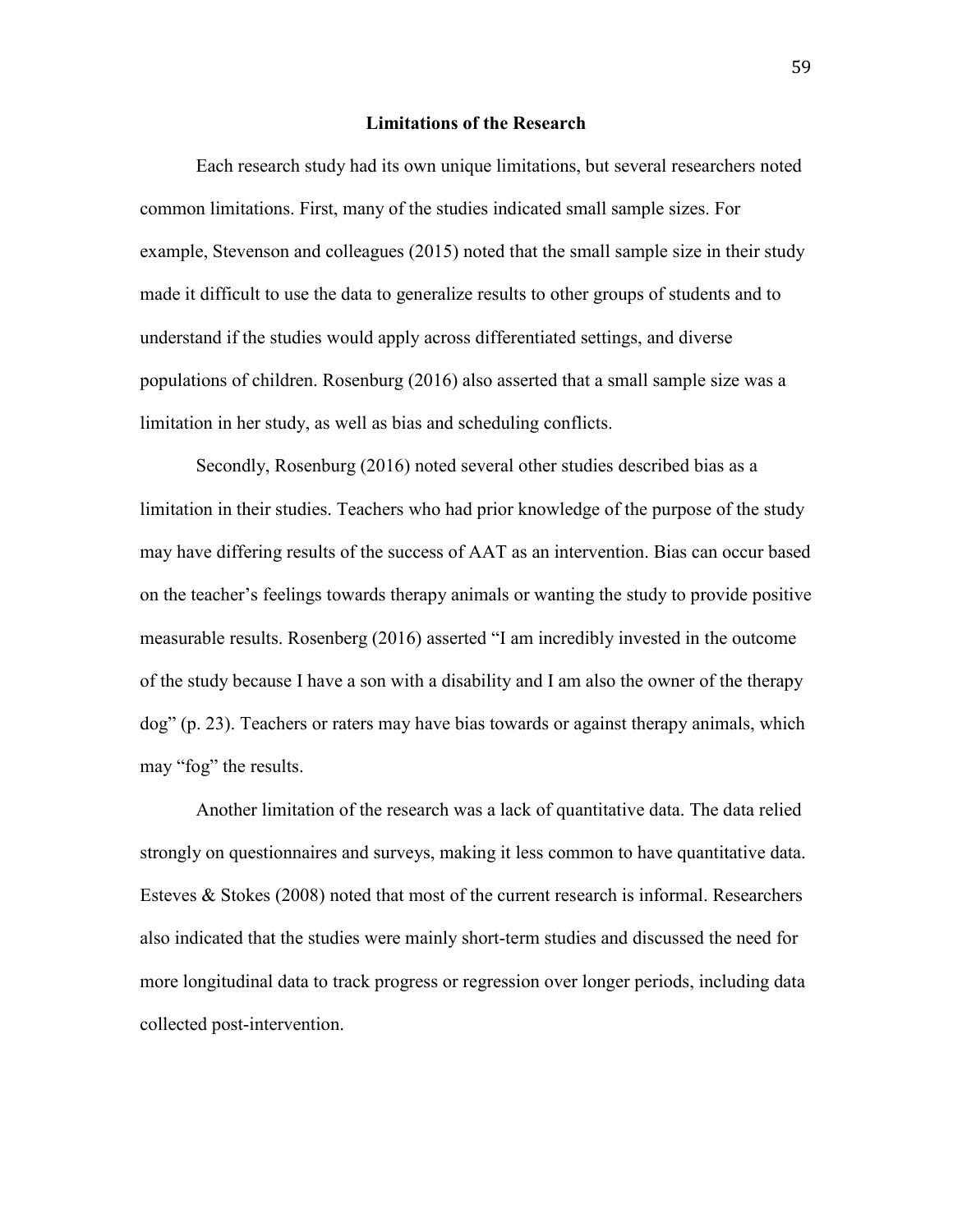From the research studies, it was also difficult to determine if the improvements of AAT came solely from the use of the therapy animal, or if adult interactions with the teacher or owner/handler also influenced the improvements. I would be curious to know how much the owner/handlers assisted the students in the study. For example, Bassette Taber-Doughty (2013) stated, "It is not known if behavioral effects were a result of the students reading to dogs, or if the student's behavior was impacted by the presence of many adults" (p. 253). If the adults supplied assistance in social, emotional, or cognitive domains, the results of the data would therefore be skewed.

 If control groups were present in studies, it would be easier to determine if the improvements were influenced by adult interaction across multiple groups. The lack of a control group can make it arduous to identify if the results of the data were influenced only by the presence of the therapy animal (Stevenson et al., 2015). Ensuring that studies have a control group would improve the validity of the data.

 A few studies had unique limitations which included the therapy animal having to be removed from the study due to ethical concerns with the safety of the therapy dog. The safety and wellness of the therapy animal has to be carefully watched to ensure the animal's safety (Stevenson et al., 2015). Another study discussed that it was problematic to measure human/animal bond, and therefore difficult to get concrete data. Still another study by Rosenburg (2016) found that following the school's schedule and limited time to interact with the students was a problem in her research. Other complications mentioned were parents unwilling to let their child participate, the therapy animal becoming sick, student absences, and student transfers in and out of the district. Although these limitations mentioned were present, the overall research is still strong in supporting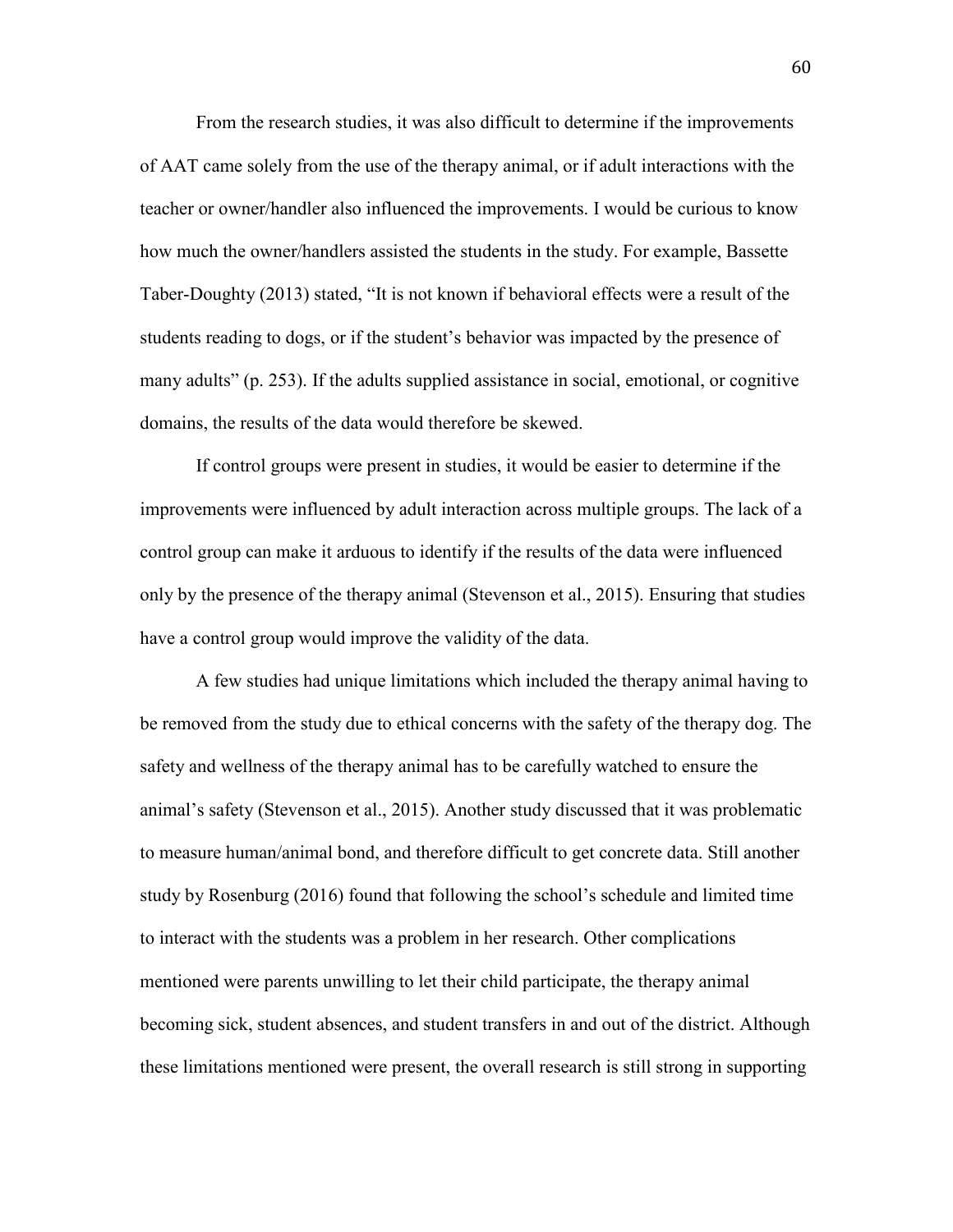the many positive social, emotional, and cognitive benefits of incorporating AAT for students with disabilities in the school setting.

I was expecting to find data on how AAT can help students with disabilities in other academic content areas besides reading. I did not find any reliable research on how AAT can assist students who struggle in math, and very little was found on the impact of AAT on writing. Therefore, the research pool had to be limited to researching how AAT affects reading and literacy skills.

# **Implications for Further Research**

 The limitations discussed and topics that came to the forefront as a result of the research generated implications for further research. First, several researchers discussed the need for further longitudinal studies to be able to get more concrete evidence on the long-term benefits of AAT. "Further longitudinal studies are needed in identifying the theoretical understandings of underlying mechanisms that are impacted by the dog's presence" (Hall, Gee, & Mills, 2016, p. 17). Many of the studies in this research were short term studies making it difficult to determine how AAT affects students with disabilities over time. Bassette Taber-Doughty (2013) and Boe (2008) suggest the importance of longitudinal studies examining AAT interventions, to determine the beneficial long-term effects of AAT. More evidence can be collected through longer studies, making the evidence collected more valid and reliable.

 Another implication for further research is acquiring more quantitative data on the benefits of AAT. Many of the studies used qualitative data. A balance of all types of studies including qualitative, quantitative, and mixed-method models are needed (Jalongo, 2015). Many of the researchers collected data through surveys or questionnaires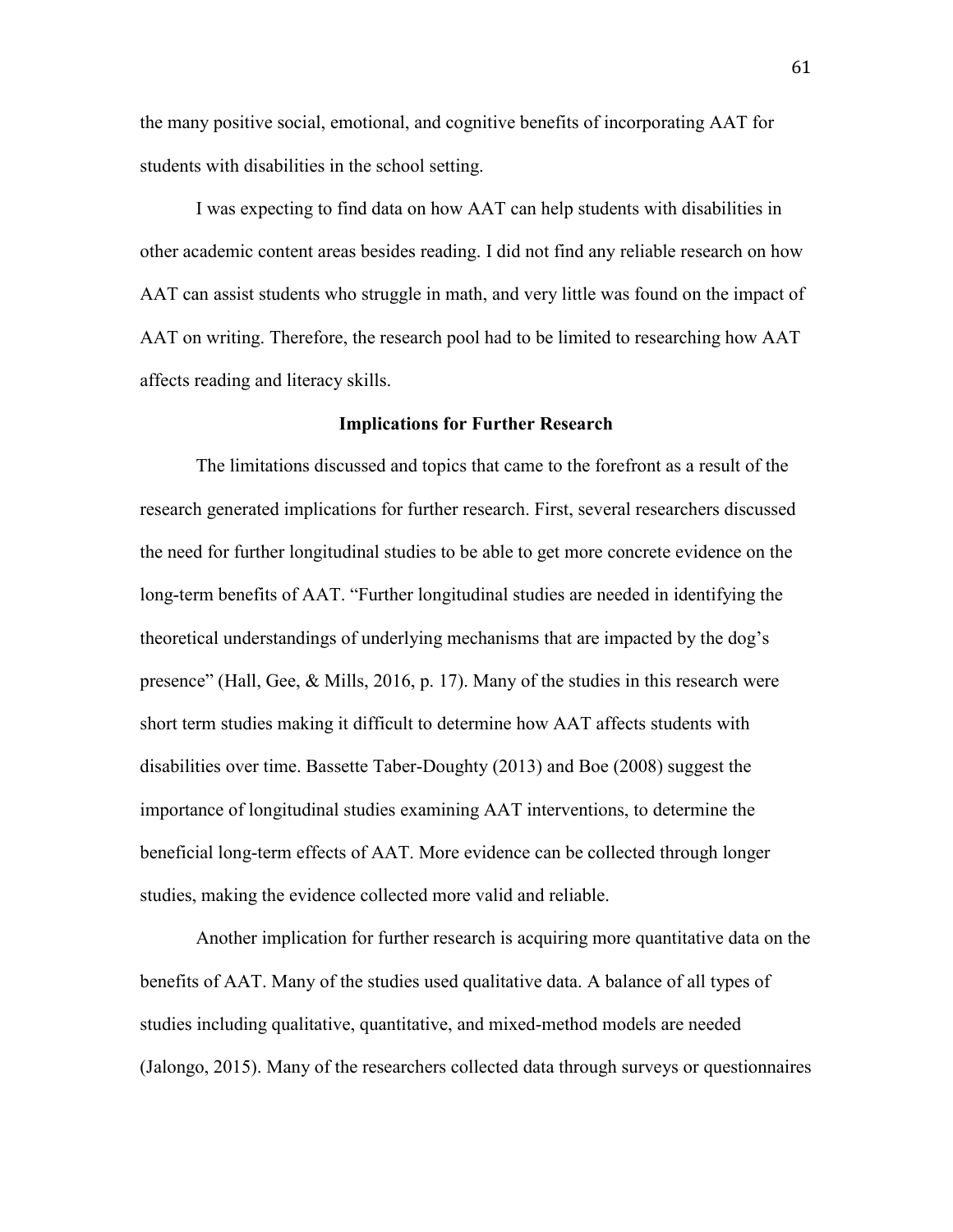from the teachers, students, and parents, therefore limiting the amount of quantitative data collected. Quantitative data would make it easier to generalize findings into multiple settings and age groups. Sams (2006) agrees with Jalongo (2015) regarding the need for further quantitative research to be able to generalize findings.

 Further research on AAT should involve the use of control groups to be able to compare information collected in the presence of AAT, and in the absence of AAT in similar grade levels or groups. Trials that use both an experimental and a control group offer better evidence (Hall et al., 2016). The lack of control groups makes it difficult to prove if the data collected was only influenced by the presence of a therapy animal, or if other factors contributed to the results. "Further research could examine similar sessions with a comparison group to be clear about the specific sessions with the dog and the impact of the dog on the children" (Stevenson et al., 2015, p. 361). A group design could better compare the results of the data.

 Further research should also include additional studies on young children. Many of the studies focused on students in elementary, middle, and high school. There was a lack of empirical data on how AAT effects younger children and children in primary grades. It is essential to investigate how human attachment with animals takes place with young children, in order to better understand the process of attachment, so young children can be better represented in future studies.

Another area to be researched regarding AAT is how it can be effectively implemented in other academic areas besides reading. Multiple studies explored the cognitive benefits of AAT on students' reading skills, but there was very little research found on how AAT can be used as an intervention in other subject areas. "Identifying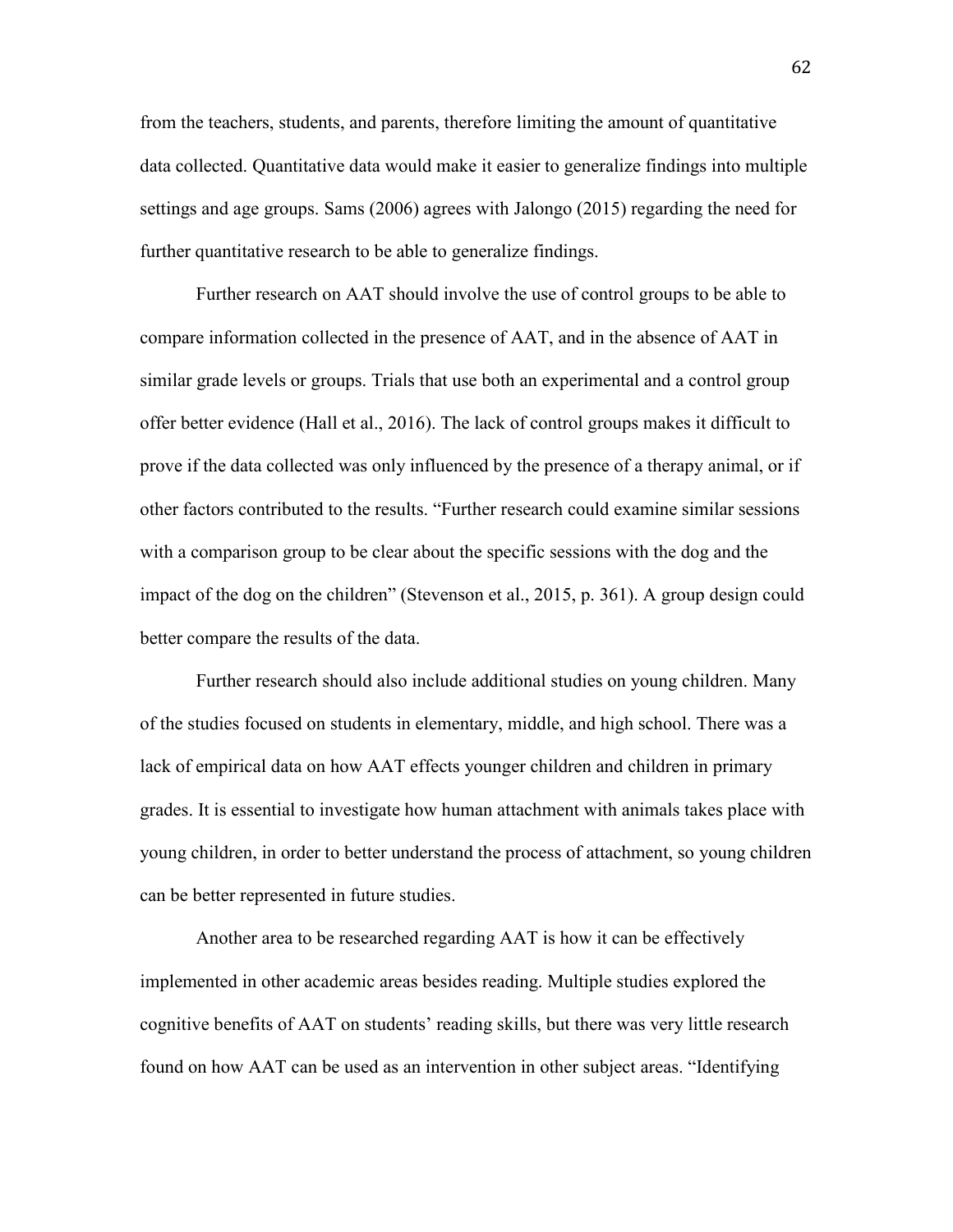other opportunities for live animals to be paired with teachers during academic interventions for students who lack motivation during typical instructional approaches could be beneficial" (Bassette Taber-Doughty, 2016, p. 17). I would be curious to learn how AAT can help students who struggle with math or writing.

A final area that deserves more research is the impact of teacher interaction on students during AAT. Esteves and Stokes (2008) suggest researchers need to consider if academic improvements are primarily the result of the student's interaction with the therapy animal, or if other factors, such as additional adult support, impact student improvement. It may be difficult to prove that positive academic, social, or emotional benefits of AAT is due to the influence of only the therapy animal, or if other adults impact the results. Measures must be taken to collect valid data obtained from just the presence of the therapy animal and find ways to exclude or limit additional adult supports to be able to isolate the findings on only the impact of the therapy animal.

 Some new questions that came up in the research include how laws for AAT will be implemented and changed over time. Will the Americans with Disabilities Act (ADA) add laws regarding the inclusion of therapy or companion animals at schools? What will these new laws include? Since there is "an increase in mentally ill students in The United States" (Von Bergen, 2015, p. 16), will these students gain rights to have a therapy or companion animal accompany them to school? Currently there are laws regarding the inclusion of service animals, but it is unclear whether there are laws that address therapy animals at school. "Animals that provide some type of disability related assistance may need to be permitted as an accommodation" (Von Bergen, 2015, p. 8).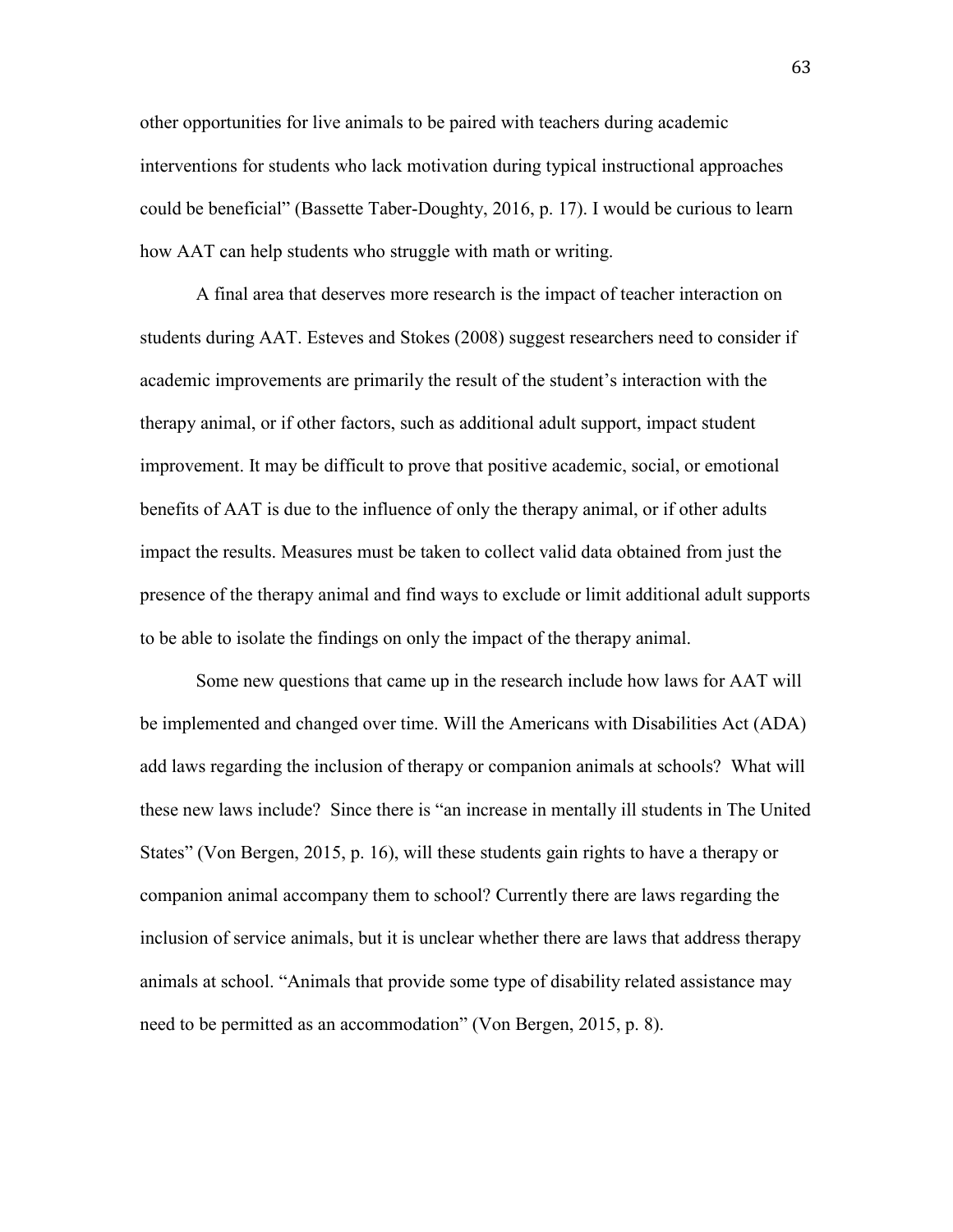One question I still have is how many schools across the country have successful full-time therapy animals at their schools. There was no concrete data on this topic. Since AAT is relatively a new field of intervention in schools, the lack of quantitative longitudinal data is unavailable to provide accurate statistics in this area.

 Another question that emerged from this research is how the inclusion of AAT will change over time. Will it become increasingly more common to have therapy animals in schools in the near future? Researchers interested in the impact of AAT should also focus their studies on animal inclusion (Pinto & Foulkes, 2014). Through multiple methods of data collection, it is safe to assume beneficiary evidence of AAT will flood the educational system and provide evidentiary reasons for schools to implement AAT. This could also bring about financial issues of AAT. Pinto & Foulkes (2014) assert that the cost of implementing AAT in schools in the future may have a dynamic impact on school budgets. If schools become mandated or districts agree to incorporate AAT in their schools, there will be a definitive financial burden on some schools to implement the programs and pay for the service of therapy animals and owners. Many new "therapy teams" will need to be trained in the field to provide enough therapy animals to meet the needs of the growing number of schools choosing to include their services.

# **Conclusion**

AAT for students with disabilities is important to me for several reasons. I have always had a pet growing up, and I believe that pets can offer companionship and friendship. They teach people how to trust, how to be responsible, how to show empathy, and the resulting relationship brings joy that can develop out of love and loyalty. The non-judgmental nature of animals makes it a perfect pairing in assisting our nation's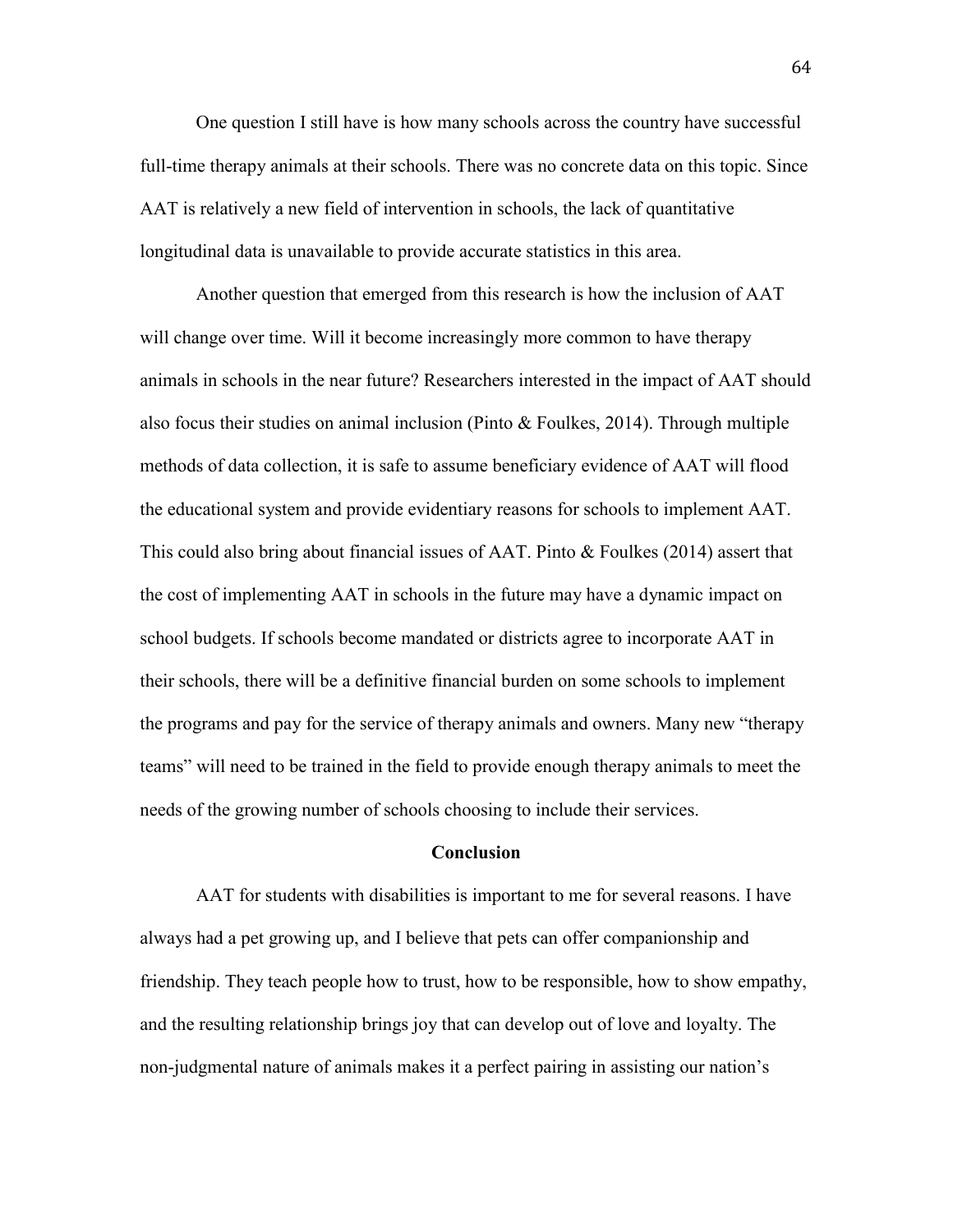children who may feel unwelcome, not included, lack friends, lack trust, lack positive support, or have limited joys in their lives due to the struggles that may arise from their disabilities.

As a general education teacher for 18 years, and a special education teacher for two years, I have had a lot of experience working with children with disabilities. Sometimes I have a heavy heart for them and wish I could ease some of their burdens. A therapy animal is able to do just that. They are able to help them emotionally by reducing their stress and anxiety. They are able to help them socially by being a "silent partner" in practicing communicative skills, while also modeling qualities of healthy friendships. Therapy animals can also assist students academically through just being there to listen, and not inundating them with negative or hurtful feedback. I have witnessed the positive effects that animals can have on children in schools, and in my own home. Our closest friends and allies are the ones who lift us up, accept our imperfections, and are always by our side when we need them. Therapy animals can offer these priceless gifts to our most precious children: those with disabilities.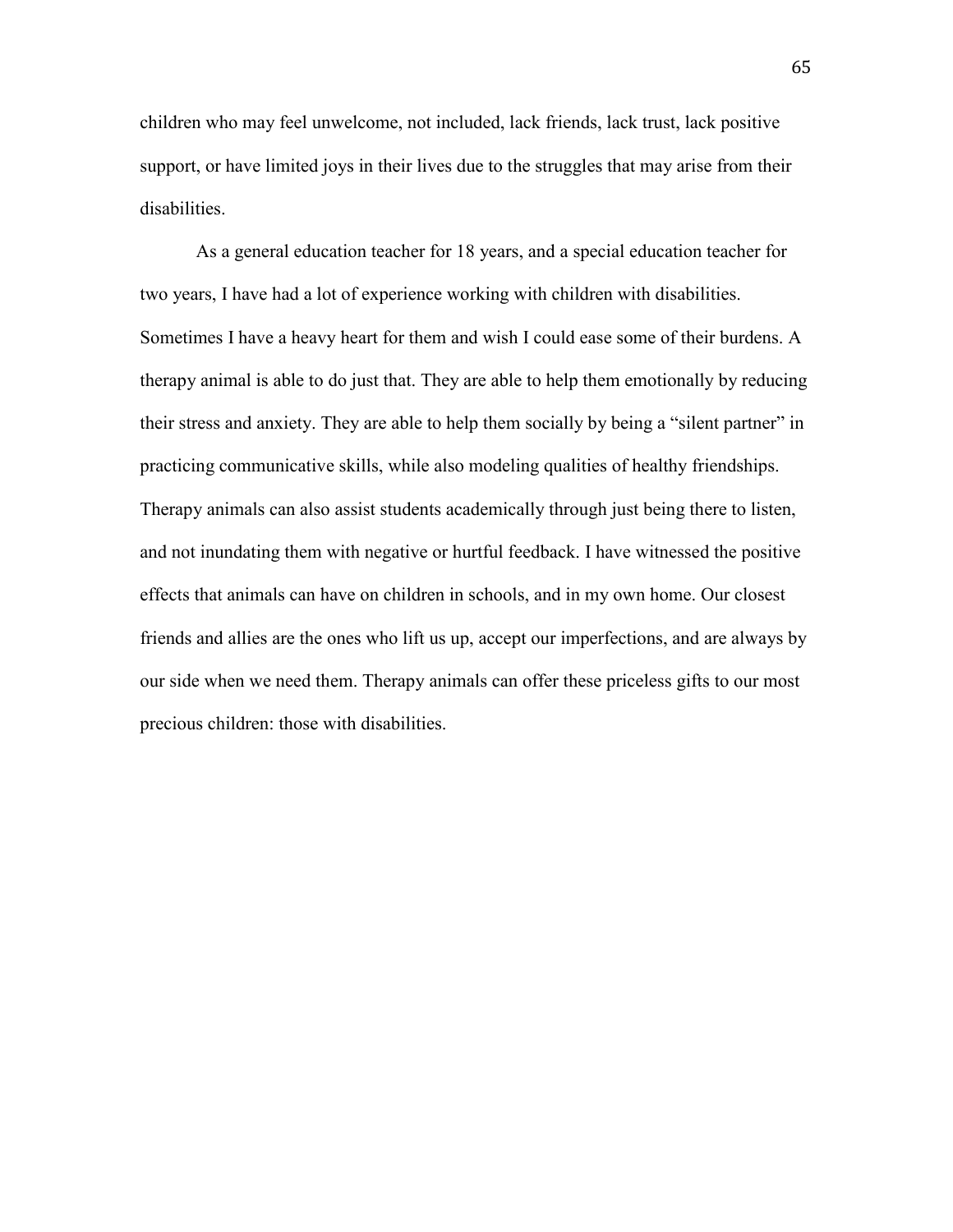# **REFERENCES**

- Americans with Disabilities Act (2010). Definition of service animal. Retrieved from http://www.ADA.gov
- American Kennel Club (2018). Definition of therapy animal. Retrieved from http://www.akc.org
- American Psychiatric Association (1994). *Diagnostic and Statistical Manual of Mental Disorders* (4<sup>th</sup> ed.). Washington DC: American Psychiatric Association
- American Pet Product Association (2015-2016). Pet industry market size and owner statistics. Retrieved from http://www.americanpetproducts.org
- American Veterinary Medical Association (2014). Guidelines for Animal Assisted Activity, Animal-Assisted Therapy, and Resident Animal Programs. Retrieved from https://www.avma.org
- Anderson, K., Olson, M. (2006). The value of a dog in a classroom of children with severe emotional disorders. *Anthrozoos, 19*(1), 35-49. doi: 10.2752/089279306785593919
- Asthma and Allergy Foundation of America (2018). Statistics on Americans with pet allergies. Retrieved from http://www.aafa.org
- Ayres, J. (1972). *Sensory Integration and Learning Disorders.* Los Angeles, California: Western Psychological Services.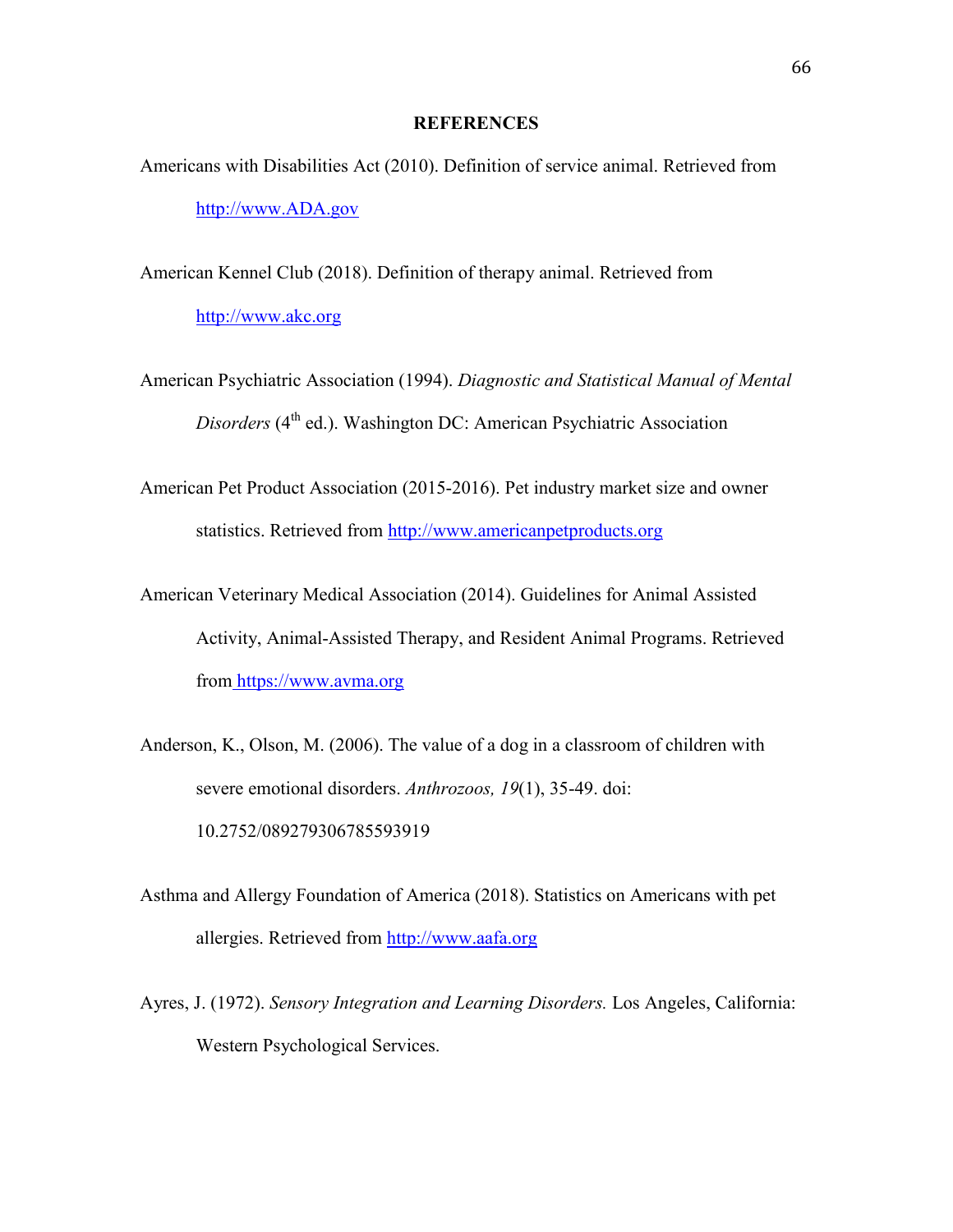- Bassette, L., & Taber-Doughty, T. (2013). The effects of a dog reading visitation program on academic engagement behavior in three elementary students with emotional and behavioral disabilities: A single case design. *Child Youth Care Forum, 42*, 239-256. doi: 10.1007/s10566-013-9197-y
- Bassette, L., Taber-Doughty, T. (2016). Analysis of an animal-assisted reading intervention for young adolescents with emotional/behavioral disabilities. *Taylor & Francis Online Journal*, *39*(3), 1-20. doi: 10.1080/19404476.2016.1138728
- Beetz, A., Moberg, K., Julius, H., Kotrschal, K. (2012). Psychosocial and psychophysiological effects of human-animal interactions: The possible role of oytocin. *Frontiers in Psychology, 3,* 1-15. doi: 10.3389/fpsyg.2012.00234
- Berry, A., Borgi, M., Francia, N., Alleva, E., & Cirulli, F. (2013). Use of assistance and therapy dogs for children with autism spectrum disorders: A critical review of the current findings. *The Journal of Alternative and Complimentary Medicine, 19*  (2)73-80. doi: 10.101089/acm.2011.0835
- Boe, V. (2008). Effects of animal-assisted therapy on a student with an emotional/behavioral disorder. (Master's thesis, Southwest Minnesota State University). Retrieved from: http:// www.files.eric.gov/fulltext/EJi139331.pdf

Booten, A. (2011). Effects of animal-assisted therapy on behavior and reading in the classroom. (Master's thesis, Marshall University). Retrieved from <http://mds.marshall.edu/cgi/viewcontent.cgi?article=1023&context> =etd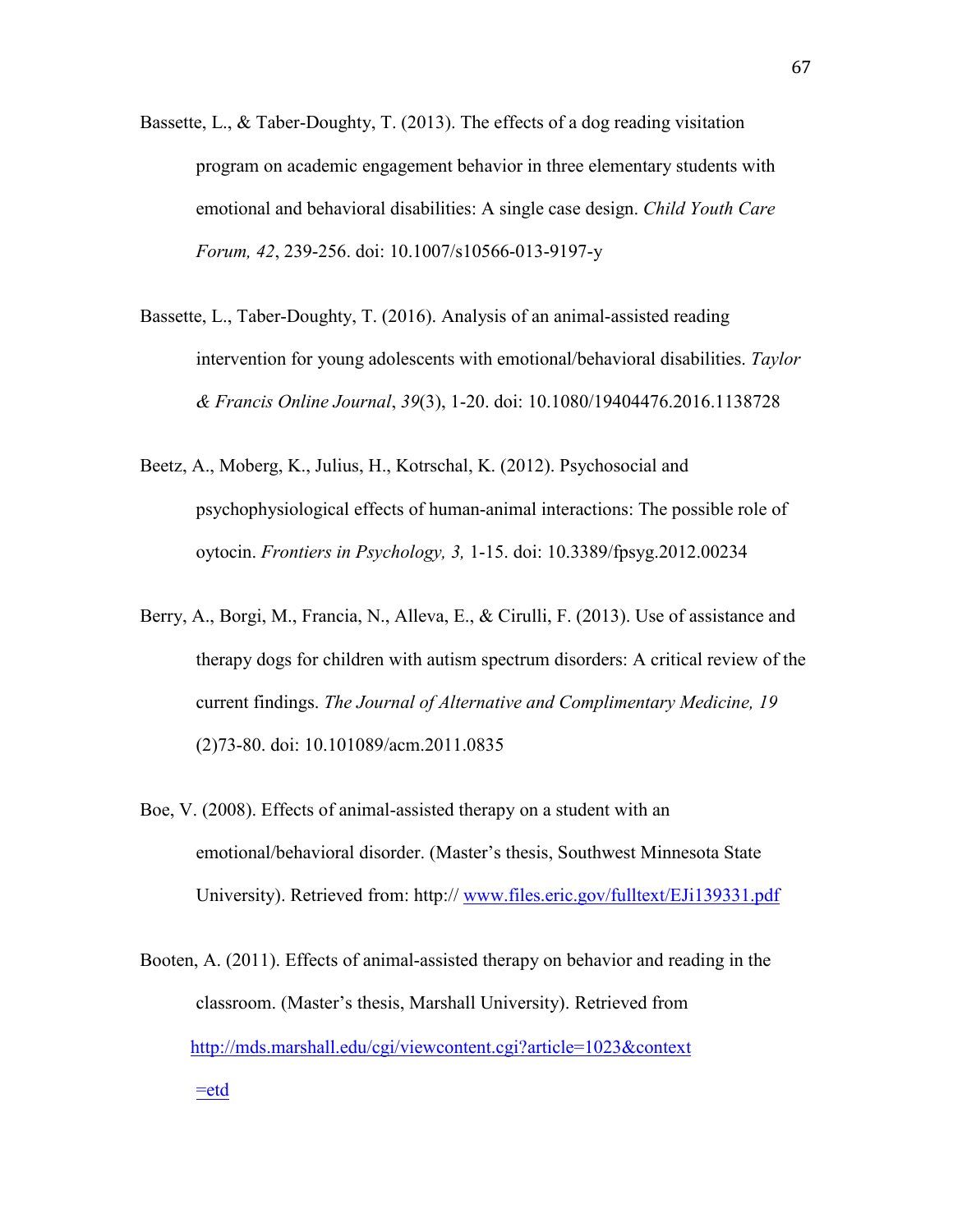Busch, C., Tucha, L., Talarovicova, A., Fuermaier, A., Evans, B., & Tucha, O. (2016). Animal assisted interventions for children with attention deficit/hyperactivity disorder: A theoretical review and consideration of future research directions. *Sage, 118*(1), 292-331. doi: 10.1177/0033294115626633

Chandler, C. (2005). *Animal assisted therapy in counseling.* New York: Routledge.

- Esteves, S., & Stokes, T. (2008). Social effects of a dog's presence on children with disabilities. *Anthrozoos 21*(1), 5-15. doi: 10.2752/089279308X274029
- Friesen, L. (2009). Exploring animal-assisted programs with children in school and therapeutic contexts. *Early Childhood Education Journal, 37*(1), 261-267. doi: 10.1007/s10643-009-0349-5
- Friesen, L., Delisle, E. (2012). Animal-assisted literacy: A supportive environment for constrained and unconstrained learning. *Childhood Education, 3*(1), 102-107. doi:10.1080/00094056.2012.662124
- Grandin, T. (1995). *Thinking in Pictures: And other reports from my life with autism.*  New York: Doubleday.
- Hall, S., Gee, N., Mills, D. (2016). Children reading to dogs: A systematic review of the literature. *PLoS ONE, 11*(2), 1-22. doi: 10.1371/journal.pone. 0149759
- Headey, B. & Grabka, M. (2007). Pets and human health in Germany and Australia. *Social Indicators Research, 80*(2), 297-311. doi: 10.1007/s11205-005-5072-2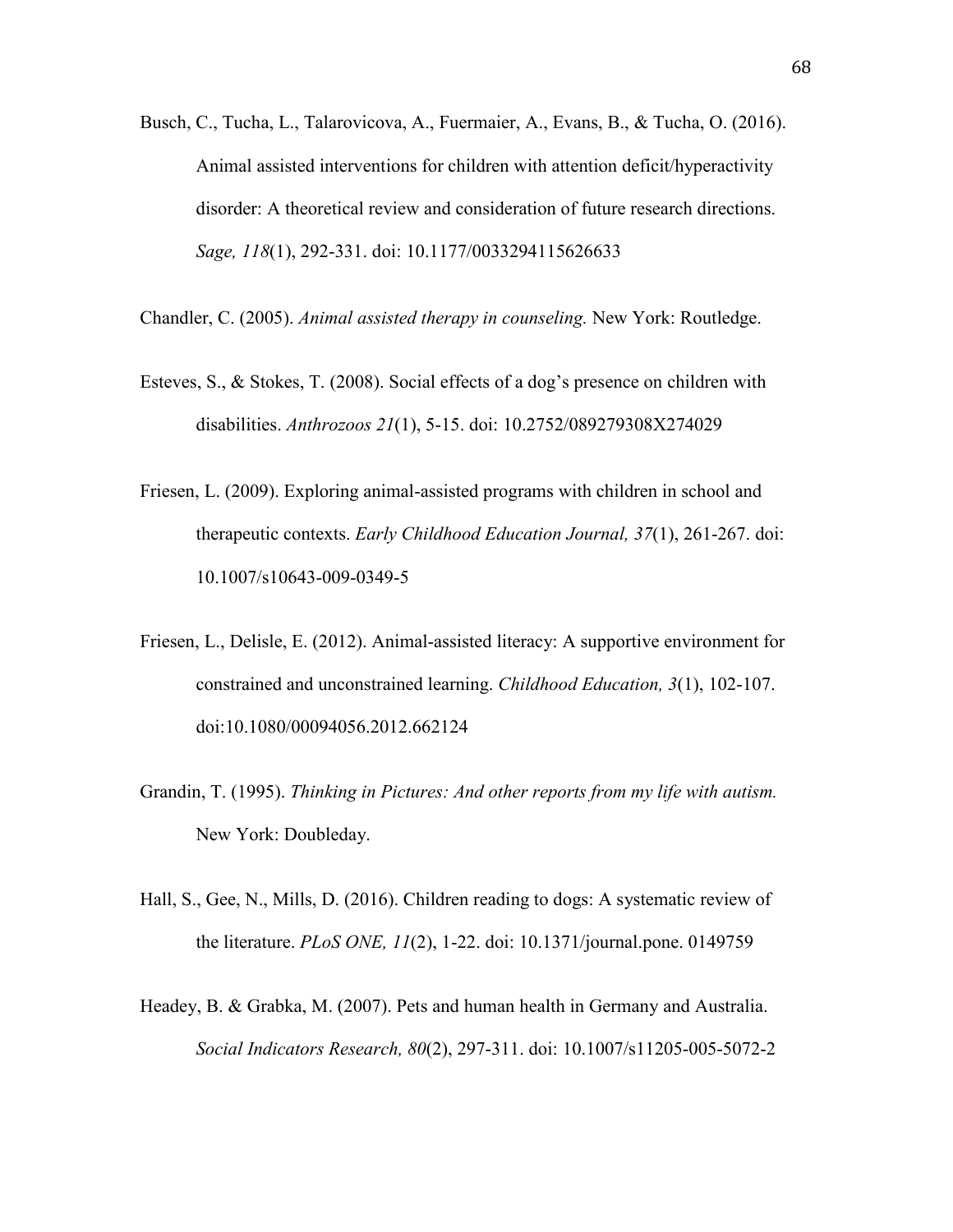- Heimlich, K. (2001). Animal-assisted therapy and the severely disabled child: A quantitative study. (Graduate Literary Award Winner). *The Free Library.* (2014). Retrieved from [https://www.thefreelibrary.com/Animal](https://www.thefreelibrary.com/Animal-)assisted+therapy+and+the+severely+disabled+child%3a+a…-a081759719
- Jalongo, M. (2008). Beyond a pets theme: Teaching young children to interact safely with dogs. *Early Childhood Education Journal, 36*(1), 39-45
- Jalongo, M. (2015). An attachment perspective on the child-dog bond: Interdisciplinary and international research findings. *Early Childhood Education Journal, 2*(1) 1- 11. doi: 10.1007/s10643-015-0687-4
- Jalongo, M., Astorino, T., Bomboy, N. (2004). Canine visitors: The influence of therapy dogs on young children's learning and well-being in classrooms and hospitals. *Early Childhood Education Journal*, *32*(1), 9-16. doi: 1082-3301/04/0800-0009/0
- Kaymen, M. (2005). Exploring animal-assisted therapy as a reading intervention strategy. (Master's thesis, Dominican University of California). Retrieved from http://www.eric.ed.gov/?id=ED490729
- Kellert, S., & Wilson, E. (1993). *The Biophilia Hypothesis.* Washington, DC: Island Press
- Kirnan, J., Siminerio, S., & Wong, Z. (2015). The impact of a therapy dog program on children's reading skills and attitudes toward reading. *Early Childhood Education Journal, 44*(1), 637-651. Doi: 10.1007/s10643-015-0747-9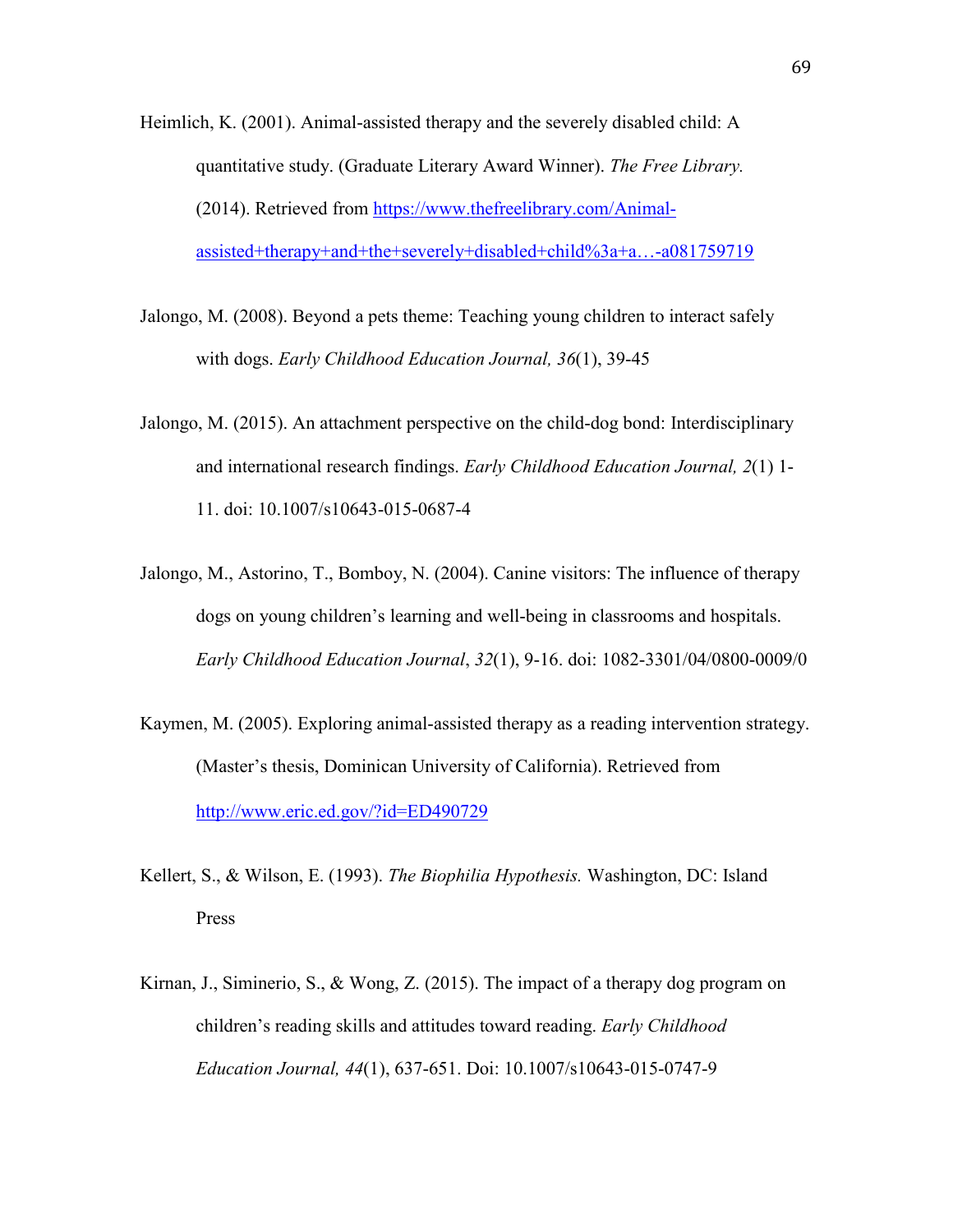- Le Roux, M., Swartz, L., & Swart, E. (2014). The effect of an animal-assisted reading program on the reading rate, accuracy and comprehension of grade 3 students: A randomized control study. *Child Youth Care Forum, 43*(1), 655-673. doi: 10.1007/s10566-014-9262-1
- Levinson, B. (1969). *Pet Oriented Psychotherapy (2nd Ed.).* Springfield, IL: Charles C. Thomas
- Mallon, G. (1994). Some of our best therapists are dogs. *Child & Youth Care Forum, 23*(2), 89-101.
- Martin, F., & Farnum, J. (2002). Animal-assisted therapy for children with pervasive developmental disorders. *Western Journal of Nursing Research, 24*(6), 657-670. doi: 10.1177/0193945022236639
- Melson, G. (2003). Child development and the human-companion animal bond. *American Behavioral Scientist, 47*(1), 31-39.
- National Assessment of Educational Progress (NAEP), 2015. Reading proficiency statistics. Retrieved from <https://www.nces.ed.gov/nationsreportcard>
- National Center for Education Statistics (NCES), 2009. Statistics on national reading data. Retrieved from https://nces.ed.gov
- Nikolskaya, A. (2012). Socio-psychological aspects of animal therapy in treating children suffering from dysontogenesis. (Psychology research, Moscow State University). Vol. 2, No. 11, 637-655. ISSN 2159-5542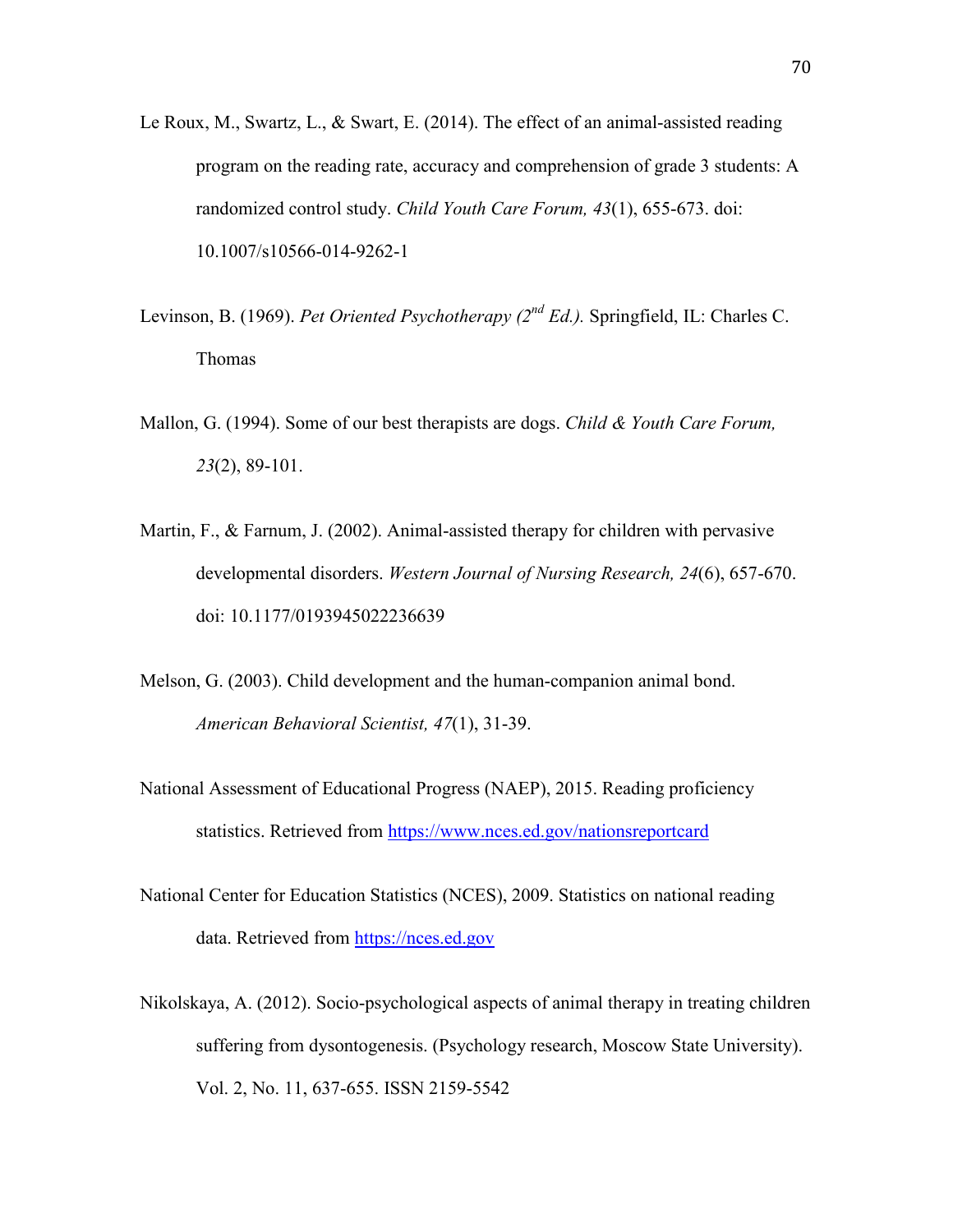- Nimer, J., & Lundahl, B. (2007). Animal-assisted therapy-A meta-analysis. *Anthrozoos, 20*(3), 225-238. doi: 10.2752/089279307X224773
- O'Haire, M. (2012). Animal-assisted intervention for Autism Spectrum Disorder: A systematic literature review. *Journal of Autism and Developmental Disorders.*  November, 2012. doi: 10.1007/s10803-012-1707-5
- O' Haire, M., Guerin, N., Kirkham, A., Daigle, C. (2015). Animal-assisted intervention for autism spectrum disorder. *HABRI Central Briefs, 1*(6), 1-8. Retrieved from <http://www.researchgate.net/publication/316909692>
- Pet Partners (2012). Service Animal Information. Retrieved from: http://www.petpartners.org
- Pinto, L., Foulkes, D. (2014). Well-being and human-animal interactions in schools: The case of "dog daycare-co-op". *Brock Education Journal*, *24*(2), 60-73. Retrieved from http:www.files.eric.ed.gov/fulltext/EJ1080024.pdf
- Reichert, E. (1998). Individual counseling for sexually abused children : A role for animals and storytelling. *Child and Adolescent Social Work Journal, 15*(3), 177- 185
- Rosenburg, K. L. (2016). Using animal assisted therapy with students with autism spectrum disorder in the art room setting*.* (Master's thesis, Moore College of Art and Design). Retrieved from https://www.files.eric.ed.gov/fulltext/ED567776.pdf
- Sams, M., Fortney, E., Willenbring, S. (2006). Occupational therapy incorporating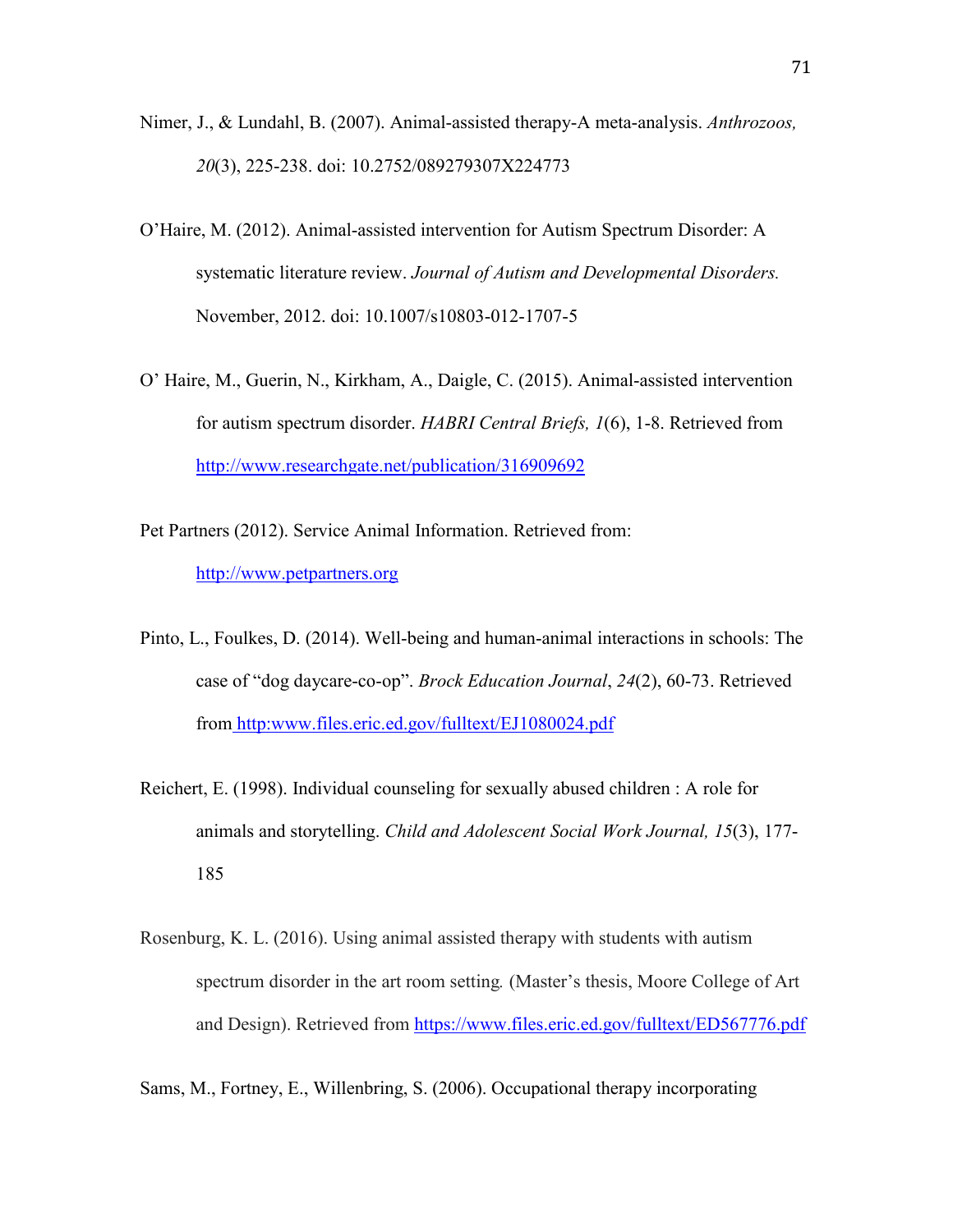animals for children with autism: A pilot investigation. *American Occupational Therapy Association, 60*(3), 268-274. Retrieved from [http://ajot.aota.org/pdfaccess.](http://ajot.aota.org/pdfaccess) ashx?url=/data/journals/ajot/930162/

Sanchez, J. (2014). The human-animal relationship: A new field of socio-educational action. *New Approaches in Educational Research, 3*(2), 100-106. doi: 10.7821/near.3.2.100-106.

- Schneider, A., Rosenberg, J., Baker, M., & Biringen, Z. (2014). Becoming relationally effective: High-risk boys in animal assisted therapy. *Human-Animal Interaction Bulletin*, 2(1), 1-18. Retrieved from https://www.researchgate.net/ publication/275663167
- Solomon, O. (2010). What can a dog do: Children with autism and therapy dogs in social interactions. *Ethos*, *38*(1), 143-166. doi: 10.1111/j.1548-1352.2010.01085.x
- Stevenson, K., Jarred, S., Hinchcliffe, V., & Roberts, K. (2015). Can a dog be used as a motivator to develop social interaction and engagement with teachers for students with autism? *Nasen, Animals, Therapy, & ASD.* doi:10.1111/1467-9604.12105
- Stewart, L., Chang, C., & Rice, R. (2013). Emergent theory and model of practice in animal-assisted therapy in counseling. *Journal of Creativity in Mental Health, 8*(4), 329-348. doi:10.1080/15401383.2013.844657

Thompson, M. J. (2009). Animal-assisted play therapy: Canines as co-therapists.